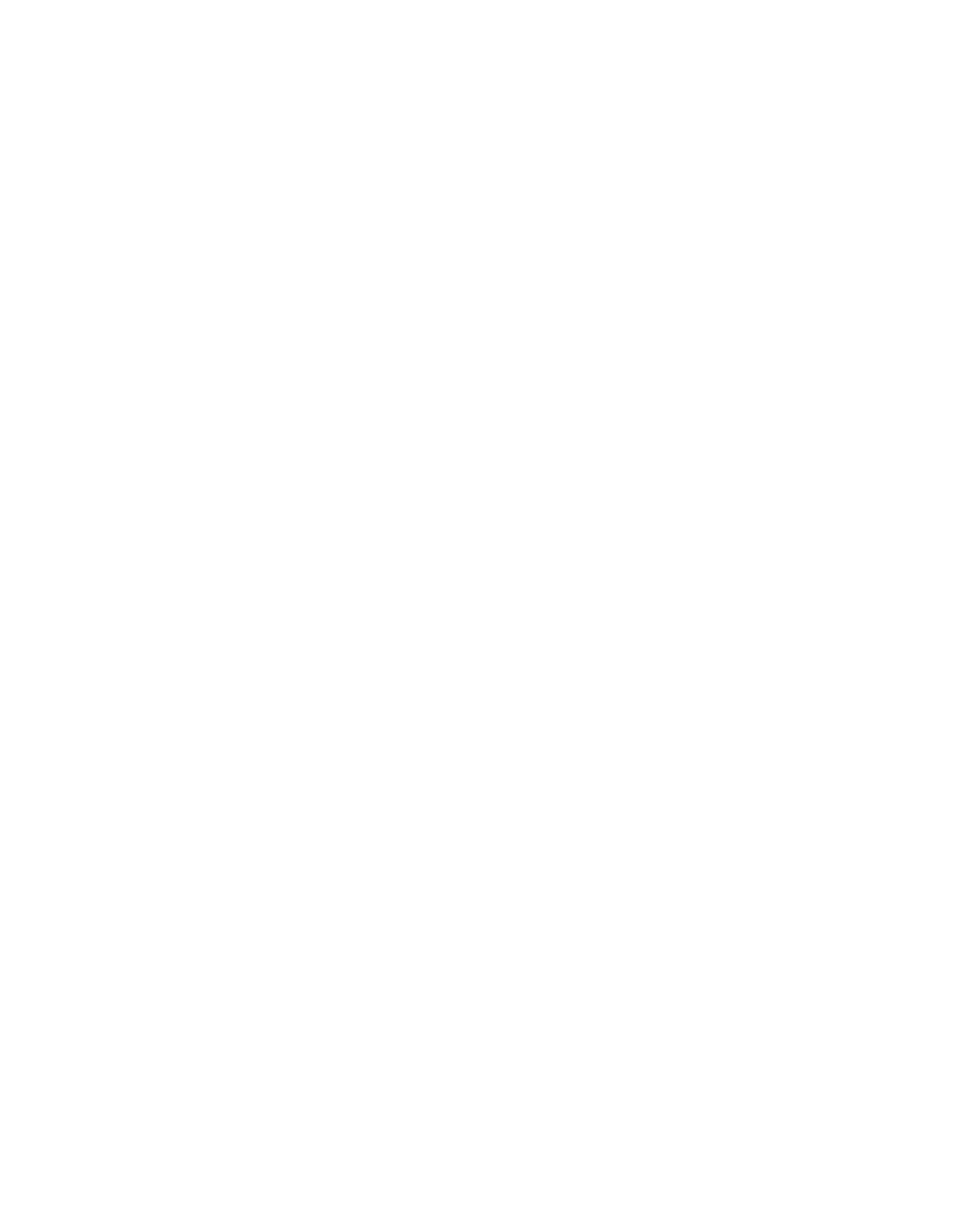# **Contents**

| Setting up a connection between Performance Manager and Unified           |  |
|---------------------------------------------------------------------------|--|
|                                                                           |  |
|                                                                           |  |
| Configuring a connection between a Performance Manager server and Unified |  |
|                                                                           |  |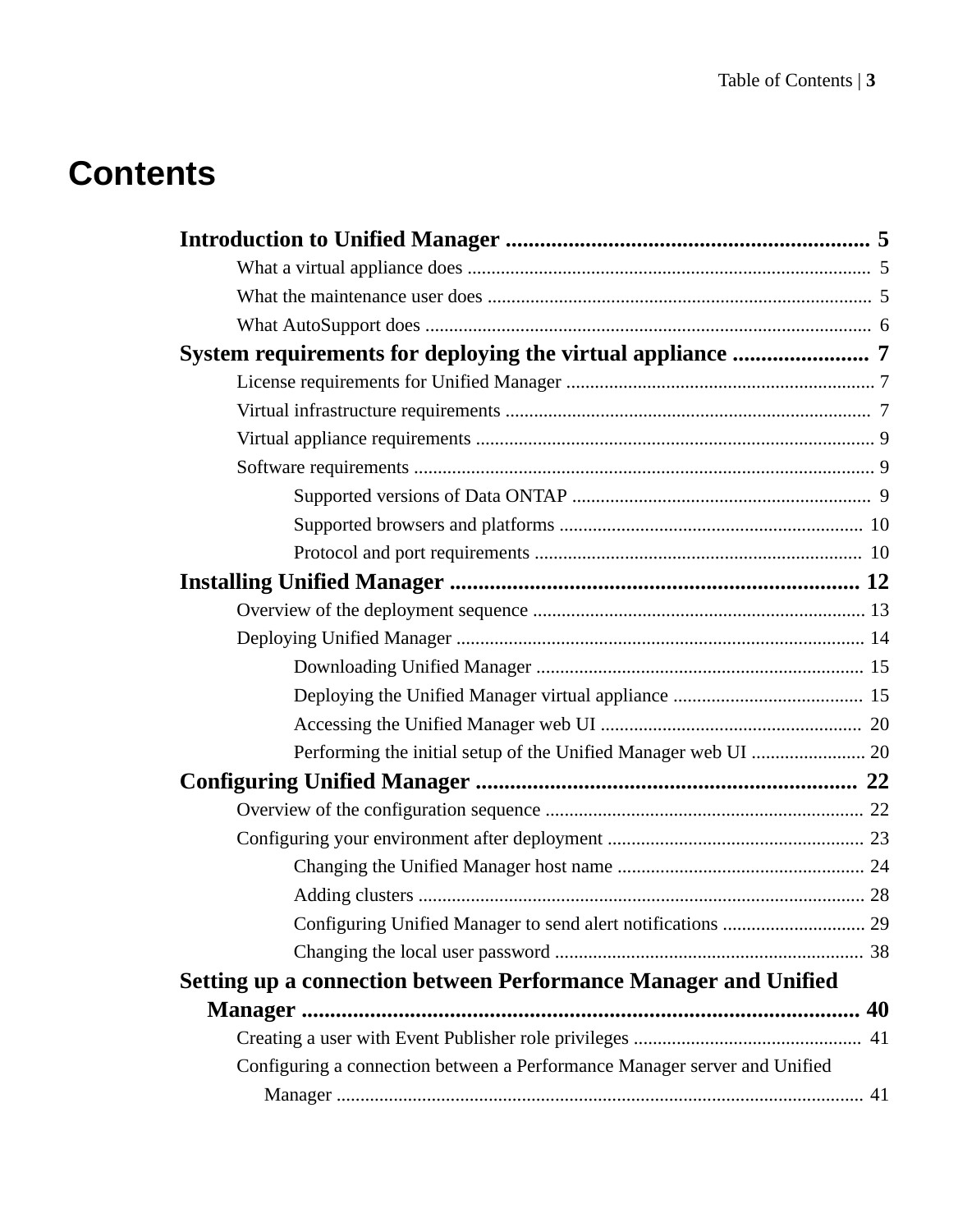| Deleting a connection between a Performance Manager server and Unified  |  |
|-------------------------------------------------------------------------|--|
|                                                                         |  |
| <b>Setting up a connection between OnCommand Workflow</b>               |  |
|                                                                         |  |
|                                                                         |  |
| Setting up a connection between OnCommand Workflow Automation and       |  |
|                                                                         |  |
|                                                                         |  |
|                                                                         |  |
|                                                                         |  |
|                                                                         |  |
| Cannot log in to the web UI after upgrading to OnCommand Unified        |  |
|                                                                         |  |
|                                                                         |  |
| Troubleshooting Unified Manager installation on VMware virtual          |  |
|                                                                         |  |
| Error message displayed when maintenance user is not created during the |  |
|                                                                         |  |
|                                                                         |  |
|                                                                         |  |
| How to send comments about documentation and receive update             |  |
|                                                                         |  |
|                                                                         |  |
|                                                                         |  |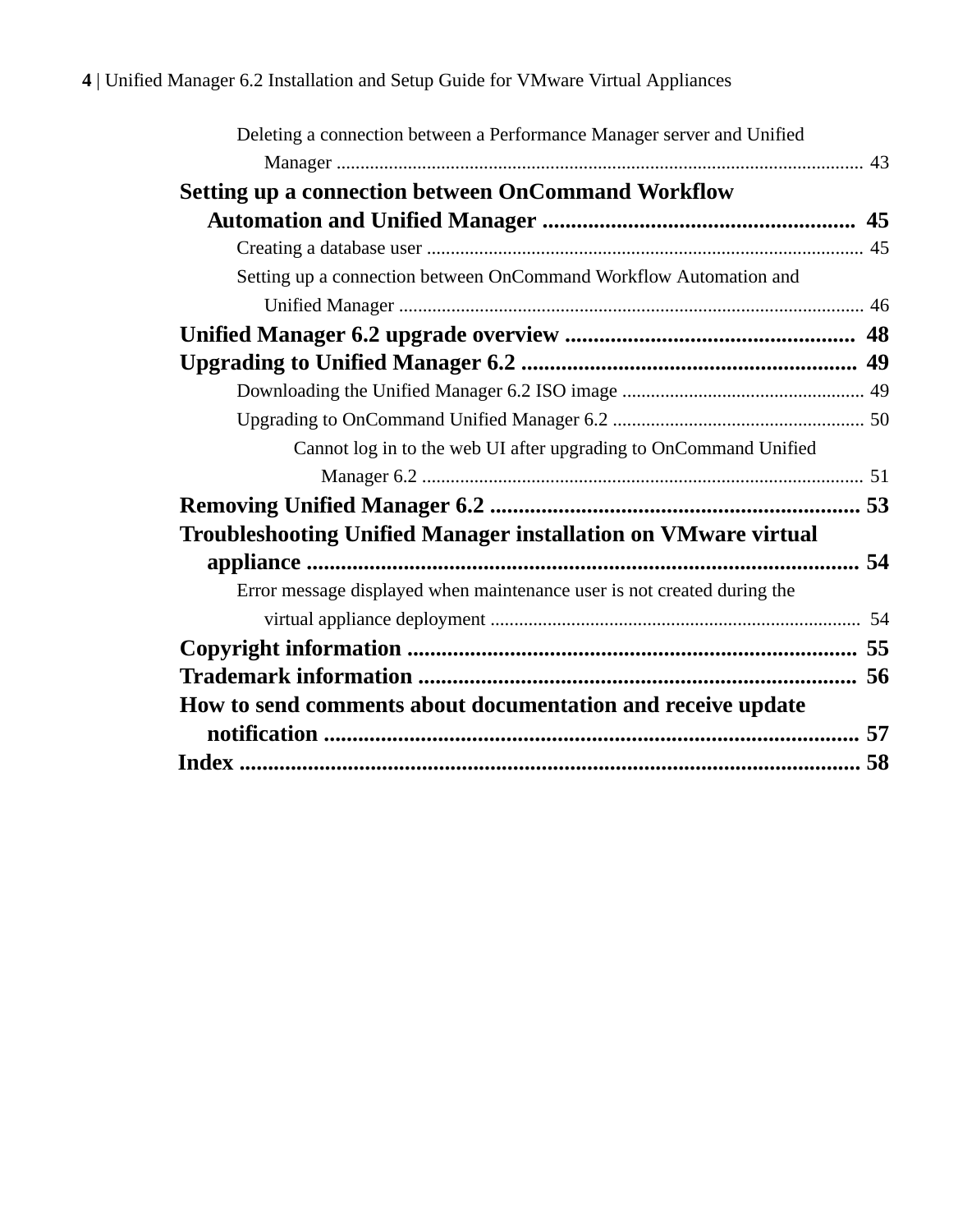# <span id="page-4-0"></span>**Introduction to Unified Manager**

You can deploy Unified Manager 6.2 as a virtual appliance on a VMware host, or on a Linux server. This guide describes how to deploy Unified Manager as a virtual appliance.

Unified Manager 6.2 is built on a server infrastructure that delivers scalability, supportability, and enhanced monitoring and notification capabilities. Clustered environments running Data ONTAP are visualized in the new graphical interface that provides at-a-glance status for capacity, availability, protection, and performance views of monitored systems.

Unified Manager 6.2 supports monitoring of clustered Data ONTAP 8.3 and 8.2.x systems. Unified Manager 6.2 also supports vaulting, nondisruptive operations, Storage Virtual Machines (SVMs) with Infinite Volume, reporting, and MetroCluster configurations.

For the most current compatibility information, see the Interoperability Matrix.

#### **Related information**

[NetApp Interoperability Matrix Tool](http://mysupport.netapp.com/matrix)

## **What a virtual appliance does**

A virtual appliance is a prebuilt software bundle containing an operating system and software applications that are integrated, managed, and updated as a package. Virtual appliances simplify the installation process.

Upon deployment, the virtual appliance creates a virtual machine containing Unified Manager, thirdparty applications, and all configuration information preinstalled on the virtual machine.

## **What the maintenance user does**

If Unified Manager is installed as a virtual appliance, the maintenance user is created during initial configuration, the maintenance user can create subsequent users and assign them roles. The maintenance user has OnCommand administrator role in the web UI. If Unified Manager is installed as a virtual appliance, the maintenance user can also access the Unified Manager maintenance console.

If Unified Manager is installed as a virtual appliance, the maintenance user can perform the following functions using the maintenance console:

- Configure network access
- Upgrade to newer versions of Unified Manager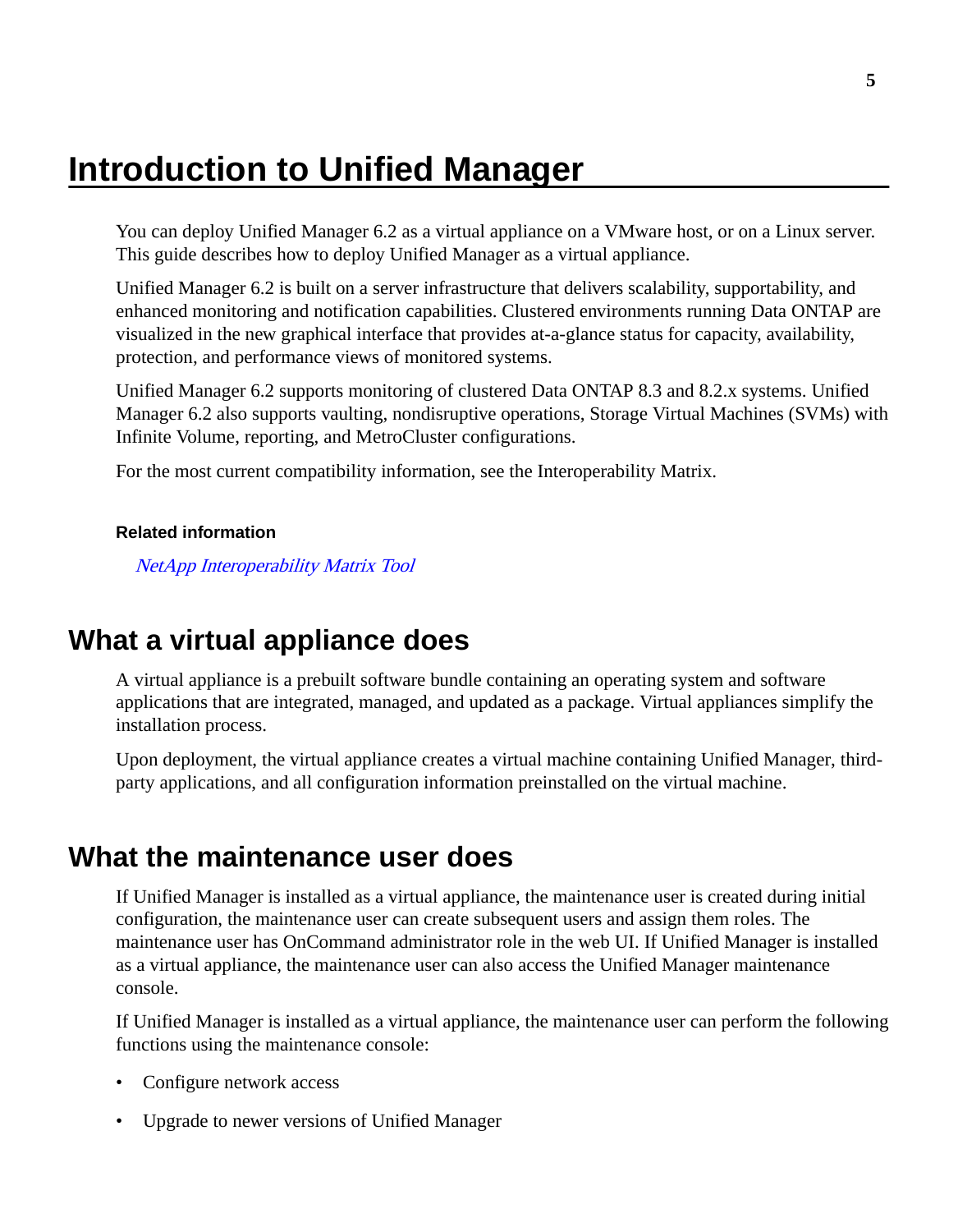- <span id="page-5-0"></span>**6** | Unified Manager 6.2 Installation and Setup Guide for VMware Virtual Appliances
	- Shut down virtual appliances (only from VMware console)
	- Increase data disk or swap disk size
	- Change the time zone
	- Generate support bundles to send to technical support

# **What AutoSupport does**

With the help of the AutoSupport feature, Unified Manager sends information to technical support to help with troubleshooting. AutoSupport messages are scanned for potential problems and are available to technical support when they assist you in resolving issues.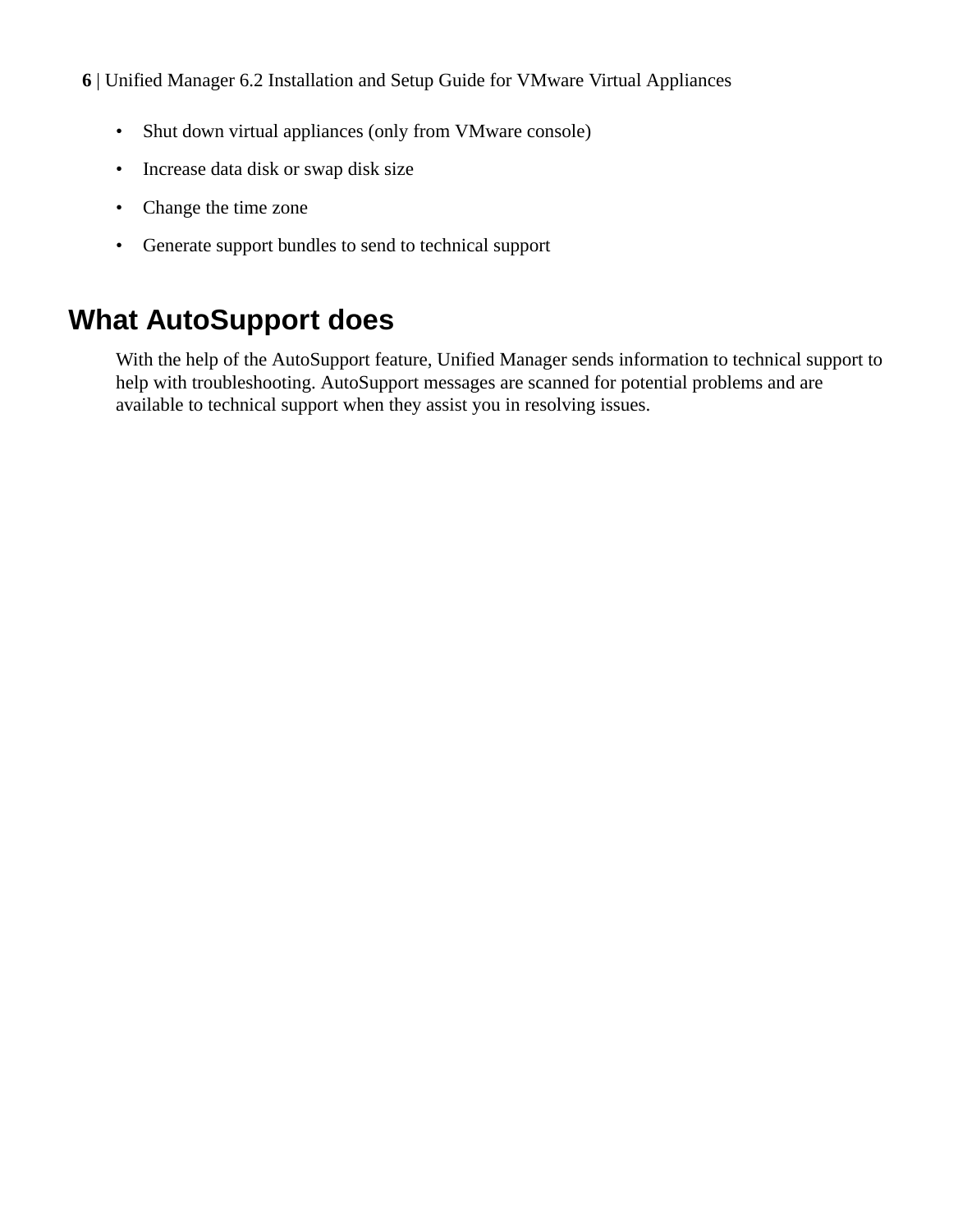# <span id="page-6-0"></span>**System requirements for deploying the virtual appliance**

Before you deploy the Unified Manager virtual appliance, you must ensure that your storage system conforms to all supported platform requirements. Servers must meet specific software, hardware, CPU, and memory requirements.

You can install Unified Manager 6.2 as a virtual appliance on an ESX server.

Unified Manager 6.2 requires OnCommand Workflow Automation 3.0 or later to provision SVMs with Infinite Volume with storage classes, or to configure SnapMirror and SnapVault data protection relationships.

Unified Manager requires OnCommand Performance Manager 1.1 to fully utilize performance features shown in the Unified Manager web UI.

For the most current information, see the Interoperability Matrix.

#### **Related information**

[NetApp Interoperability Matrix Tool](http://mysupport.netapp.com/matrix)

## **License requirements for Unified Manager**

You must have appropriate licenses to use VMware vSphere for Enterprise. No additional licenses are required for the Unified Manager server.

## **Virtual infrastructure requirements**

Your virtual infrastructure must meet minimum memory and CPU resource requirements before you can begin deployment.

Memory-page swapping negatively impacts performance of the virtual appliance and the management application. Competing for CPU resources that are unavailable due to overall host utilization can degrade performance. Reserving the listed values for memory and CPU resources for the virtual appliance guarantees that the required minimum amount is always available to the virtual machine, and is required for running this virtual appliance.

The following table displays the minimum values required for memory and CPU resources in the default configuration. These values have been qualified for the virtual appliance to meet minimum acceptable performance levels.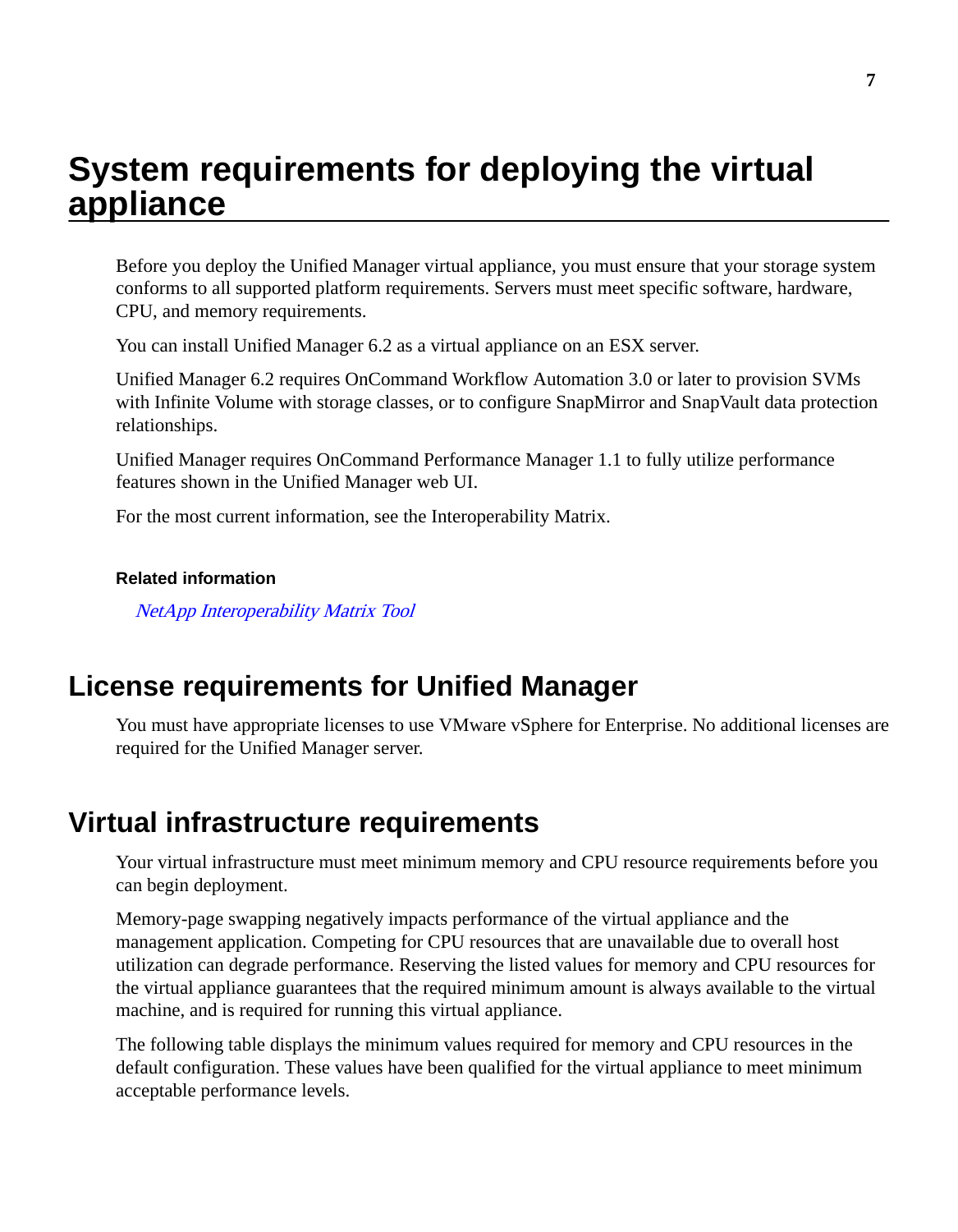| Default hardware configuration                                                                                                                                                                                       | Requirement       |
|----------------------------------------------------------------------------------------------------------------------------------------------------------------------------------------------------------------------|-------------------|
| Disk space needed for thin provisioning                                                                                                                                                                              | Minimum 5 GB      |
| Disk space needed for thick provisioning<br>If you deploy an NFS datastore on a storage<br>system running clustered Data ONTAP, you<br>must use the NetApp NFS Plug-in for VMware<br>VAAI to use thick provisioning. | 152 GB            |
| Memory needed for the Unified Manager virtual<br>appliance                                                                                                                                                           | Minimum 12 GB     |
| Processors needed for the Unified Manager<br>virtual appliance                                                                                                                                                       | Four virtual CPUs |
| Process cycles (CPU speed) needed for the<br>Unified Manager virtual appliance                                                                                                                                       | Minimum 9572 MHz  |

The following table displays the minimum values required for memory and CPU resources in the alternate configuration. These values have been qualified for the virtual appliance to meet minimum acceptable performance levels. After the virtual appliance is deployed, you can modify the memory, the number of CPUs, and the CPU speed to use an alternate configuration. For more information, see [Modifying the default configuration to the alternate configuration](#page-18-0) on page 19.

| Alternate hardware configuration                                                                                                                                                                                     | Requirement      |
|----------------------------------------------------------------------------------------------------------------------------------------------------------------------------------------------------------------------|------------------|
| Disk space needed for thin provisioning                                                                                                                                                                              | Minimum 5 GB     |
| Disk space needed for thick provisioning<br>If you deploy an NFS datastore on a storage<br>system running clustered Data ONTAP, you<br>must use the NetApp NFS Plug-in for VMware<br>VAAI to use thick provisioning. | 152 GB           |
| Memory needed for the Unified Manager virtual<br>appliance                                                                                                                                                           | Minimum 8 GB     |
| Processors needed for the Unified Manager<br>virtual appliance                                                                                                                                                       | Two virtual CPUs |
| Process cycles (CPU speed) needed for the<br>Unified Manager virtual appliance                                                                                                                                       | Minimum 4786 MHz |

VMware High Availability for the Unified Manager virtual appliance is supported.

If deployment fails using your High Availability-enabled environment due to insufficient resources, you must modify the following default VMware settings:

• Lower the VM Resources CPU & Memory settings.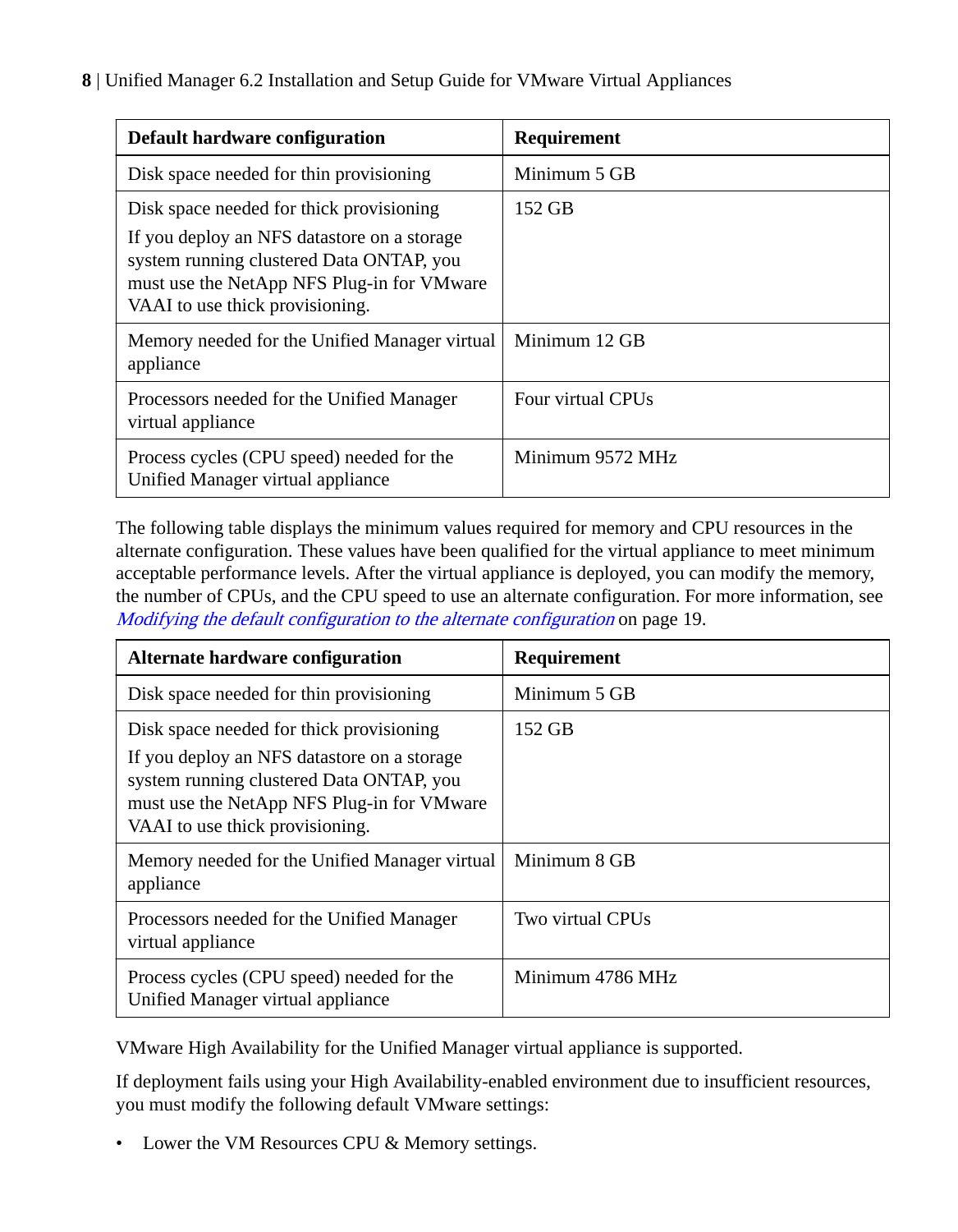- <span id="page-8-0"></span>• Lower the vSphere HA Admission Control Policy to use less than the default percentage of CPU and memory.
- Modify the Cluster Features Virtual Machine Options by disabling the VM Restart Priority and leaving the Host Isolation Response powered on.

**Note:** Lowering VM reservations for CPU and memory is possible, but not below the minimum values listed in the table.

# **Virtual appliance requirements**

You can deploy the virtual appliance on a VMware ESX server, which must meet minimum requirements.

The following versions of VMware ESXi are supported:

- $\cdot$  ESXi 5.1
- ESX 5.1 (update 1)
- $\cdot$  ESX 5.5

The following versions of vSphere are supported:

- VMware vCenter Server 5.1
- VMware vCenter Server 5.5

The VMware ESX server must use the same time as the NTP server so that the virtual appliance functions correctly. Synchronizing the VMware ESX server time with the NTP server time avoids a time failure.

## **Software requirements**

Before you use Unified Manager, you must ensure that you meet the software requirements.

## **Supported versions of Data ONTAP**

Unified Manager 6.2 supports clustered Data ONTAP 8.1.3, 8.1.4, 8.2.0 8.2.1, and 8.3. To monitor protection relationships, you must use Data ONTAP 8.2 or later.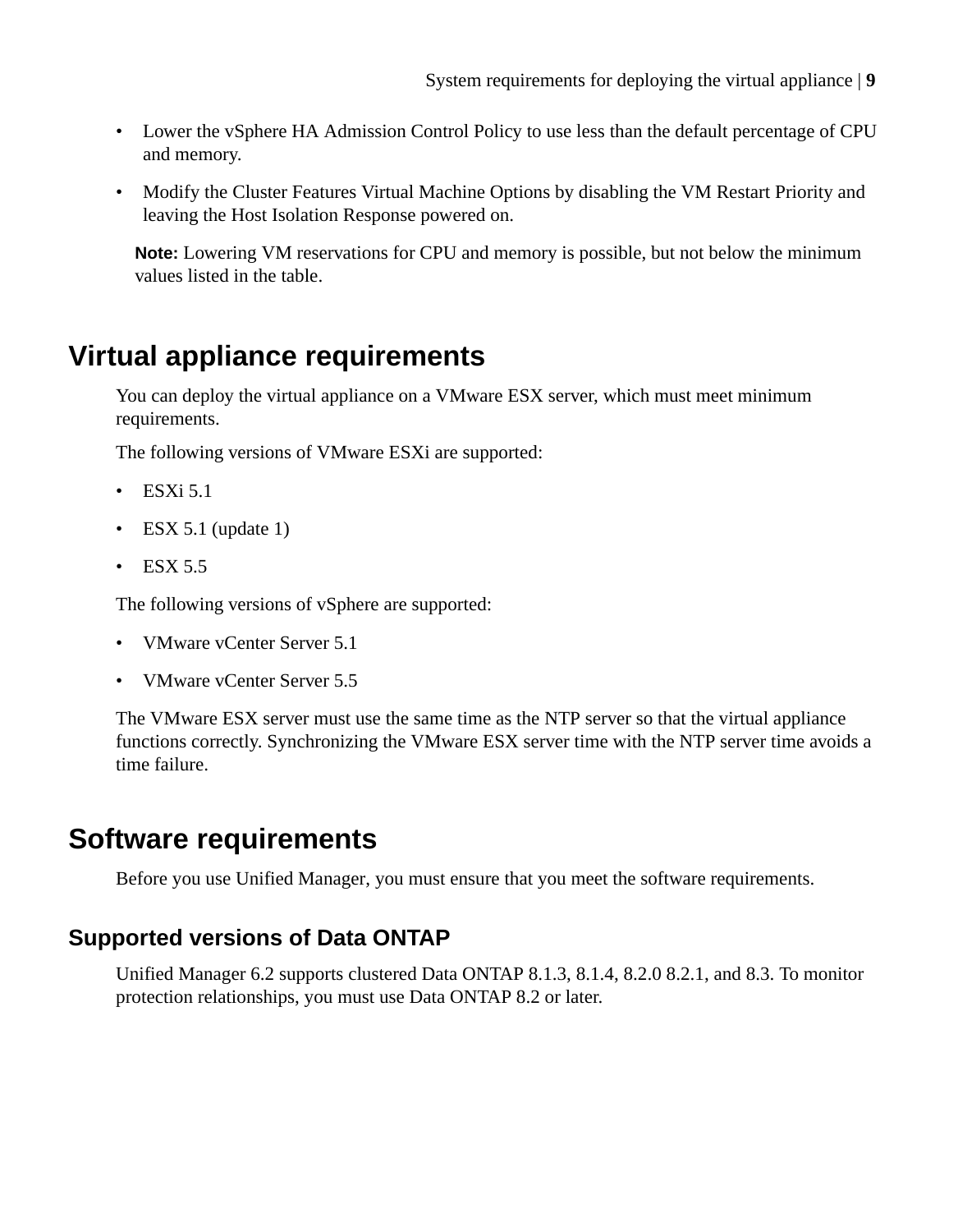## <span id="page-9-0"></span>**Supported browsers and platforms**

To use the Unified Manager GUI, you must use a supported browser that runs on a supported client platform.

Unified Manager has been tested with the following browsers and client platforms; other browsers might work but have not been qualified. See the Interoperability Matrix at *mysupport.netapp.com*/ [matrix](http://mysupport.netapp.com/matrix) for the complete list of supported browser versions.

#### **Supported browsers**

- Microsoft Internet Explorer 10 (Standards mode) or later
- Google Chrome, versions 36 or later
- Mozilla Firefox, versions 24 ESR and 31 ESR or later
- Apple Safari version 7 or later

#### **Supported browser client platforms**

- Windows Vista, Windows 7, and Windows 8
- Red Hat Enterprise Linux version 6
- SUSE Linux Enterprise Server version 11 SP2
- Macintosh OS X 10.8

### **Protocol and port requirements**

Using a browser, API client, or SSH, the required ports must be accessible to the Unified Manager UI and APIs. The required ports and protocols enable communication between the Unified Manager server and the managed storage systems, servers, and other components.

#### **Connections to the Unified Manager server**

You do not have to specify port numbers when connecting to the Unified Manager web UI, because default ports are always used. For example, because Unified Manager always runs on its default port, you can enter https://<host> instead of https://<host:443>. The default port numbers cannot be changed.

The Unified Manager server uses specific protocols to access the following interfaces:

| <b>Interface</b>                 | <b>Protocol</b> | Por | Description                                                                                   |
|----------------------------------|-----------------|-----|-----------------------------------------------------------------------------------------------|
| <b>Unified Manager</b><br>web UI | <b>HTTP</b>     | 80  | Used to access the Unified Manager web UI; automatically<br>redirects to the secure port 443. |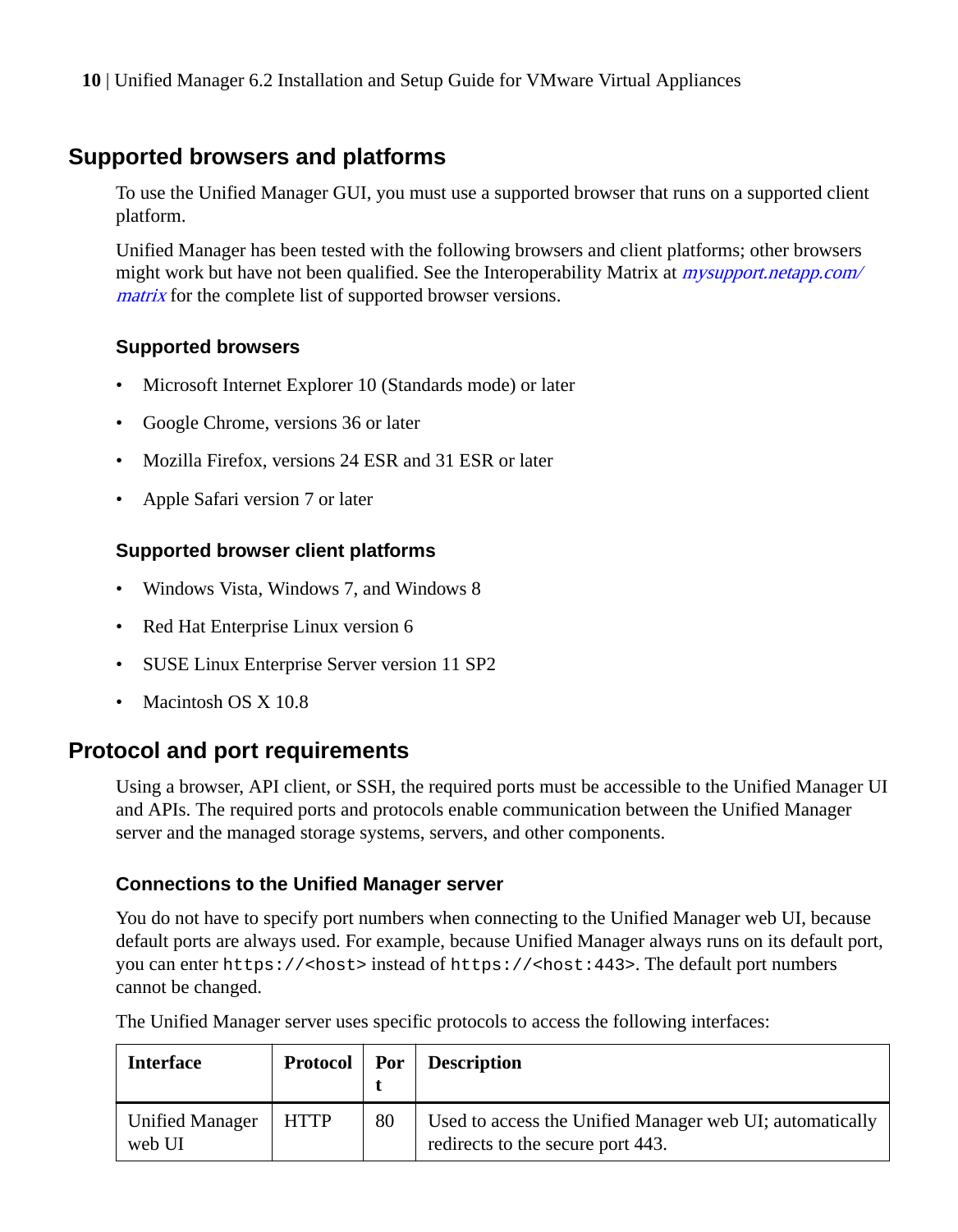| <b>Interface</b>                                                      | <b>Protocol</b>     | Por<br>t | <b>Description</b>                                                                                                  |
|-----------------------------------------------------------------------|---------------------|----------|---------------------------------------------------------------------------------------------------------------------|
| <b>Unified Manager</b><br>web UI and<br>programs using<br><b>APIs</b> | <b>HTTPS</b>        | 443      | Used to securely access the Unified Manager web UI or to<br>make API calls; API calls can only be made using HTTPS. |
| Maintenance<br>console                                                | SSH/<br><b>SFTP</b> | 22       | Used to access the maintenance console and retrieve<br>support bundles.                                             |
| MySQL database                                                        | MySQL               | 330<br>6 | Used to enable OnCommand Workflow Automation and<br>OnCommand Report access to Unified Manager.                     |

#### **Connections from the Unified Manager server**

You must configure your firewall to open ports that enable communication between the Unified Manager server and managed storage systems, servers, and other components. If a port is not open, communication fails.

Depending on your environment, you can choose to modify the ports and protocols used by the Unified Manager server to connect to specific destinations.

The Unified Manager server connects using the following protocols and ports to the managed storage systems, servers, and other components:

| <b>Destination</b>       | <b>Protocol</b>                                | Port       | <b>Description</b>                                                                              |
|--------------------------|------------------------------------------------|------------|-------------------------------------------------------------------------------------------------|
| Storage system           | <b>HTTPS</b>                                   | 443        | Used to monitor and manage storage systems.                                                     |
| AutoSupport<br>server    | <b>HTTPS</b>                                   | 443        | Used to send AutoSupport information. Requires<br>Internet access to perform this function.     |
| Authentication<br>server | <b>LDAP</b>                                    | 389        | Used to make authentication requests, and user and<br>group lookup requests.                    |
| Mail server              | <b>SMTP</b>                                    | 25         | Used to send notification emails.                                                               |
| SNMP trap<br>sender      | SNMP <sub>v1</sub><br>or<br>SNMP <sub>v3</sub> | $162$ /UDP | Used to send notification SNMP traps.                                                           |
| NTP server               | <b>NTP</b>                                     | 123/UDP    | Used to synchronize the time on the Unified Manager<br>server with an external NTP time server. |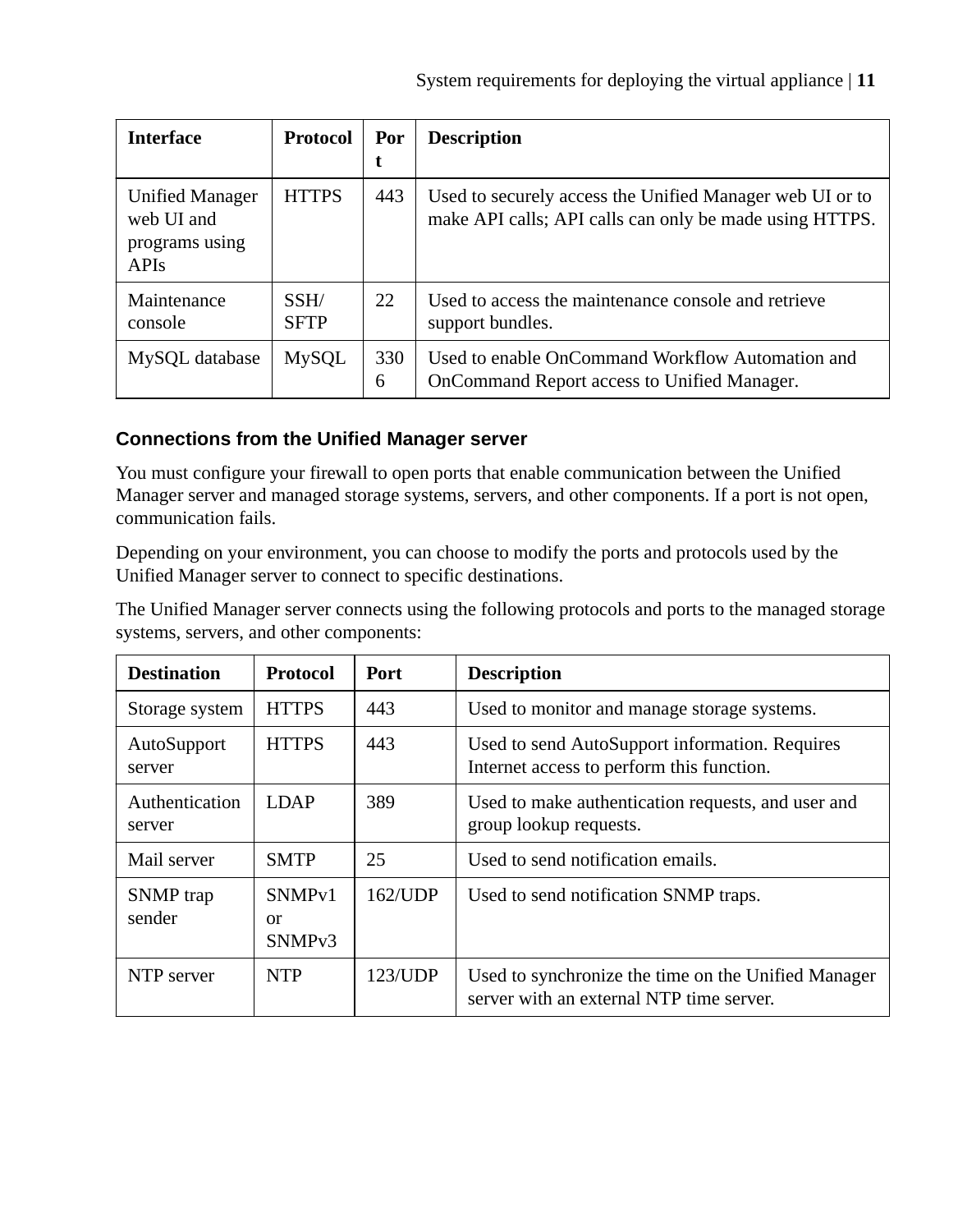# <span id="page-11-0"></span>**Installing Unified Manager**

The installation workflow describes the tasks that you must perform before you can use Unified Manager. Because Unified Manager runs as a virtual appliance on a VMware host, you actually deploy it rather than install it. After completing the deployment tasks, you can add clusters and perform additional configuration tasks.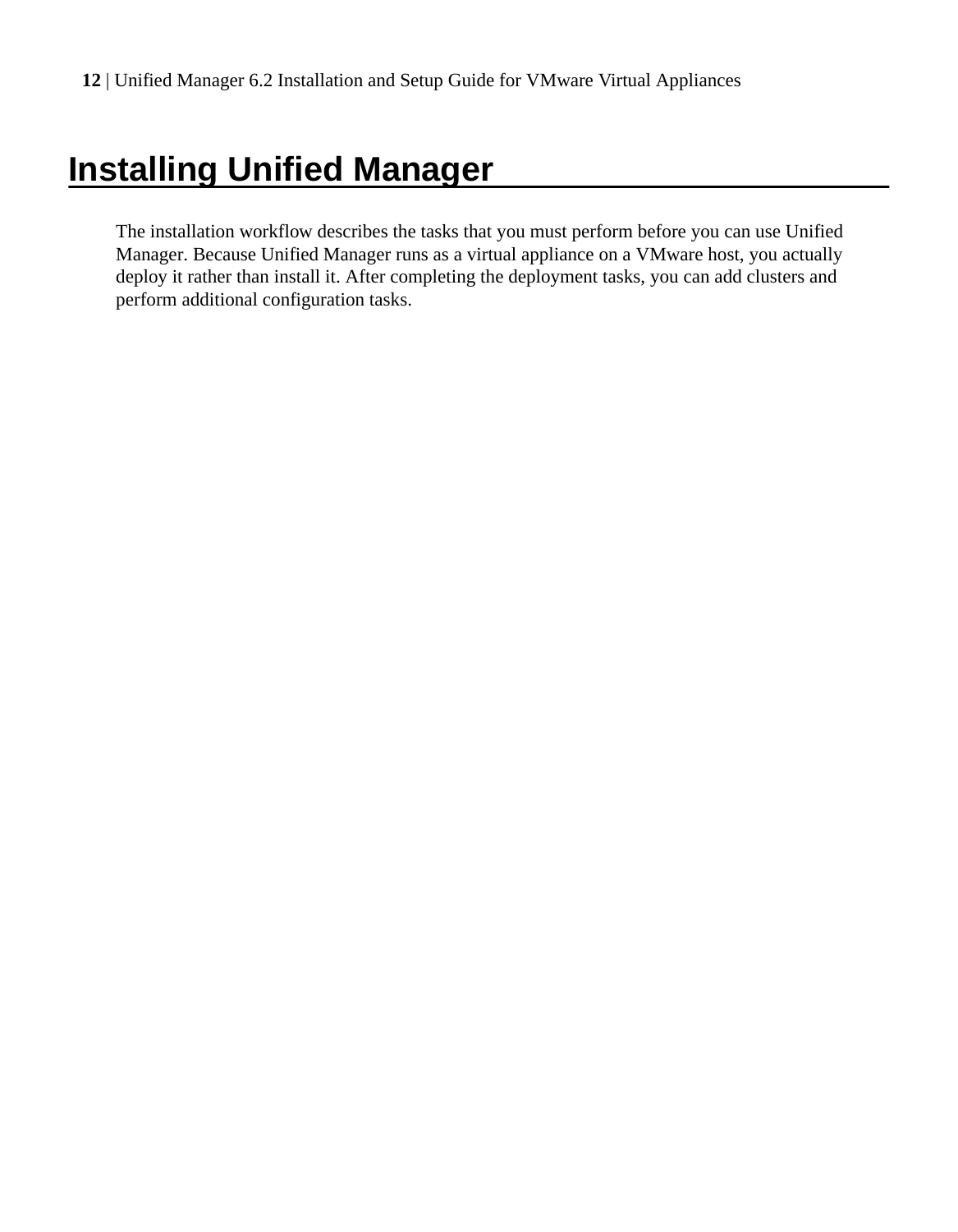# <span id="page-12-0"></span>**Overview of the deployment sequence**



#### **Related tasks**

[Deploying Unified Manager](#page-13-0) on page 14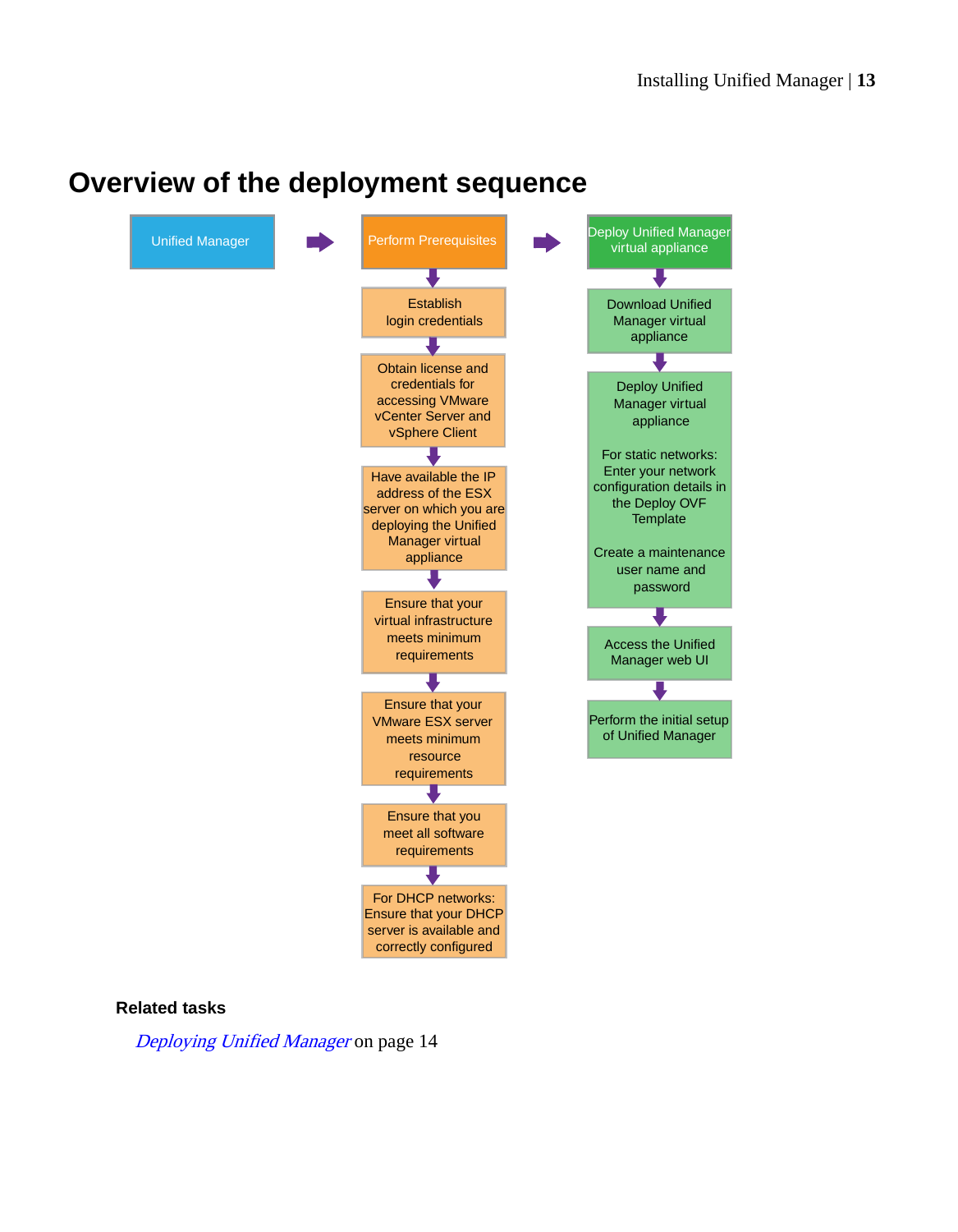# <span id="page-13-0"></span>**Deploying Unified Manager**

This workflow shows you how to deploy Unified Manager, which includes downloading software, deploying the virtual appliance, creating a maintenance user name and password, and performing the initial setup in the web UI.

#### **Before you begin**

You must have completed the system requirements for deployment. To ensure that your environment meets the minimum requirements, see *[System requirements](#page-6-0)* on page 7.

You must have the following information:

- The login credentials for the NetApp Support Site
- Credentials for accessing the VMware vCenter Server and vSphere Client
- The IP address of the ESX server on which you are deploying the Unified Manager virtual appliance
- Details about the data center, such as storage space in data store and memory requirements
- VMware Tools CD-ROM or ISO image

#### **About this task**

You can deploy Unified Manager 6.2 as a virtual appliance on a VMware ESX server.

You can also install Unified Manager 6.2 on a Linux server. For more information on installing Unified Manager on a Linux server, see the *OnCommand Unified Manager Installation and Setup* Guide for Redhat Enterprise Linux.

You must access the maintenance console using the VMware console and not using SSH. For more information about the maintenance console, see the *OnCommand Unified Manager Administration* Guide.

VMware Tools are not included in the .ova file and must be installed separately.

#### **After you finish**

After finishing the deployment and initial setup, you can either add clusters or configure additional network settings in the maintenance console and then access the web UI.

#### **Steps**

- **1.** [Download Unified Manager](#page-14-0) on page 15 You must download Unified Manager before you can deploy the virtual appliance.
- **2.** [Deploy the Unified Manager virtual appliance](#page-14-0) on page 15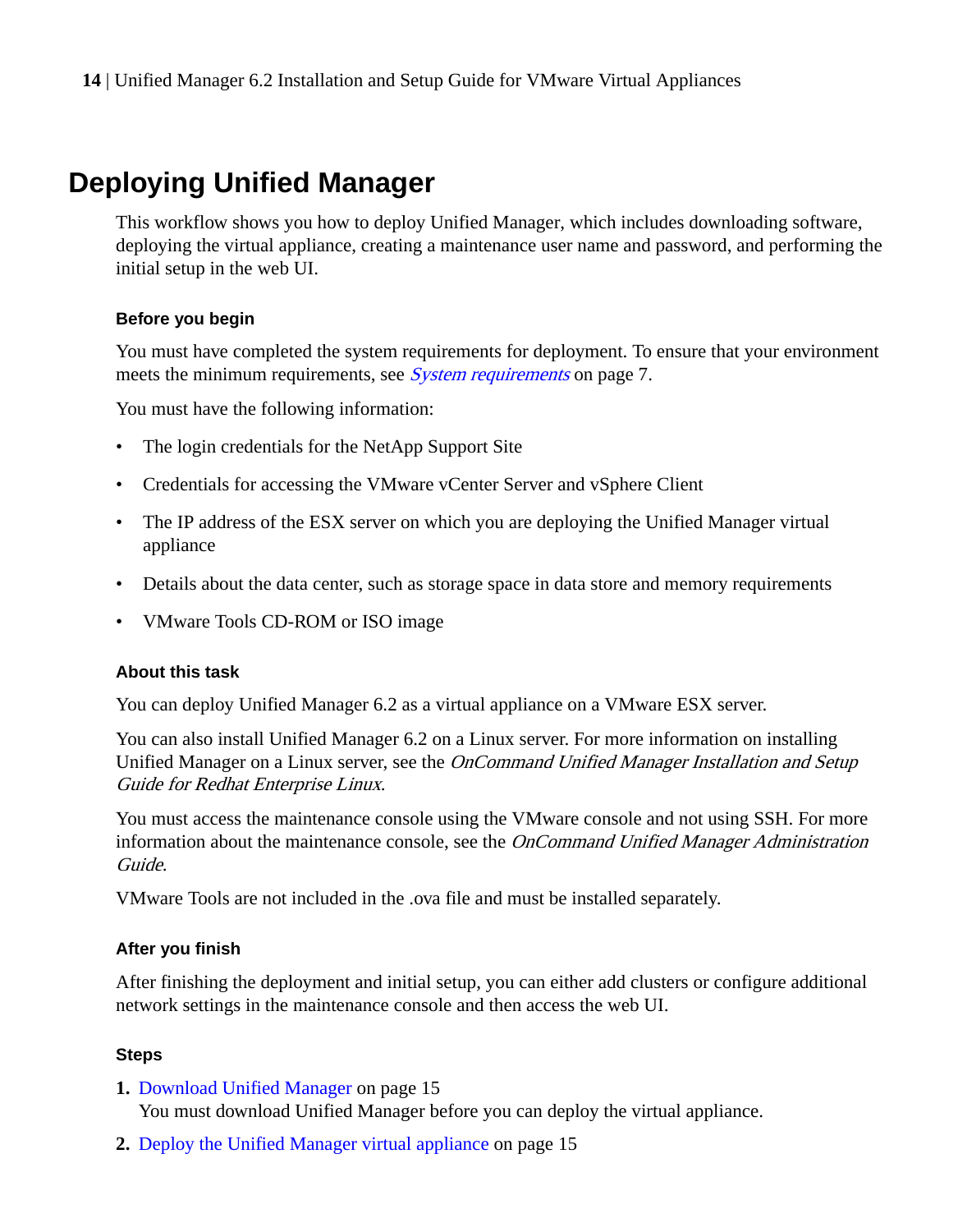<span id="page-14-0"></span>You must deploy the Unified Manager virtual appliance after downloading it. You must use VMware vSphere Client to deploy the virtual appliance on an ESX server.

- **3.** [Access the user interface](#page-19-0) on page 20 After you have deployed the virtual appliance, you can access the web UI to set up Unified Manager so that you can begin monitoring your clustered Data ONTAP systems.
- **4.** [Perform the initial setup of the Unified Manager web UI](#page-19-0) on page 20

To use Unified Manager, you must first configure the initial setup options, including the NTP server, the maintenance user email address, and the SMTP server host name and options. Enabling periodic AutoSupport is also highly recommended.

#### **Related concepts**

[What the maintenance user does](#page-4-0) on page 5 [System requirements for deploying the virtual appliance](#page-6-0) on page 7

## **Downloading Unified Manager**

You must download Unified Manager from the NetApp Support Site.

#### **Before you begin**

You have login credentials for the NetApp Support Site.

#### **About this task**

The OnCommandUnifiedManager-6.2.ova file contains the Unified Manager software configured in a virtual appliance.

#### **Steps**

- **1.** Download the OnCommandUnifiedManager-6.2.ova file from the NetApp Support Site.
- **2.** Save the OnCommandUnifiedManager-6.2.ova file to a local or network directory that is accessible to your vSphere Client.
- **3.** Verify the checksum to ensure that the software downloaded correctly.

## **Deploying the Unified Manager virtual appliance**

You must deploy the Unified Manager virtual appliance after you download the OnCommandUnifiedManager-6.2.ova file from the NetApp Support Site. You must use VMware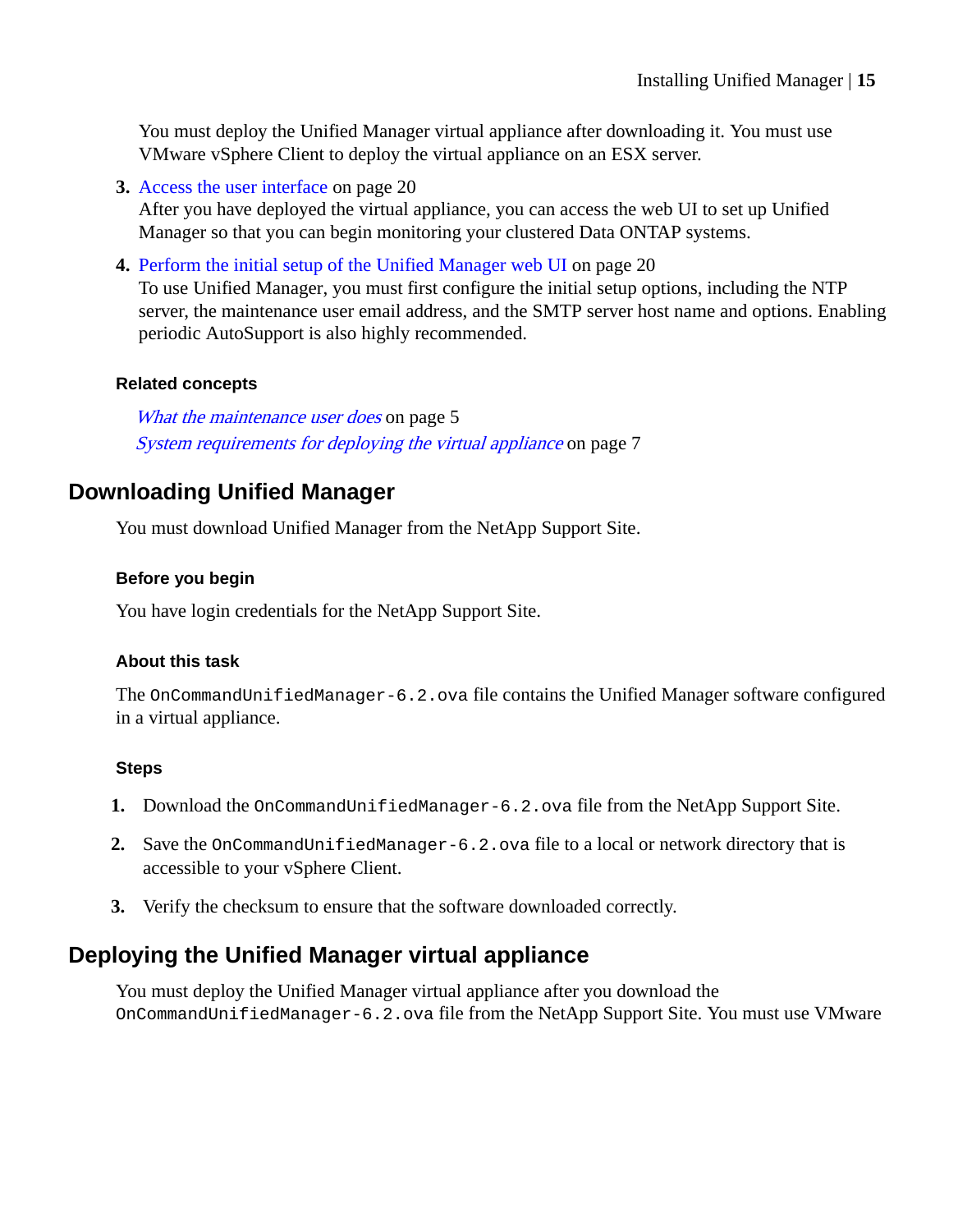vSphere Client to deploy the virtual appliance on an ESX server. When you deploy the virtual appliance, a virtual machine is created.

#### **Before you begin**

You must have completed the system requirements for deployment. To ensure that your environment meets the minimum requirements, see *[System requirements](#page-6-0)* on page 7. If changes are required to meet system requirements, you must implement the changes before deployment of the Unified Manager virtual appliance.

If you use DHCP, you must have ensured that the DHCP server is available, and that the DHCP and VM network adapter configurations are correct. DHCP is configured by default.

If you use a static networking configuration, you must have ensured that the IP address is not duplicated in the same subnet and that the appropriate DNS server entries have been configured.

You must have the following information available before deploying the virtual appliance:

- Credentials for accessing the VMware vCenter server and vSphere Client
- The IP address of the ESX server on which you are deploying the Unified Manager virtual appliance
- Details about the data center, such as availability of storage space
- Static network configuration information (if not using DHCP):
	- Host fully qualified domain name (FQDN)
	- Host IP address
	- Network mask
	- IP address of the default gateway
	- Primary and secondary DNS addresses
	- Search domains
- VMware Tools CD-ROM or ISO image

#### **About this task**

VMware Tools are not included in the .ova file and must be installed separately.

When the virtual appliance is deployed, a unique, self-signed certificate for HTTPS access is generated. When accessing the Unified Manager web UI, you might see a browser warning about untrusted certificates.

VMware High Availability for the Unified Manager virtual appliance is supported.

You can change the default configuration of the virtual appliance after it has been deployed. See [Modifying the default configuration to the alternate configuration](#page-18-0) on page 19.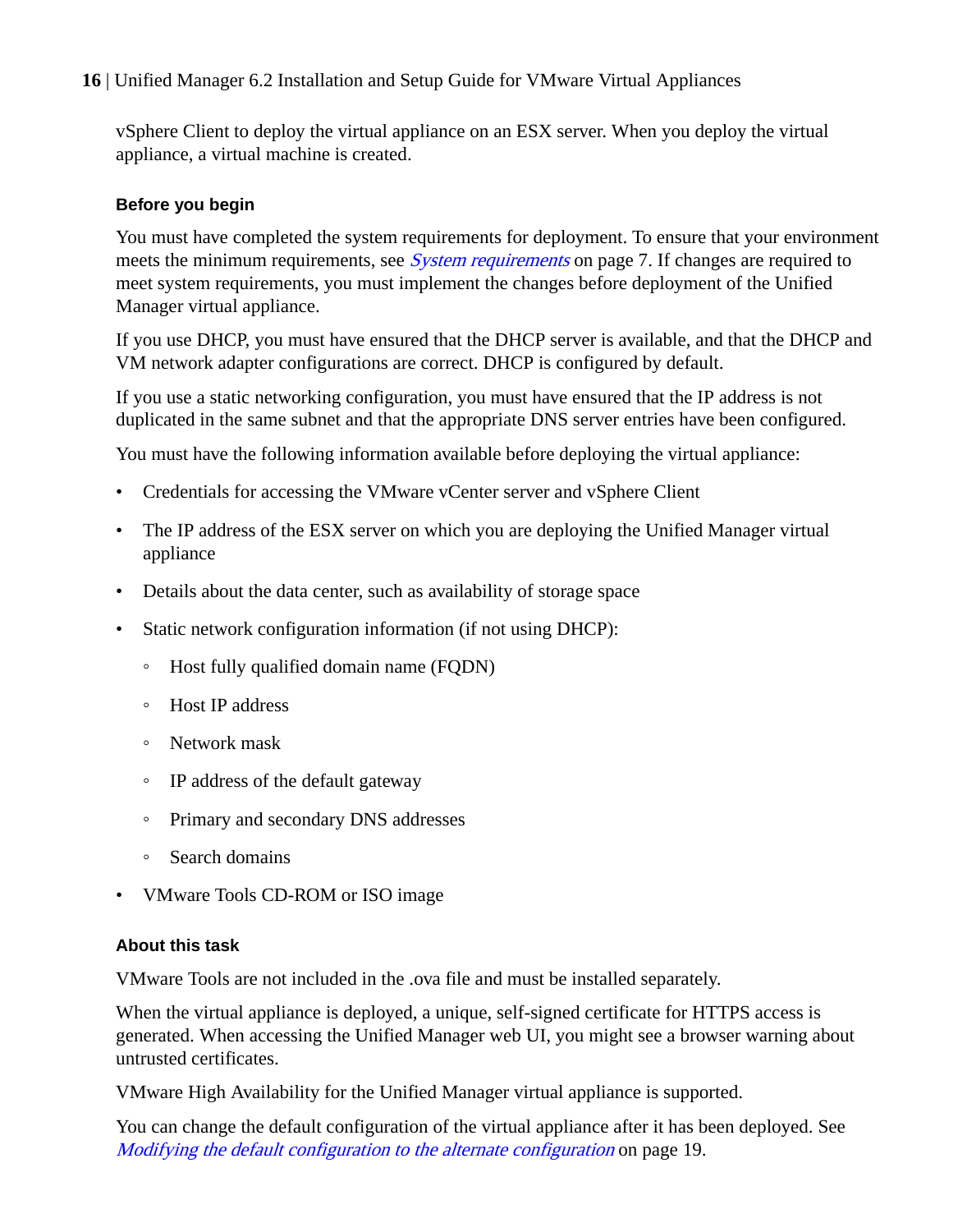#### **Steps**

- **1.** In vSphere Client, click **File > Deploy OVF Template**.
- **2.** Complete the **Deploy OVF Template** wizard to deploy the Unified Manager virtual appliance.

If your environment is DHCP-enabled, but you want to use a static network configuration, you can complete the Properties tab in the Deploy OVF Template and those settings are applied during deployment. While entering details for a static network configuration, you must ensure that the IP address is unique to the host on which it is deployed. You must not use an IP address that is already in use, and the IP address must have a valid DNS entry.

**Note:** The virtual appliance requires Reservation of Memory and CPU resources. For minimum requirements to run the Unified Manager virtual appliance, see the [Virtual infrastructure](#page-6-0) [requirements](#page-6-0) on page 7.

**3.** After the Unified Manager virtual appliance is deployed to the ESX server, power on the VM by right-clicking the VM and selecting **Power On**.

If the Power On operation fails due to insufficient resources, you must have sufficient resources in the ESX server where the virtual appliance is deployed. If you do not have sufficient resources, you can modify the resource settings for Memory and CPUs. The resources must be Reserved. See [Virtual infrastructure requirements](#page-6-0) on page 7.

**4.** Click the **Console** tab.

The initial boot process takes a few minutes to complete.

If a reset occurs during the first boot process, the virtual appliance must be redeployed.

- **5.** Follow the prompt to install the VMware Tools on the virtual machine.
- **6.** To configure your time zone, enter your geographic area and your city or region as prompted in the VM **Console** window.

All date information displayed uses the time zone configured for Unified Manager, regardless of the time zone setting on your managed devices. You should be aware of this when comparing time stamps. If both your storage systems and the management server are configured with the same time sync server, they refer to the same instant in time, even if they appear differently. For example, if you make a Snapshot copy using a device configured using a different time zone than the management server, the time reflected in the time stamp is the management server time.

**7.** If no DHCP services are available or if there is an error in the details for the static network configuration, select one of the following options: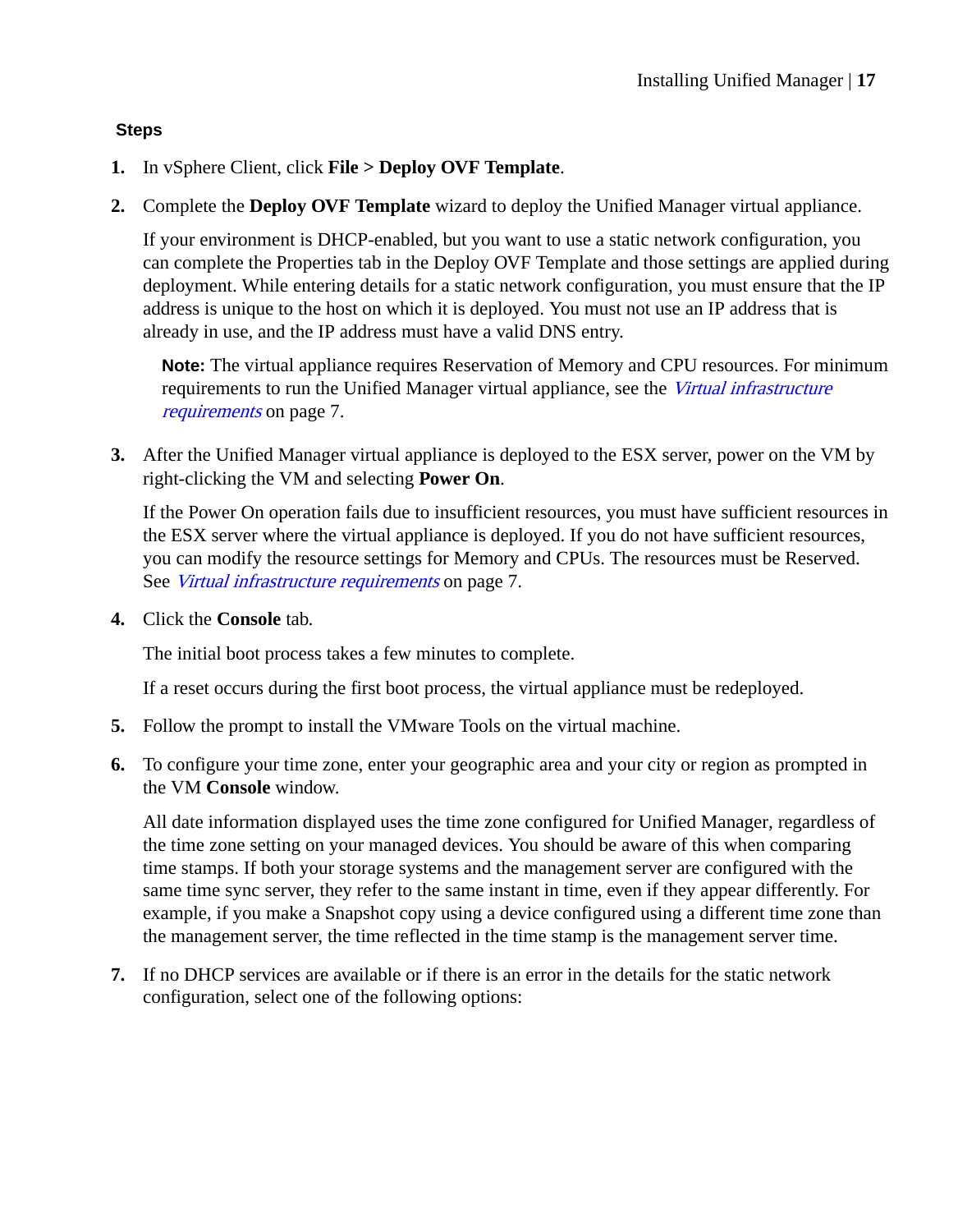<span id="page-17-0"></span>

| If you use                        | Then select                                                                                                                                                                                                                                                                                                                                                                                                                |  |  |
|-----------------------------------|----------------------------------------------------------------------------------------------------------------------------------------------------------------------------------------------------------------------------------------------------------------------------------------------------------------------------------------------------------------------------------------------------------------------------|--|--|
| <b>DHCP</b>                       | <b>Retry DHCP</b>                                                                                                                                                                                                                                                                                                                                                                                                          |  |  |
|                                   | If you plan to use DHCP, you should ensure that it is configured<br>correctly.                                                                                                                                                                                                                                                                                                                                             |  |  |
|                                   | If you use a DHCP-enabled network, the fully qualified domain name<br>and DNS server entries are given to the virtual appliance automatically. If<br>DHCP is not properly configured with DNS, the host name<br>"OnCommand" is automatically assigned and associated with the security<br>certificate. If you have not set up a DHCP-enabled network, you must<br>manually enter the networking configuration information. |  |  |
| A static network<br>configuration | Enter the details for static network configuration.<br>a.<br>The configuration process takes a few minutes to complete.                                                                                                                                                                                                                                                                                                    |  |  |
|                                   | Confirm the values you entered and select Y.<br>b.                                                                                                                                                                                                                                                                                                                                                                         |  |  |

- **8.** At the prompt, create and type a maintenance user name and click **Enter**.
- **9.** At the prompt, create and type a password and click **Enter**.

The VM console displays the URL for the Unified Manager web UI.

#### **After you finish**

You can either access the web UI to perform the initial setup of Unified Manager, or you can configure additional network settings in the maintenance console and then access the web UI.

#### **The monitoring capacities of the default and alternate configurations**

Before modifying your configuration, you should take into consideration how many storage objects you need to monitor.

Unified Manager can monitor up to 24 clusters in each deployment instance and can include as many or as few member nodes per cluster as necessary.

The following table displays the total number of storage objects that each configuration can monitor:

| <b>Configuration type</b> | Approximate number of storage objects |
|---------------------------|---------------------------------------|
| Default configuration     | 230,000 - 940,000                     |
| Alternate configuration   | $0 - 230,000$                         |

Storage objects can include the following:

- Disk shelves
- Cluster nodes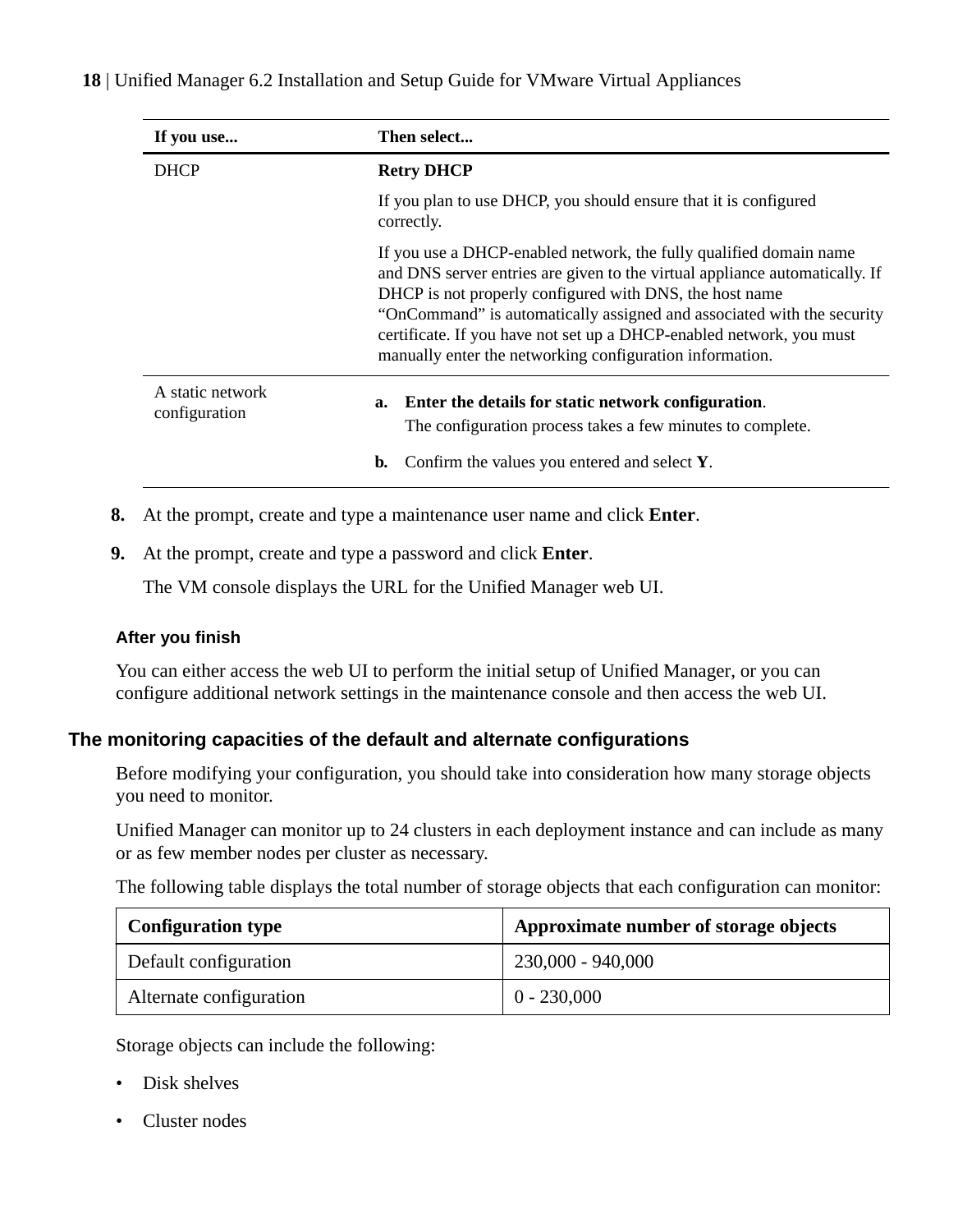- <span id="page-18-0"></span>• Storage Virtual Machines (SVMs)
- Clusters
- Aggregates
- Disks
- Otrees
- Network ports
- LUNs
- igroups
- CIFS shares
- Volumes
- LIFs
- Exports
- SnapMirror relationships
- SnapVault relationships
- Quotas

#### **Modifying the default configuration**

You can modify the default configuration based on the size of your environment and your sizing requirements, enabling you to preserve your resources. However, you must use the default configuration upon initial deployment.

#### **Before you begin**

- You must have considered your sizing requirements.
- You must have credentials for accessing the VMware vCenter server and vSphere Client.
- You must have shut down the virtual appliance.
- You must know the supported values for the alternate configuration. See *[Virtual infrastructure requirements](#page-6-0)* on page 7. You must not use values lower than those specified in the table for the alternate configuration.

#### **Steps**

**1.** In the vSphere Client, select the VM on which the virtual appliance is located.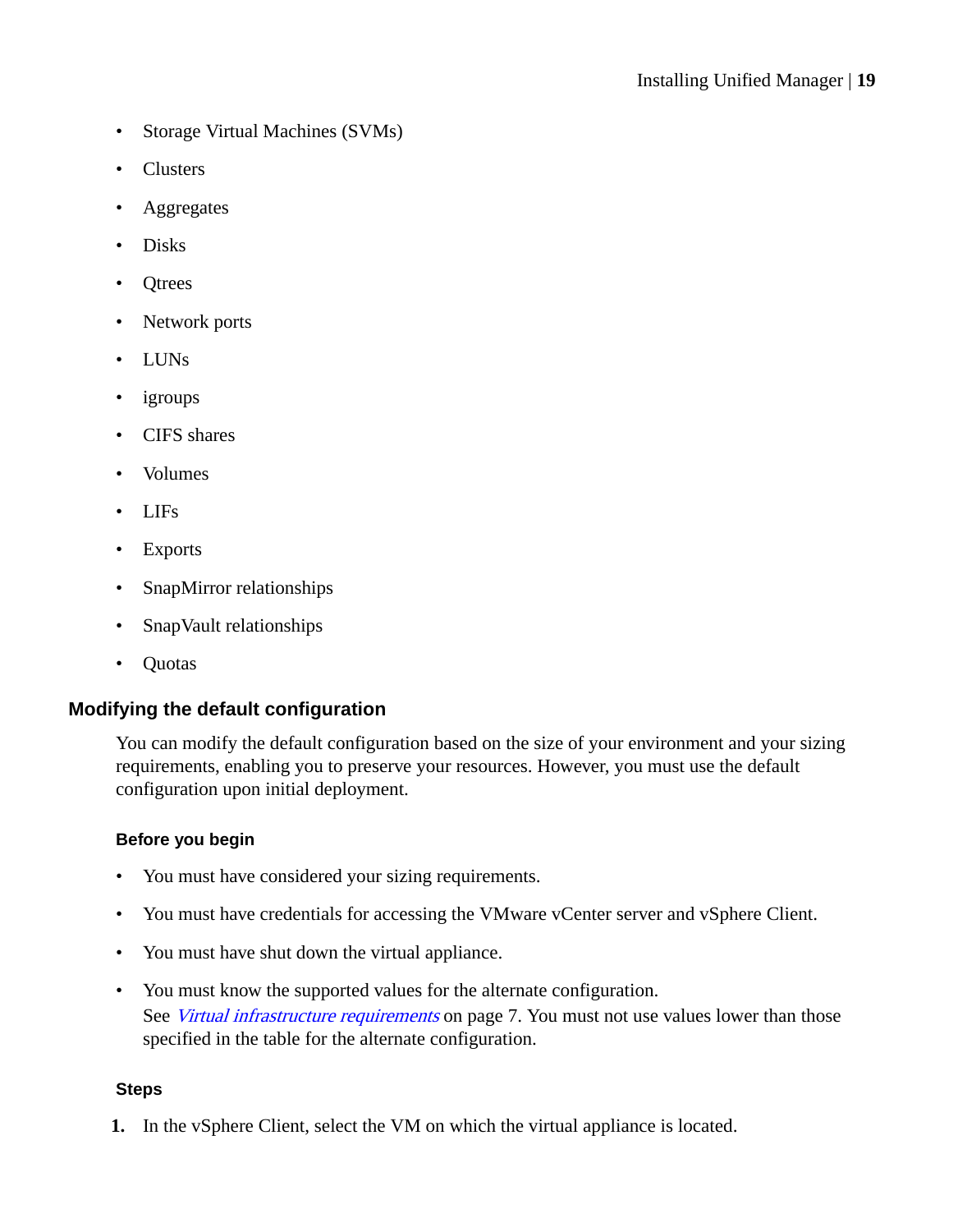- <span id="page-19-0"></span>**20** | Unified Manager 6.2 Installation and Setup Guide for VMware Virtual Appliances
	- **2.** Right-click the virtual appliance, and then click **Edit Settings**.
	- **3.** Click the **Hardware** tab.
	- **4.** Click **Memory**, and then set memory size to 8 GB.
	- **5.** Click **CPUs**, and then set the number of virtual sockets to 2. Do not change the value for number of cores per socket.
	- **6.** Click the **Resources** tab.
	- **7.** Click **CPUs**, and then set reservation to 4786 MHz.
	- **8.** Click **Memory**, and then verify that the Reservation is set to 8192 MB.
	- **9.** Click **OK**.
	- **10.** Start the virtual machine.

## **Accessing the Unified Manager web UI**

After you have deployed the virtual appliance, you can access the web UI to set up Unified Manager so that you can begin monitoring your clustered Data ONTAP systems.

#### **Before you begin**

- The Unified Manager virtual appliance must be deployed.
- If this is the first time you are accessing the web UI, you must log in as the maintenance user.

#### **Steps**

**1.** Start the Unified Manager web UI from your browser by using the displayed link.

The link is in the following format: https:// $IP\_address$  or https:// $Full$ y Qualified Domain Name.

**2.** Log in to the Unified Manager web UI using your maintenance user credentials.

## **Performing the initial setup of the Unified Manager web UI**

To use Unified Manager, you must first configure the initial setup options, including the NTP server, the maintenance user email address, and the SMTP server host name and options. Enabling periodic AutoSupport is also highly recommended.

#### **Before you begin**

You must have performed the following operations:

• Deployed the Unified Manager virtual appliance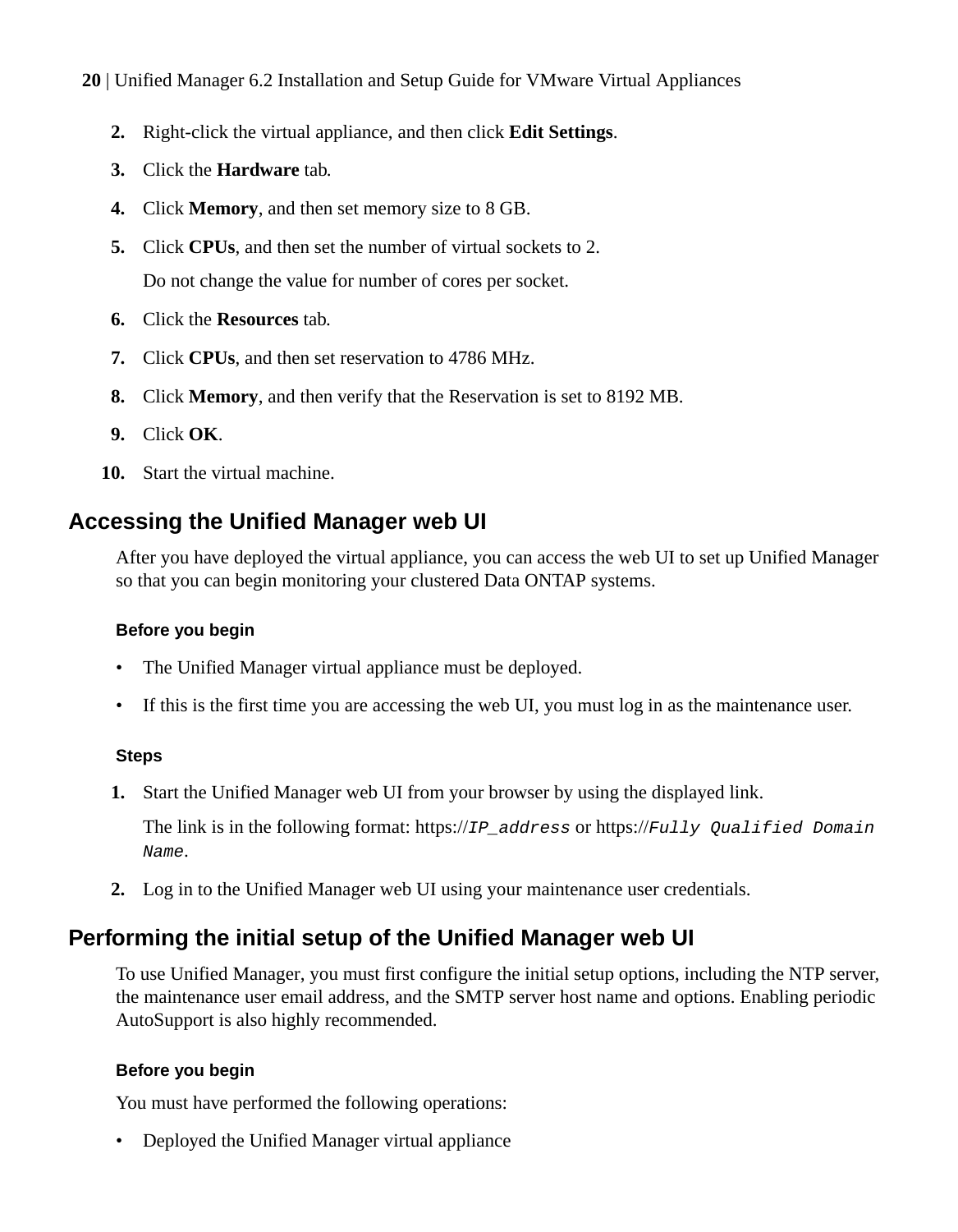- Accessed the web UI using the URL provided in the maintenance console after deployment
- Entered the maintenance user name and password created during deployment

#### **About this task**

The OnCommand Unified Manager Initial Setup dialog box appears only when you first access the web UI. If you want to change any options, you can use the Setup Options dialog box, which is accessible from the Administration menu.

#### **Steps**

**1.** In the **OnCommand Unified Manager Initial Setup** dialog box, choose **Yes** to enable AutoSupport capabilities and click **Continue**.

While enabling AutoSupport is recommended, it is not mandatory. If you do not enable AutoSupport when configuring the initial setup, you can enable it later using the Setup Options dialog box.

**2.** Type the NTP server, the maintenance user email address, the SMTP server host name, and any additional SMTP options, and click **Save**.

The **Get Started** area appears.

**3.** Optional: To add clusters for monitoring, click **Add Cluster**.

Adding a cluster enables Unified Manager to monitor your cluster components, but alert notifications are not sent until they are configured.

#### **After you finish**

If you choose not to immediately add clusters, you can configure additional options, such as alerts and thresholds, and then add clusters for monitoring. See *[Configuring Unified Manager](#page-22-0)* on page 23.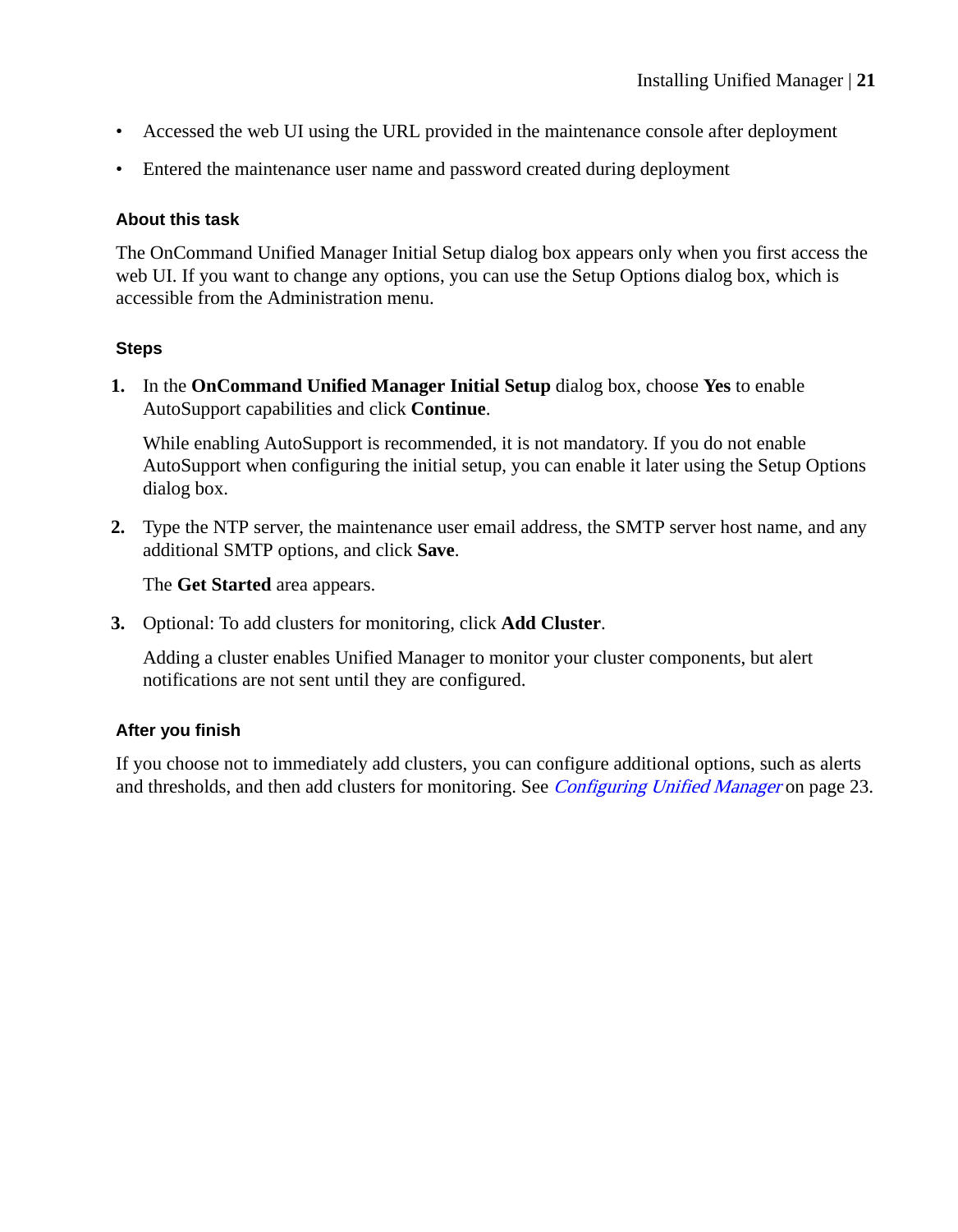# <span id="page-21-0"></span>**Configuring Unified Manager**

After deploying the Unified Manager virtual appliance and completing the initial setup to access the web UI, you can add clusters immediately or perform additional configuration tasks before adding clusters, such as changing the host name, adding alerts, and adding users. The configuration workflow describes the tasks you might want to perform after completing the installation.

## **Overview of the configuration sequence**

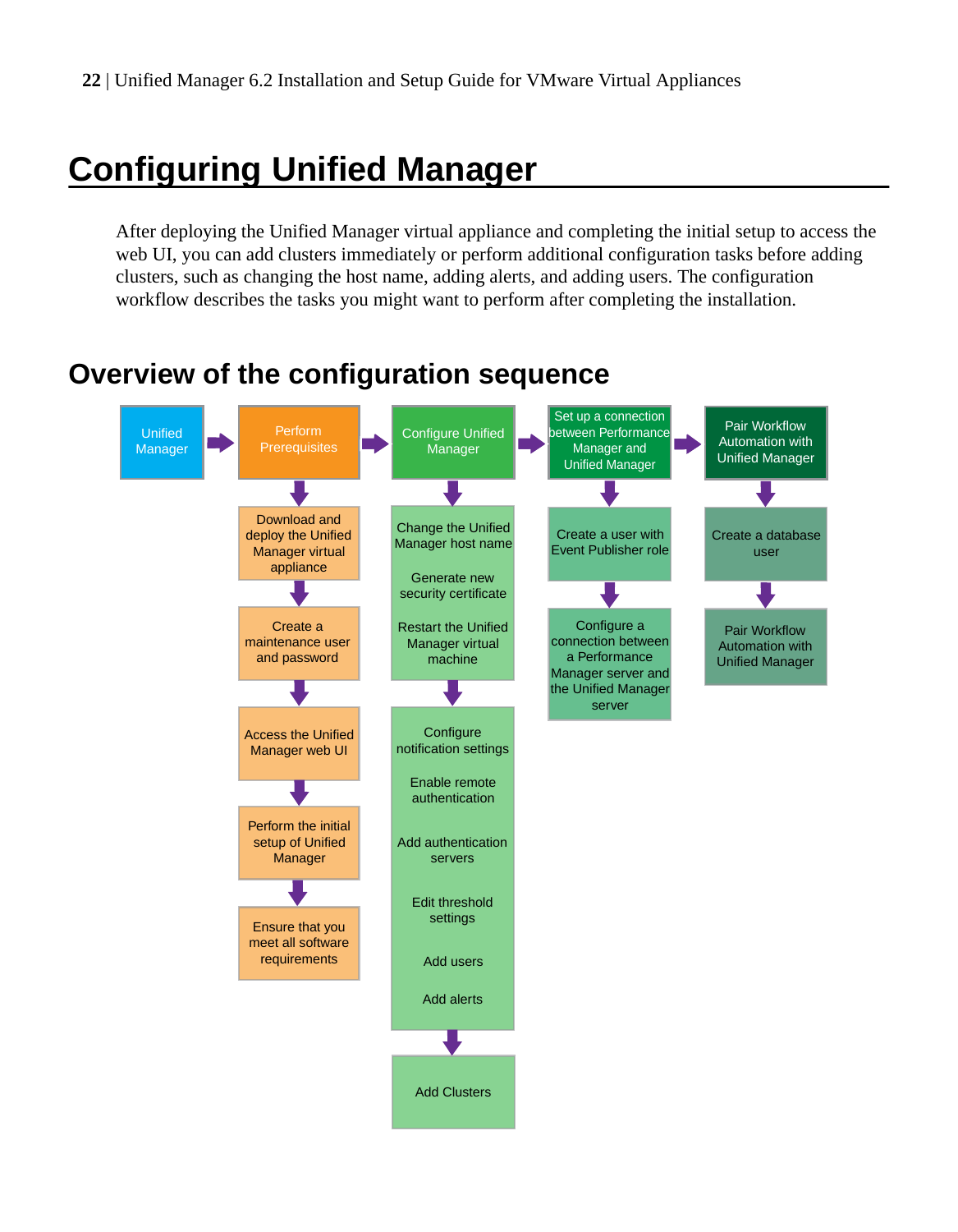#### <span id="page-22-0"></span>**Related tasks**

Configuring your environment after deployment on page 23

## **Configuring your environment after deployment**

After you deploy and install Unified Manager, there are several configuration tasks that you might want to perform before you start monitoring your clusters, such as changing the host name, adding alerts, and adding users.

#### **Before you begin**

- You must have installed Unified Manager and completed the Unified Manager initial setup.
- You must have the OnCommand Administrator role.

#### **About this task**

After you complete the Unified Manager initial setup, you can add clusters. If you did not add clusters at that time, you must add them before you can start monitoring cluster objects. You can add clusters at any time. However, there are some configuration changes that you might want to make to Unified Manager prior to, or after, adding clusters.

#### **Choices**

• [Changing the Unified Manager host name](#page-23-0) on page 24

When you deployed Unified Manager, an SSL certificate was generated for HTTPS access. A host name was associated with the certificate, allowing you to use the host name to access the Unified Manager web UI. You might want to change this host name after deployment.

• [Configuring Unified Manager to send alert notifications](#page-28-0) on page 29

After the clusters have been added to Unified Manager, you can monitor them, but you cannot receive notifications about events in your cluster environment until you configure several options, such as the email address from which notifications are sent, the users to receive the alerts, and so forth. You might also want to modify the default threshold settings at which events are generated.

• [Adding clusters and viewing the discovery status](#page-27-0) on page 28

You must manually add clusters to Unified Manager before you can monitor them.

#### **Related concepts**

[Installing Unified Manager](#page-11-0) on page 12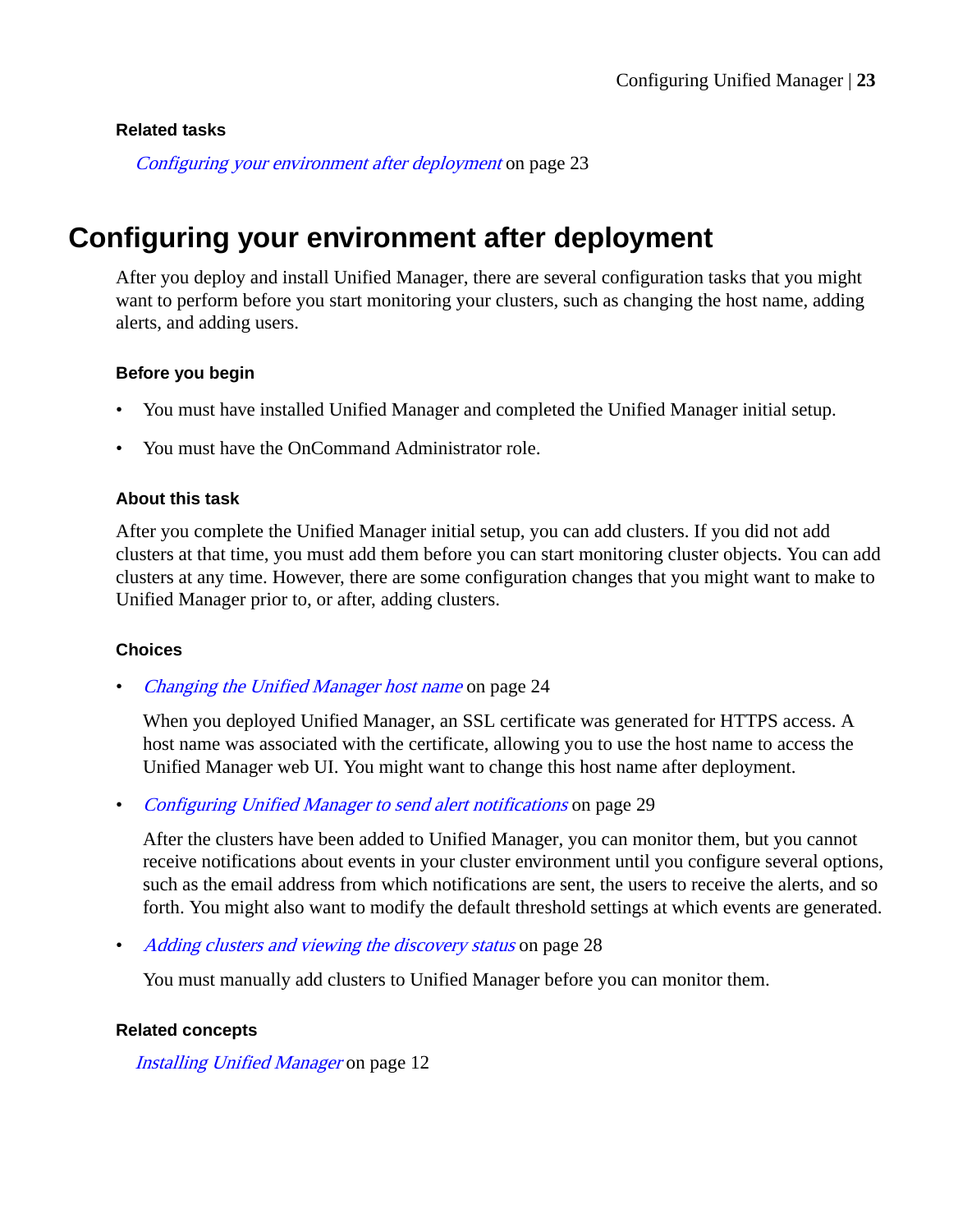## <span id="page-23-0"></span>**Changing the Unified Manager host name**

The network host is assigned a name when the virtual appliance is first deployed . You can change the host name after deployment. If you change the host name, you must also regenerate the HTTPS certificate.

#### **Before you begin**

You must be signed in to Unified Manager as the maintenance user or have the OnCommand Administrator role assigned to you to perform these tasks.

#### **About this task**

You can use the host name (or the host IP address) to access the product web UI. If you configured a static IP address for your network during deployment, then you would have designated a name for the network host. If you configured the network using DHCP, the host name should be taken from the DNS. If DHCP or DNS is not properly configured, the host name "OnCommand" is automatically assigned and associated with the security certificate.

Regardless of how the host name was assigned, if you change the host name and intend to use the new host name to access the Unified Manager web UI, you must generate a new security certificate.

If you access the web UI by using the server's IP address instead of the host name, you do not have to generate a new certificate if you change the host name. However, it is the best practice to update the certificate so that the host name in the certificate matches the actual host name.

If you change the host name in Unified Manager, you must manually update the host name in Workflow Automation. The host name is not updated automatically.

The new certificate does not take effect until the Unified Manager virtual machine is restarted.

#### **Steps**

#### **1.** [Edit the network settings](#page-24-0) on page 25

You can change the host name from the Configure Network Settings dialog box, accessed from the Administration menu.

**2.** [Generate an HTTPS security certificate](#page-25-0) on page 26

If you want to use the new host name to access the Unified Manager web UI, you must regenerate the HTTPS certificate to associate it with the new host name.

**3.** [View the HTTPS security certificate](#page-25-0) on page 26

You should verify that the correct information is displayed after generating a new security certificate, then restart Unified Manager.

**4.** [Restart the Unified Manager virtual machine](#page-26-0) on page 27

If you regenerate the HTTPS certificate, then you must restart the virtual machine.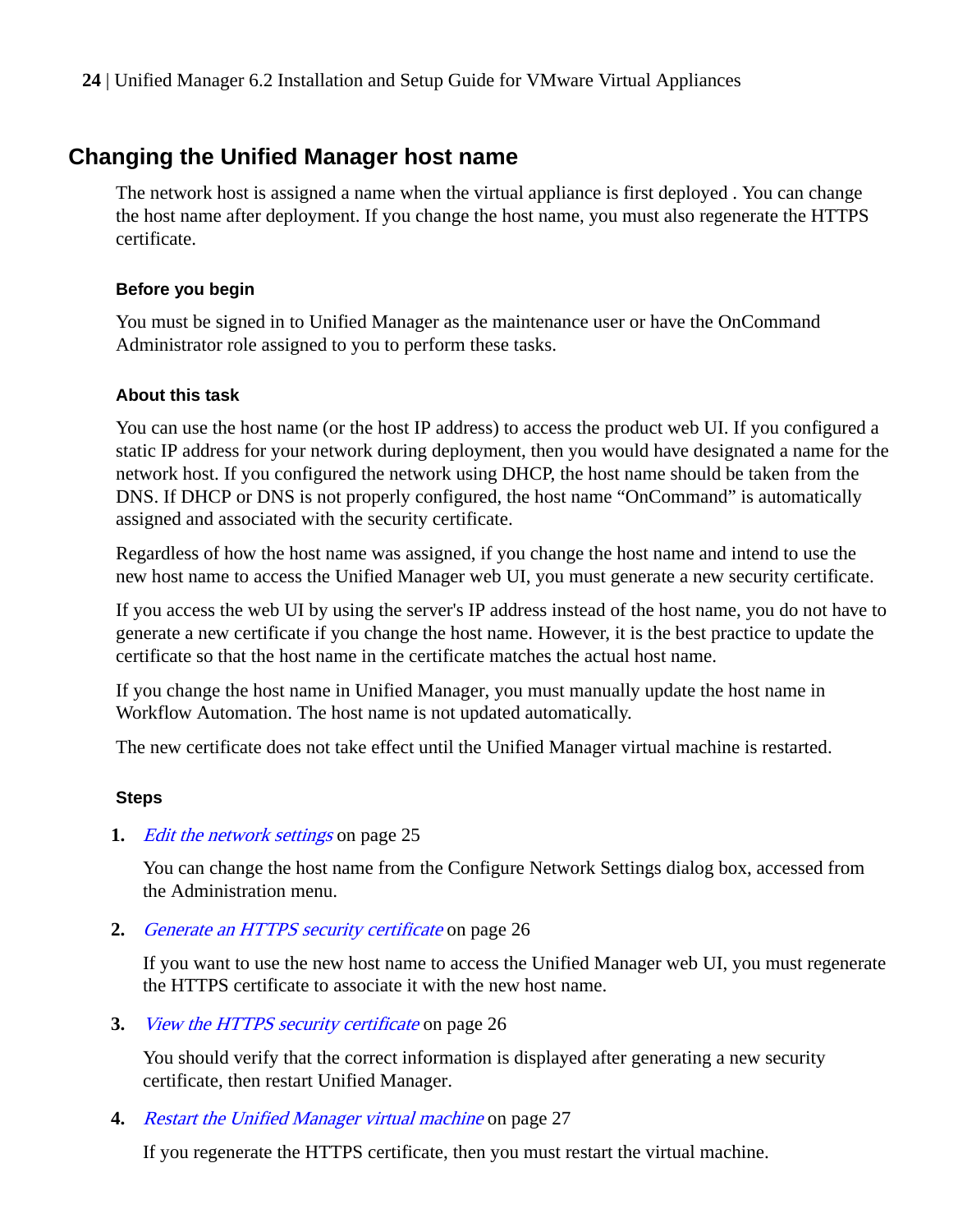#### <span id="page-24-0"></span>**Editing the network settings**

You might want to edit network settings if an IP address changes due to the migration of a virtual machine (VM) to a different ESX server in a different domain, when maintenance is performed on your network equipment, if you switch from a DHCP to a static network configuration, or if you switch from a static network to a DHCP configuration.

#### **Before you begin**

- You might need one or more of the following: host name or FQDN, IP address, DHCP, network mask, gateway, primary and secondary DNS addresses, and search domains.
- If you are changing your network settings from DHCP-enabled to static network configuration, you should have done the following:
	- Ensured that the IP address and gateway are reachable
	- Ensured that the IP address does not contain a duplicate address
	- Verified that the primary and secondary DNS addresses are ready and available to send and receive network traffic
- You must have the OnCommand Administrator role.

#### **About this task**

When you switch to a DHCP configuration, the previous host name is replaced by the name specified by your DHCP server.

The self-signed SSL certificate generated during deployment is associated with the host name (or FQDN) and the IP address. If you change either of these values and want to use that new host name or IP address to connect to Unified Manager, then you must generate a new certificate. The new certificate does not take effect until the Unified Manager virtual machine is restarted.

#### **Steps**

- **1.** Click **Administration > Configure Network Settings**.
- **2.** In the **Configure Network Settings** dialog box, modify the host and network settings, as required.

**Tip:** You can enter multiple comma-separated values in the Secondary DNS Address and Search Domains fields.

**3.** Click **Update**.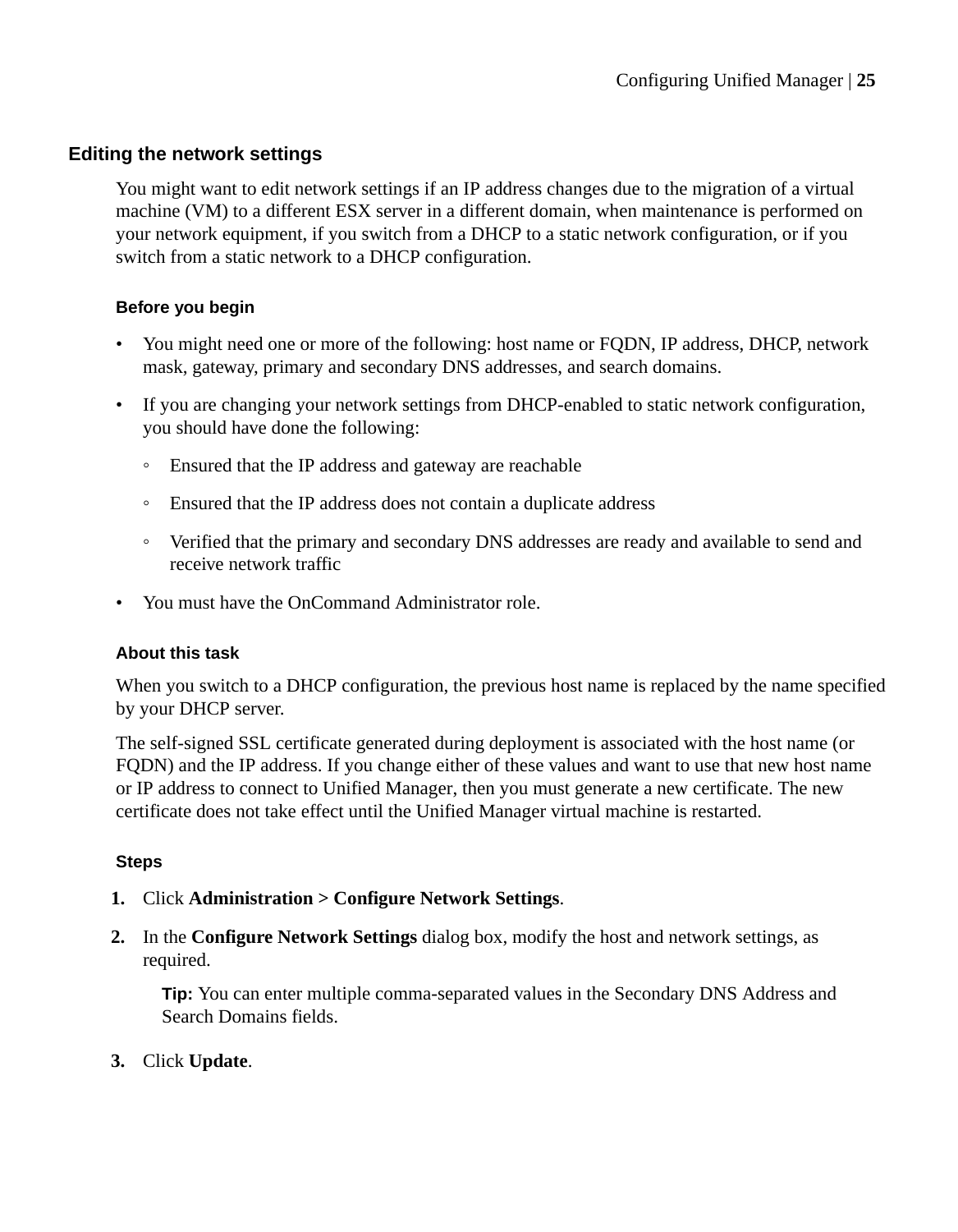#### <span id="page-25-0"></span>**After you finish**

After you have modified the settings of your network configuration, you can use the updated configuration to access Unified Manager.

#### **Generating an HTTPS security certificate**

You might generate a new HTTPS security certificate for multiple reasons, including if you want to sign with a different Certificate Authority or if the current security certificate has expired. The new certificate replaces the existing certificate.

#### **Before you begin**

You must have the OnCommand Administrator role.

#### **About this task**

**Attention:** If connections that enable performance monitoring are currently configured between the Unified Manager server and one or more Performance Manager servers, executing this task invalidates those connections and deactivates any further performance monitoring updates from Performance Manager servers to the Unified Manager web UI. You must reactivate those connections after completing this task.

#### **Steps**

- **1.** Click **Administration > Setup Options**.
- **2.** In the **Setup Options** dialog box, click **Management Server > HTTPS**.
- **3.** Click **Regenerate HTTPS Certificate**.

**Important:** You must restart the Unified Manager virtual machine before the new certificate takes effect. You can use the **System Configuration** option in the NetApp maintenance console.

#### **After you finish**

After generating a new certificate, you can verify the new certificate information by viewing the HTTPS certificate.

If you need to reactivate performance monitoring updates from Performance Manager servers to the Unified Manager server, you must delete the connections that were invalidated by this task and reconfigure new connections.

#### **Viewing the HTTPS security certificate**

You can compare the HTTPS certificate details with the retrieved certificate in your browser to ensure that your browser's encrypted connection to Unified Manager is not being intercepted. You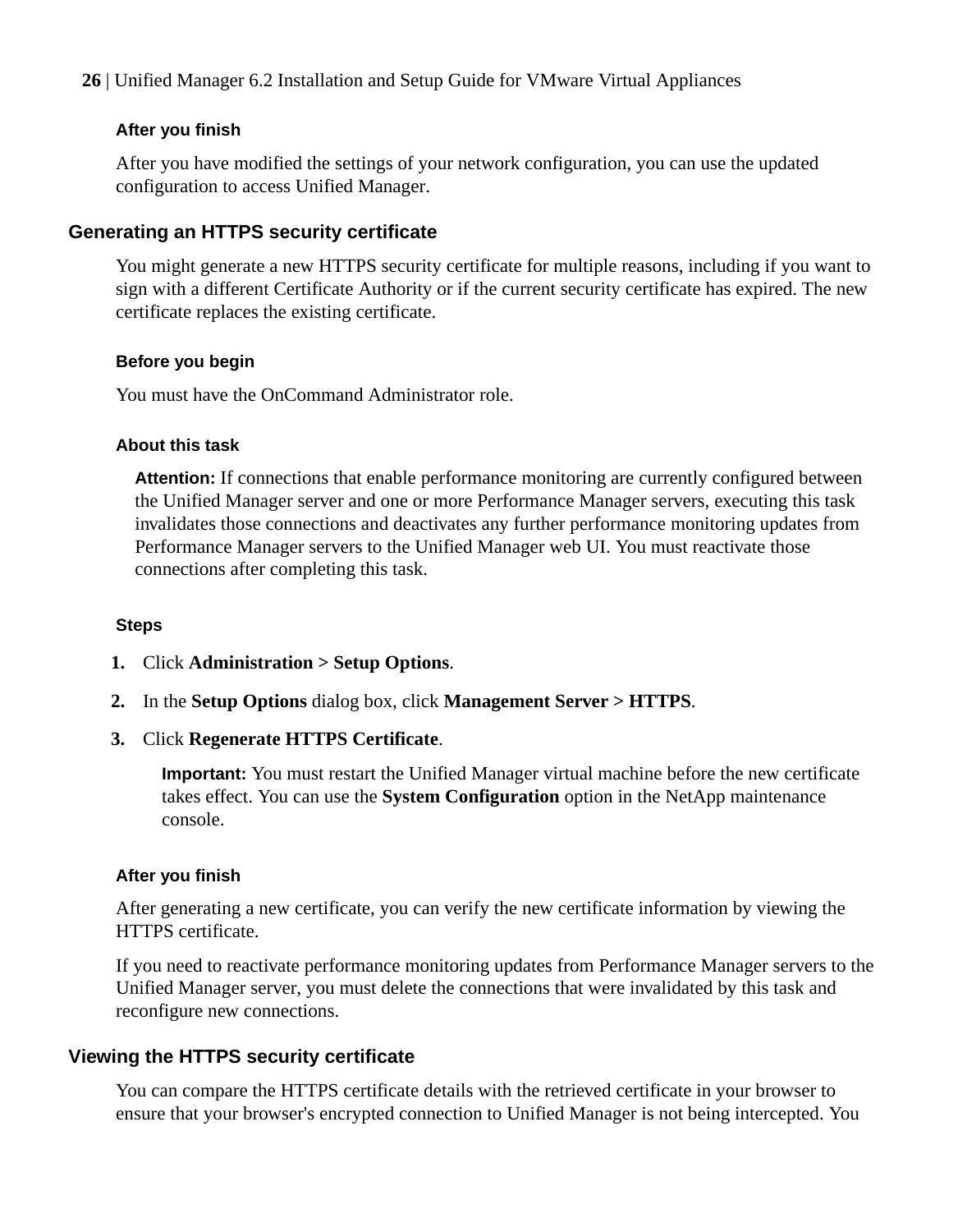<span id="page-26-0"></span>can also view the certificate to verify the content of a regenerated certificate or to view alternate URL names from which you can access Unified Manager.

#### **Before you begin**

You must have the OnCommand Administrator role.

#### **Steps**

- **1.** Click **Administration > Setup Options**.
- **2.** In the **Setup Options** dialog box, click **Management Server > HTTPS**.
- **3.** Click **View HTTPS Certificate**.

The Subject DN field should display the same host name or fully qualified domain name (FQDN) that is displayed in the Configure Network Settings dialog box. The IP addresses should also be the same in the certificate and in the network settings.

To view detailed information about the security certificate, you can view the connection certificate in your browser.

#### **Restarting the Unified Manager virtual machine**

You can restart the virtual machine from the maintenance console. You might need to restart after generating a new security certificate or if there is a problem with the virtual machine.

#### **Before you begin**

The virtual appliance must be powered on.

You must be logged in to the NetApp maintenance console as the maintenance user.

#### **About this task**

You can also restart the virtual machine from vSphere by using the VMware **Restart Guest** option.

#### **Steps**

- **1.** Access the maintenance console.
- **2.** Select **System Configuration > Reboot Virtual Machine.**
- **3.** Start the Unified Manager GUI from your browser and log in.

#### **Related information**

[VMware vSphere PowerCLI Cmdlets Reference: Restart-VMGuest](https://www.vmware.com/support/developer/PowerCLI/PowerCLI41/html/Restart-VMGuest.html)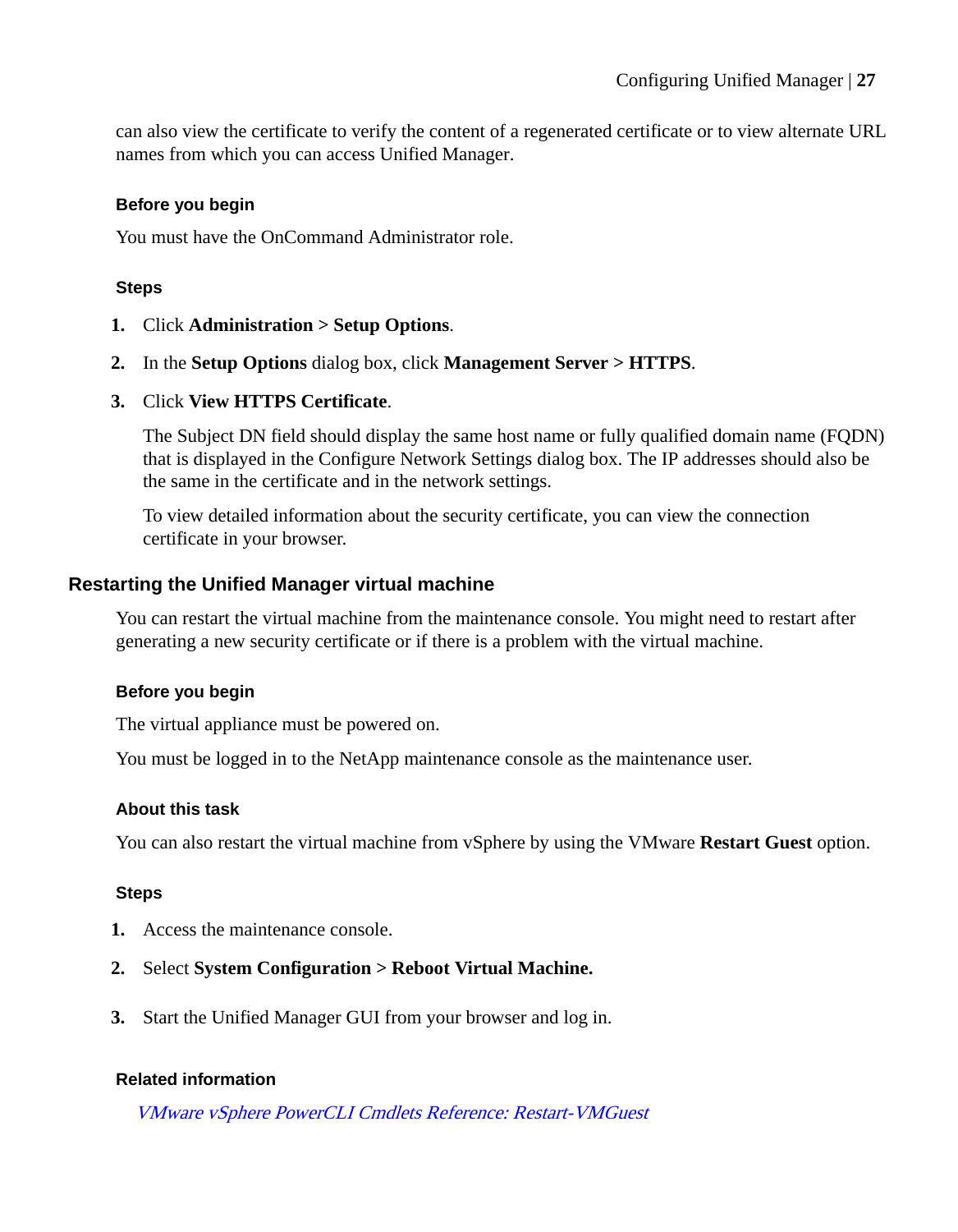## <span id="page-27-0"></span>**Adding clusters**

You can add a cluster to Unified Manager to monitor the cluster and obtain information such as its health, capacity, and configuration so you can find and resolve any issues that might arise. You can also view the cluster discovery status from the Manage Data Sources page.

#### **Before you begin**

- The following information must be available:
	- Host name or cluster-management IP address The host name is the FQDN or short name that Unified Manager uses to connect to the cluster. This host name must resolve to the cluster-management IP address. The cluster-management IP address must be the cluster-management LIF of the administrative Storage Virtual Machine (SVM). If you use a node-management LIF, the operation fails.
	- Data ONTAP administrator user name and password The Data ONTAP administrator must be assigned the ONTAPI and SSH administrator roles.
	- Type of protocol (HTTP or HTTPS) that can be configured on the cluster and the port number of the cluster
- You must have the OnCommand Administrator or Storage Administrator role.

#### **About this task**

For a MetroCluster configuration, you must add both local and remote clusters, and the clusters must be configured correctly.

#### **Steps**

- **1.** Click **Storage > Clusters**.
- **2.** From the **Clusters** , click **Add**.
- **3.** In the **Add Cluster** dialog box, specify the values required, such as the host name or IP address of the cluster, user name, password, protocol for communication, and port number.

By default, the HTTPS protocol is selected.

- **4.** Click **Add**.
- **5.** If HTTPS is selected, perform the following steps:
	- a. In the **Authorize Host** dialog box, click **View Certificate** to view the certificate information about the cluster.
	- b. Click **Yes**.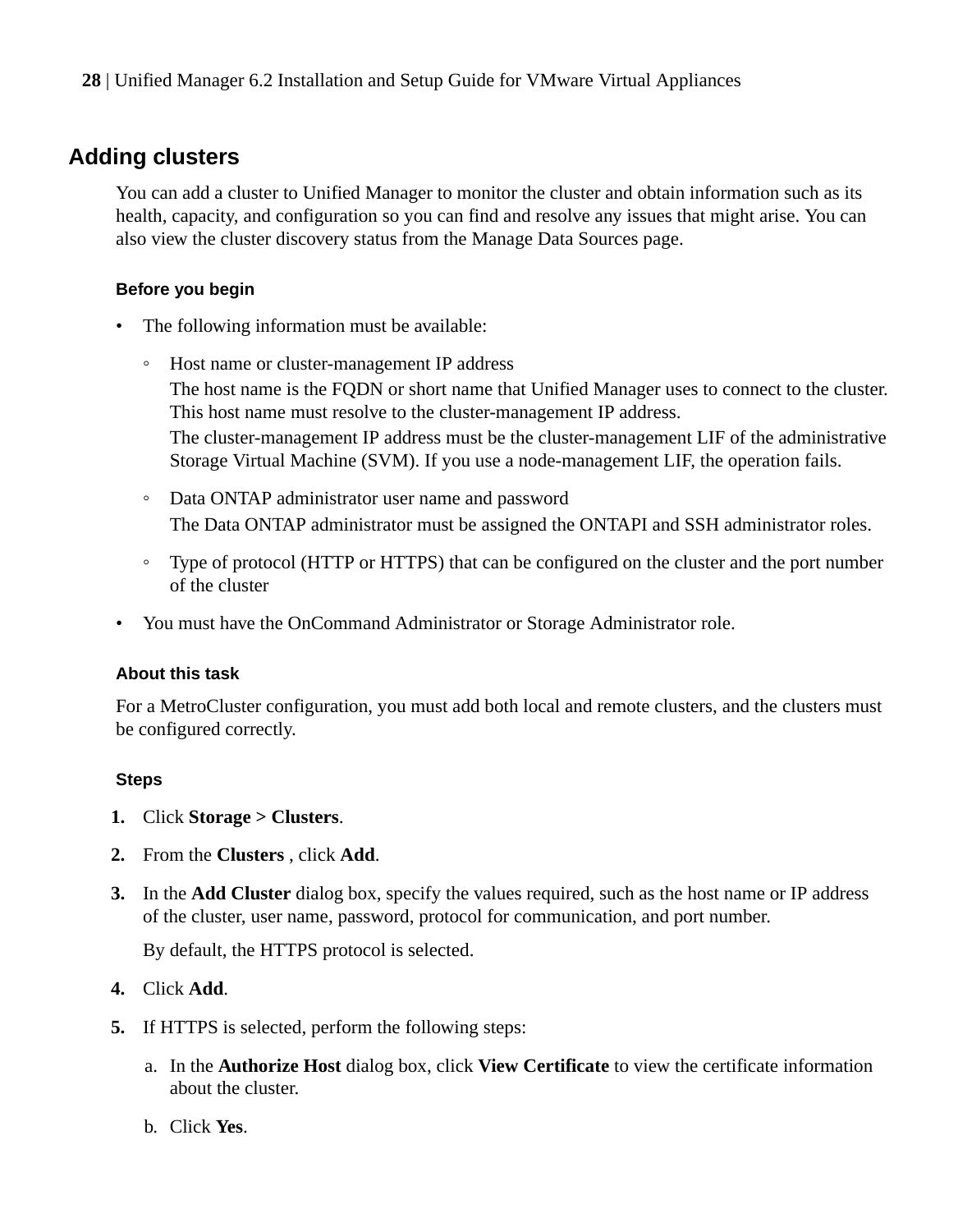<span id="page-28-0"></span>Unified Manager checks the certificate only when the cluster is initially added, but does not check it for each API call to Data ONTAP.

If the certificate has expired, you cannot add the cluster. You must renew the SSL certificate and then add the cluster.

- **6.** Optional: View the cluster discovery status by performing the following steps:
	- a. Click the **Data Sources** link from the discovery status message displayed in the **Clusters** .
	- b. Review the cluster discovery status from the **Manage Data Sources** page.

#### **Result**

The cluster is added to the Unified Manager database after the default monitoring interval of approximately 15 minutes.

#### **Related information**

[NetApp KB Article 1014389: How to renew an SSL certificate in clustered Data ONTAP](https://kb.netapp.com/support/index?page=content&id=1014389)

## **Configuring Unified Manager to send alert notifications**

You can configure Unified Manager to send notifications that alert you about events in your environment. Before notifications can be sent, you must configure several other Unified Manager options.

#### **Before you begin**

You must have the OnCommand Administrator role.

#### **About this task**

After deploying Unified Manager and completing the initial configuration, you should consider configuring your environment to trigger alerts and generate notification emails or SNMP traps.

#### **Steps**

**1.** [Configure notification settings](#page-29-0) on page 30

If you want alert notifications sent when certain events occur in your environment, you must supply an email address from which the alert notification can be sent. If your configuration uses an SMTP server for email authentication, then you must provide the user name and password for the server. If you want to use SNMP traps, you can select that option and provide the necessary information.

**2.** [Enable remote authentication](#page-30-0) on page 31

If you want remote LDAP or Active Directory users to access the Unified Manager instance and receive alert notifications, then you must enable remote authentication.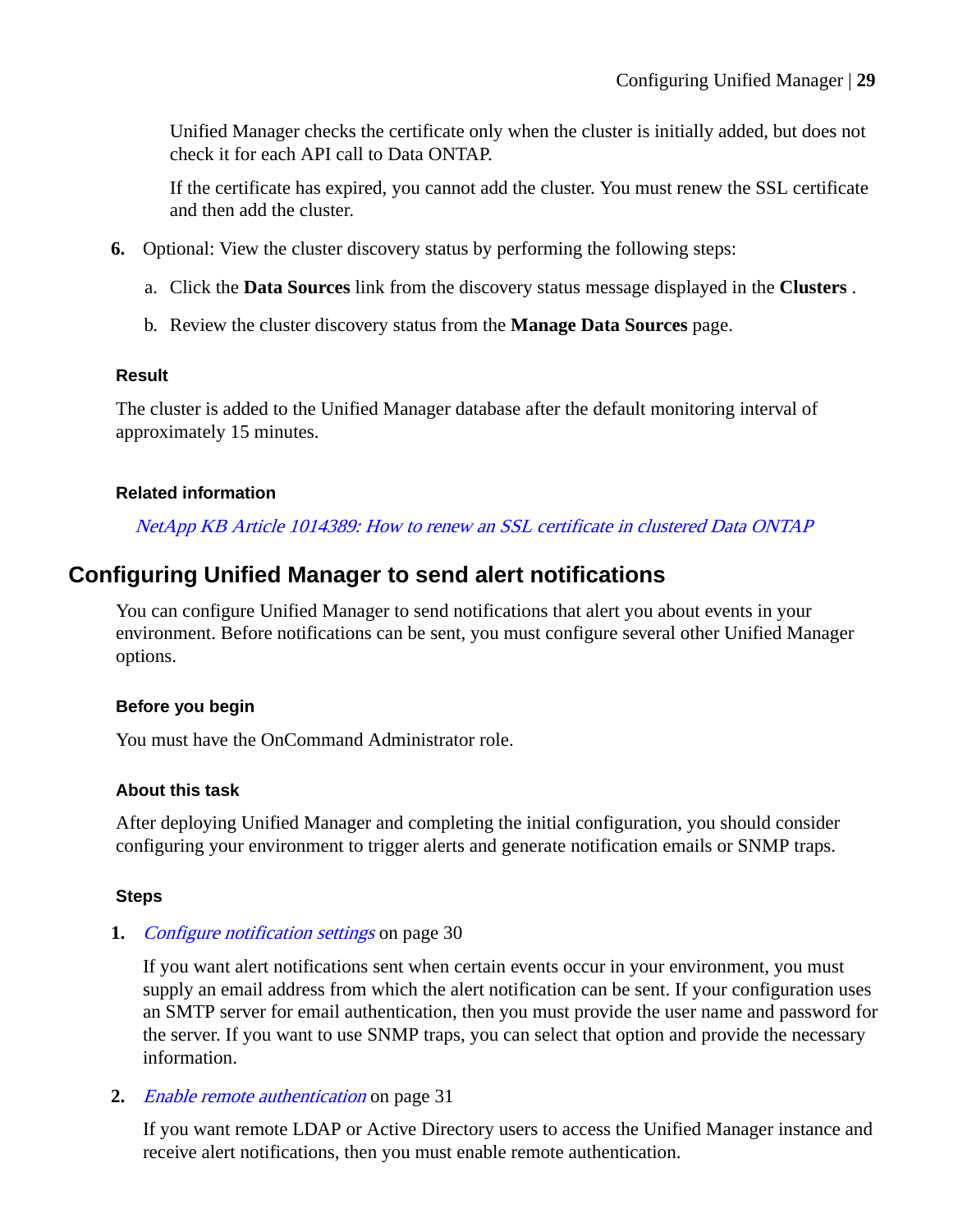<span id="page-29-0"></span>**3.** [Add authentication servers](#page-31-0) on page 32

If you enable remote authentication, then you must identify authentication servers.

**4.** [Edit global threshold settings](#page-32-0) on page 33

You can modify the threshold settings for aggregates, volumes, and certain types of protection relationships. These settings determine when an event should be generated, which can affect when an alert notification is sent.

**5.** [Add users](#page-35-0) on page 36

You can add several different types of local or remote users and assign specific roles. When you create an alert, you assign a user to receive the alert notifications.

**6.** [Add alerts](#page-35-0) on page 36

After you have added the email address for sending notifications, added users to receive the notifications, configured your network settings, and configured SMTP and SNMP options needed for your environment, then you can assign alerts.

#### **Configuring notification settings**

You can configure the settings for the Unified Manager server to send alert notifications when an event is generated or when it is assigned to a user. You can configure the corresponding mail server to be used and various notification mechanisms—for example, alert notifications can be sent as emails or SNMP traps.

#### **Before you begin**

The following information must be available:

- Email address from which the alert notification is sent
- Host name, user name, password, and default port to configure the SMTP server
- SNMP version, trap destination host, outbound trap port, and community to configure the SNMP trap

You must have the OnCommand Administrator or Storage Administrator role.

#### **Steps**

- **1.** Click **Administration > Setup Options**.
- **2.** In the **Setup Options** dialog box, click **General Settings > Notification**.
- **3.** Configure the appropriate settings.

You can specify the email address and SMTP server from which the alert notifications are sent, and enter the SNMP trap settings.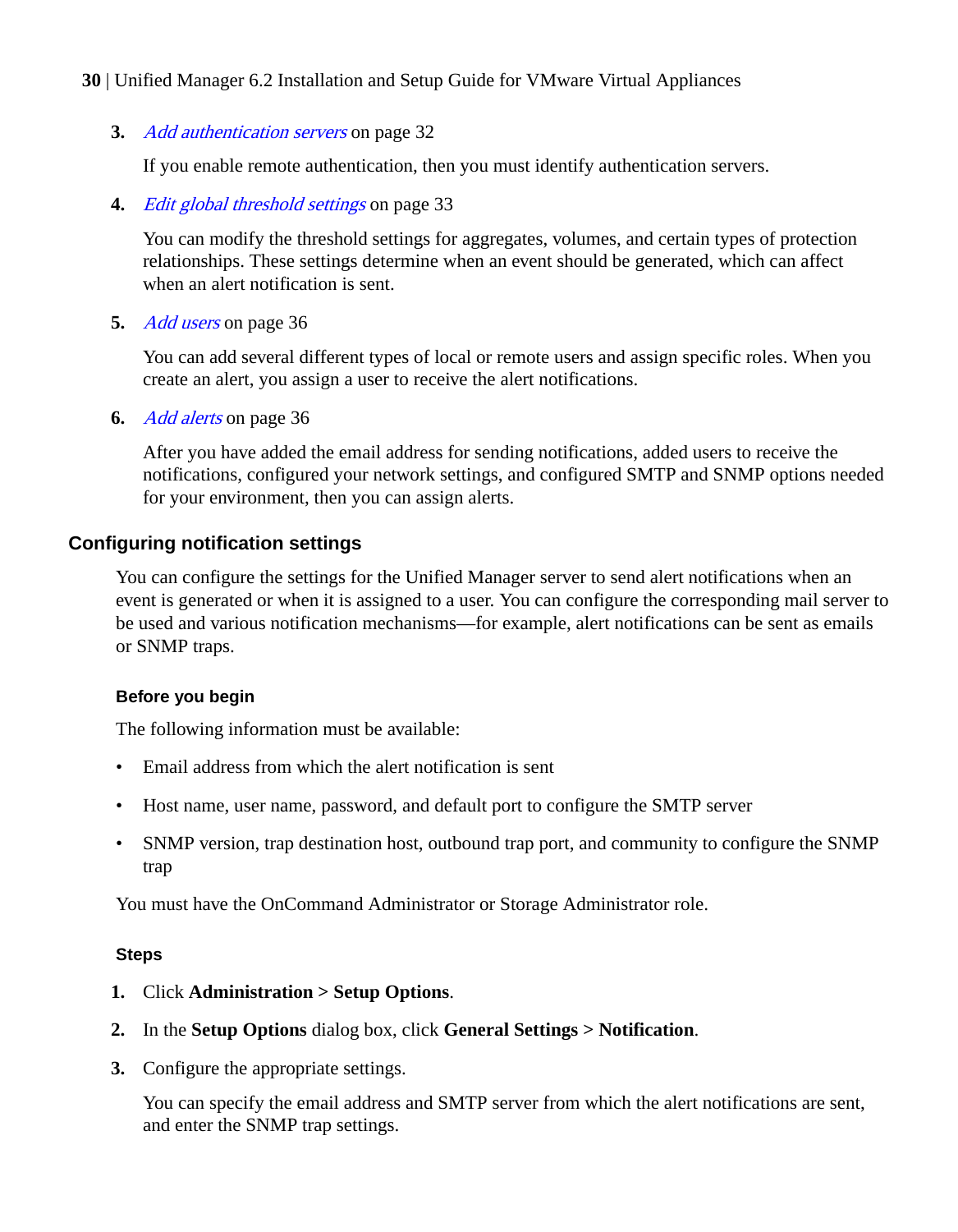<span id="page-30-0"></span>**Tip:** If the host name of the SMTP server cannot be resolved, you can specify the IP address of the SMTP server instead of the host name.

#### **Enabling remote authentication**

You can enable remote authentication, using either Open LDAP or Active Directory, so that the management server can communicate with your authentication servers and so that users of the authentication servers can use Unified Manager to manage the storage objects and data.

#### **Before you begin**

You must have the OnCommand Administrator role.

#### **About this task**

If remote authentication is disabled, remote users or groups can no longer access Unified Manager.

The only two supported remote authentication methods are Active Directory and Open LDAP. LDAPS is not supported.

#### **Steps**

- **1.** Click **Administration > Setup Options**.
- **2.** In the **Setup Options** dialog box, click **Management Server > Authentication**.
- **3.** Select **Enable Remote Authentication**.
- **4.** In the Authentication Service field, select either **Active Directory** or **Open LDAP**.

If you are using Active Directory as the authentication service, enter the following information:

- Authentication server administrator name (using one of following formats):
	- domainname\username
	- username@domainname
	- Bind Distinguished Name (using appropriate LDAP notation)
- Administrator password
- Base distinguished name (using the appropriate LDAP notation)

If you are using Open LDAP as the authentication service, you can enter the following information:

- Bind distinguished name (using appropriate LDAP notation)
- Bind password
- Base distinguished name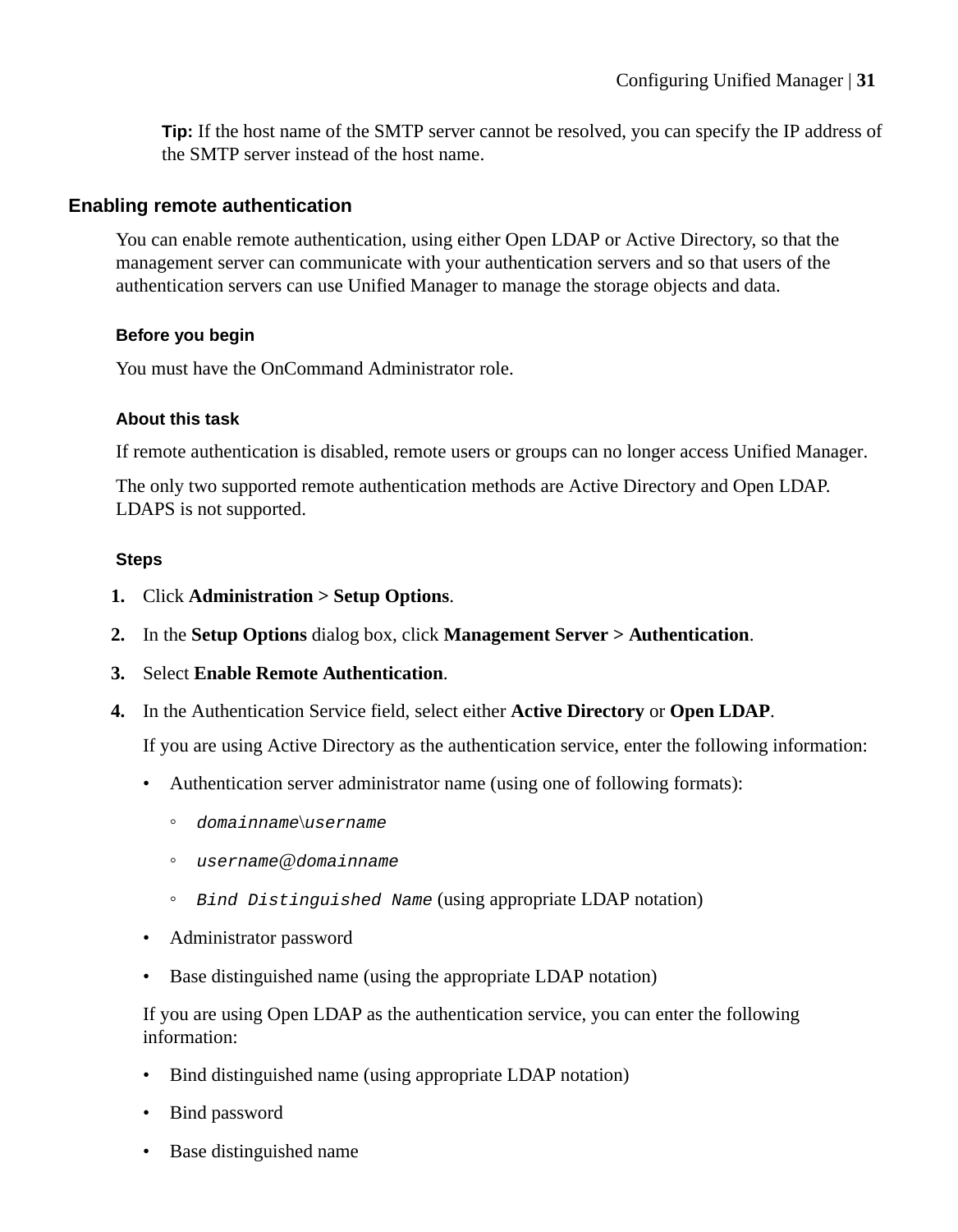<span id="page-31-0"></span>If authentication of an Active Directory user takes a long time or times out, the authentication server is probably taking a long time to respond. Disabling support for nested groups in Unified Manager might reduce the authentication time.

- **5.** Optional: Add authentication servers and test the authentication.
- **6.** Click **Save and Close**.

#### **Disabling nested groups from remote authentication**

If you have remote authentication enabled, you can disable nested group authentication so that only individual users and not group members can remotely authenticate to Unified Manager. You might disable nested groups when you want to improve Active Directory authentication response time.

#### **Before you begin**

You must be logged in as an Active Directory domain user to perform this task. Logging in as an Active Directory administrator is not required.

#### **About this task**

Disabling support for nested groups in Unified Manager might reduce the authentication time. If nested group support is disabled and if a remote group is added to Unified Manager, individual users must be members of the remote group to authenticate to Unified Manager.

#### **Steps**

- **1.** Click **Administration > Setup Options**.
- **2.** In the **Setup Options** dialog box, click **Management Server > Authentication**.
- **3.** In the **Authentication Service** field, select **Others**.
- **4.** In the **Member** field, change the member information from member:1.2.840.113556.1.4.1941: to member.
- **5.** Click **Save and Close**.

### **Adding authentication servers**

You can add authentication servers and enable remote authentication on the management server to enable remote users within the authentication server to access Unified Manager.

### **Before you begin**

- The following information must be available:
	- Host name or IP address of the authentication server
	- Port number of the authentication server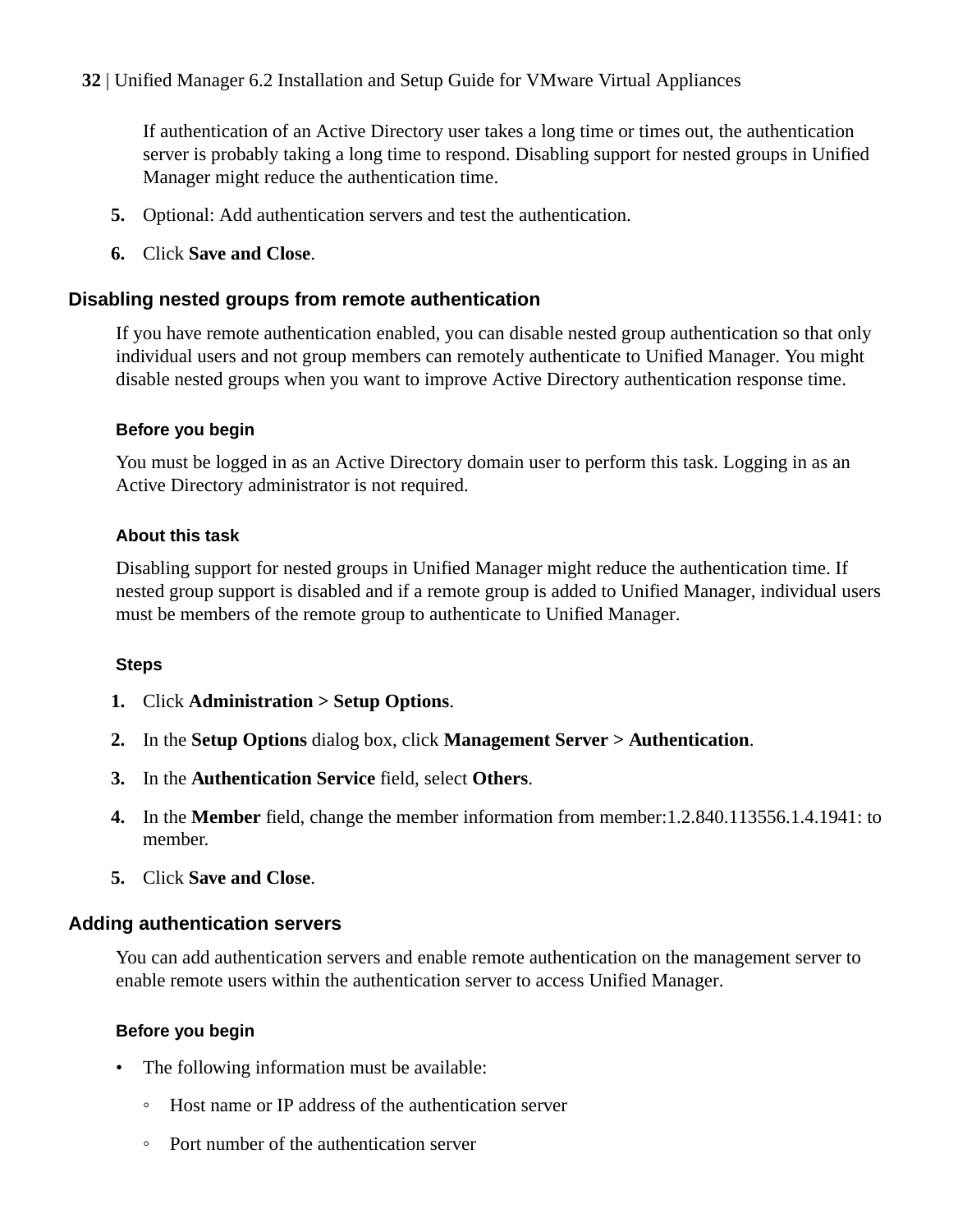- <span id="page-32-0"></span>• You must have enabled remote authentication and configured your authentication service so that the management server can authenticate remote users or groups in the authentication server.
- You must have the OnCommand Administrator role.

#### **About this task**

If the authentication server that you are adding is part of a high-availability pair (using the same database), you can also add the partner authentication server. This enables the management server to communicate with the partner when one of the authentication servers is unreachable.

#### **Steps**

- **1.** Click **Administration > Setup Options**.
- **2.** In the **Setup Options** dialog box, click **Management Server > Authentication**.
- **3.** In the Servers area, click **Add**.
- **4.** In the **Add Authentication Server** dialog box, specify either the host name or IP address of the server, and the port details.
- **5.** Click **Add**.

#### **Result**

The authentication server that you added is displayed in the Servers area.

#### **After you finish**

Perform a test authentication to confirm that you are able to authenticate users in the authentication server that you added.

#### **Editing global threshold settings**

You can configure global threshold conditions for capacity, growth, Snapshot reserve, quotas, and inodes to monitor your aggregate and volume size effectively. You can also edit the settings for generating events for exceeding lag thresholds.

#### **About this task**

Global threshold settings apply to all objects with which they are associated, such as aggregates, volumes, and so forth. When thresholds are crossed, an event is generated and, if alerts are configured, an alert notification is sent. Threshold defaults are set to recommended values, but you can modify them to generate events at intervals to meet your specific needs. When thresholds are changed, events are generated or obsoleted in the next monitoring cycle.

Global threshold settings are accessible from the Setup Options dialog box. You can also modify threshold settings for individual objects, from the inventory page or the details page for that object.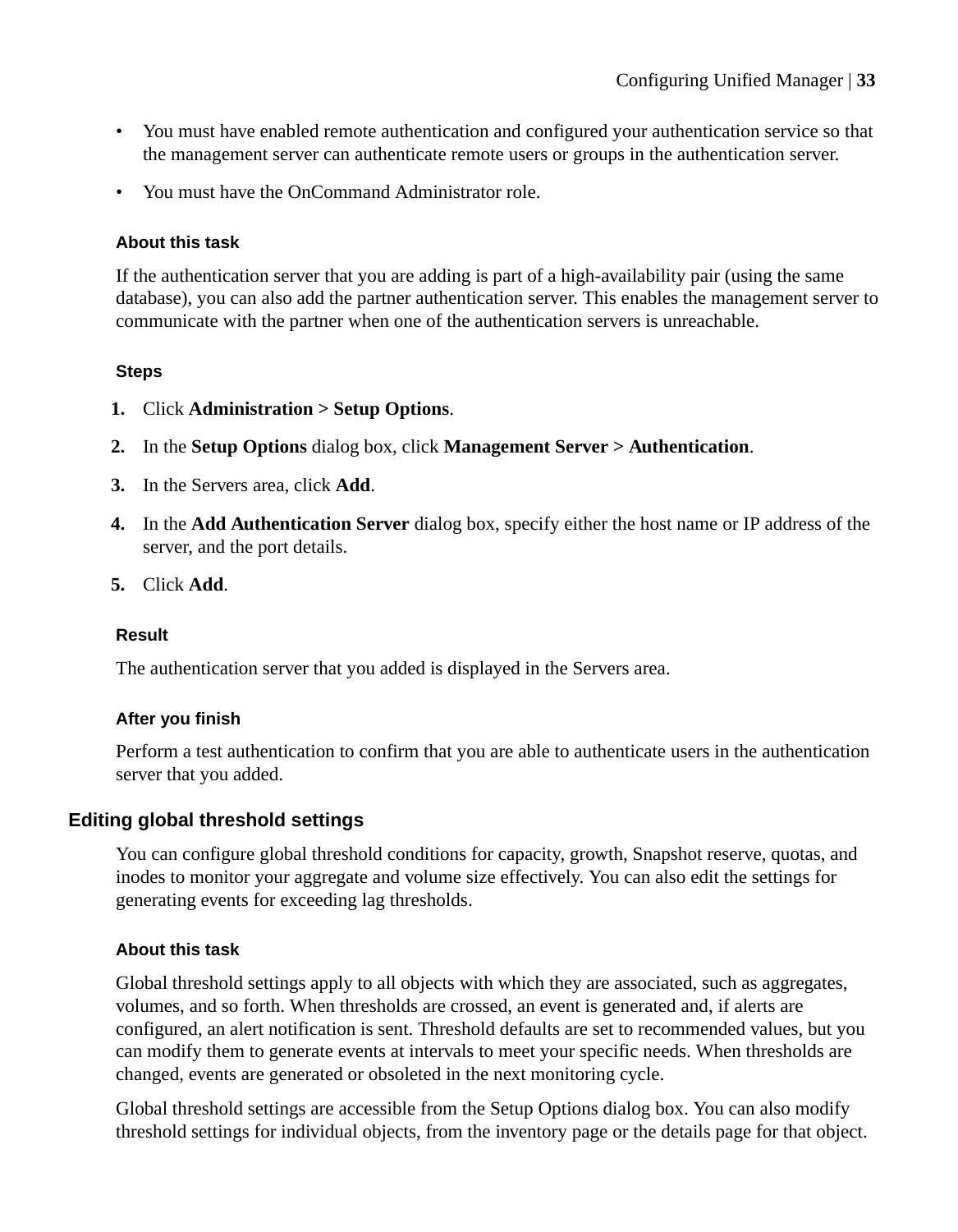#### <span id="page-33-0"></span>**Choices**

• *Configuring global aggregate threshold values* on page 34

You can edit the threshold settings for capacity, growth, and Snapshot copies for all aggregates to track any threshold breach.

• Configuring global volume threshold values on page 34

You can edit the threshold settings for capacity, Snapshot copies, quotas, volume growth, overwrite reserve space, and inodes for all volumes to track any threshold breach.

• [Editing unmanaged relationship lag thresholds](#page-34-0) on page 35

You can increase or decrease the warning or error lag time percentage so that events are generated at intervals that are more appropriate to your needs.

#### **Configuring global aggregate threshold values**

You can configure global threshold values for all aggregates to track any threshold breach. Appropriate events are generated for threshold breaches and you can take preventive measures based on these events. You can configure the global values based on the best practice settings for thresholds that apply to all monitored aggregates.

#### **Before you begin**

You must have the OnCommand Administrator or Storage Administrator role.

#### **About this task**

- Most of the threshold options have default values for better monitoring. However, you can change the values to suit the requirements of your environment.
- The threshold values are not applicable to the root aggregate of the node.

#### **Steps**

- **1.** Click **Administration > Setup Options**.
- **2.** In the **Setup Options** dialog box, click **Thresholds > Aggregates**.
- **3.** Configure the appropriate threshold values for capacity, growth, and Snapshot copies.
- **4.** Click **Save and Close**.

#### **Configuring global volume threshold values**

You can configure the global threshold values for all volumes to track any threshold breach. Appropriate events are generated for threshold breaches, and you can take preventive measures based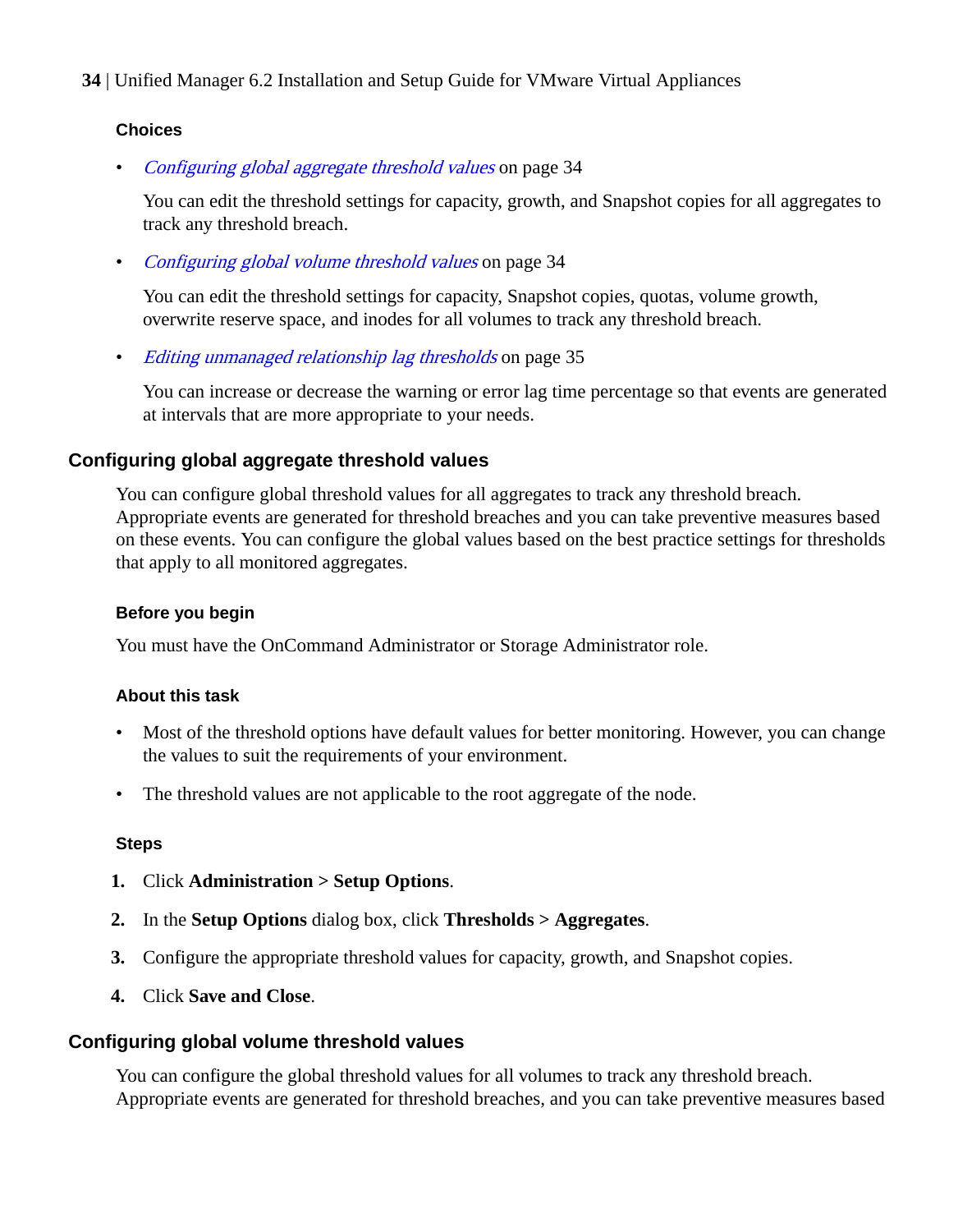<span id="page-34-0"></span>on these events. You can configure the global values based on the best practice settings for thresholds that apply to all monitored volumes.

#### **Before you begin**

You must have the OnCommand Administrator or Storage Administrator role.

#### **About this task**

Most of the threshold options have default values for better monitoring. However, you can change the values to suit the requirements of your environment.

#### **Steps**

- **1.** Click **Administration > Setup Options**.
- **2.** In the **Setup Options** dialog box, click **Thresholds > Volumes**.
- **3.** Configure the appropriate threshold values for capacity, Snapshot copies, quotas, volume growth, and inodes.
- **4.** Click **Save and Close**.

#### **Editing unmanaged relationship lag threshold settings**

You can edit the global default lag warning and error threshold settings for unmanaged protection relationships so that events are generated at intervals that are appropriate to your needs.

#### **Before you begin**

You must have the OnCommand Administrator or Storage Administrator role.

#### **About this task**

The settings described in this operation are applied globally to all unmanaged protection relationships. They cannot be specified and applied exclusively to a single unmanaged protection relationship.

#### **Steps**

- **1.** Click **Administration > Setup Options**.
- **2.** In the **Setup Options** dialog box, click **Thresholds > Relationships**.
- **3.** In the **Lag** area of the **Lag Thresholds for Unmanaged Relationships** dialog box, increase or decrease the warning or error lag time percentage as needed.
- **4.** Click **Save and Close**.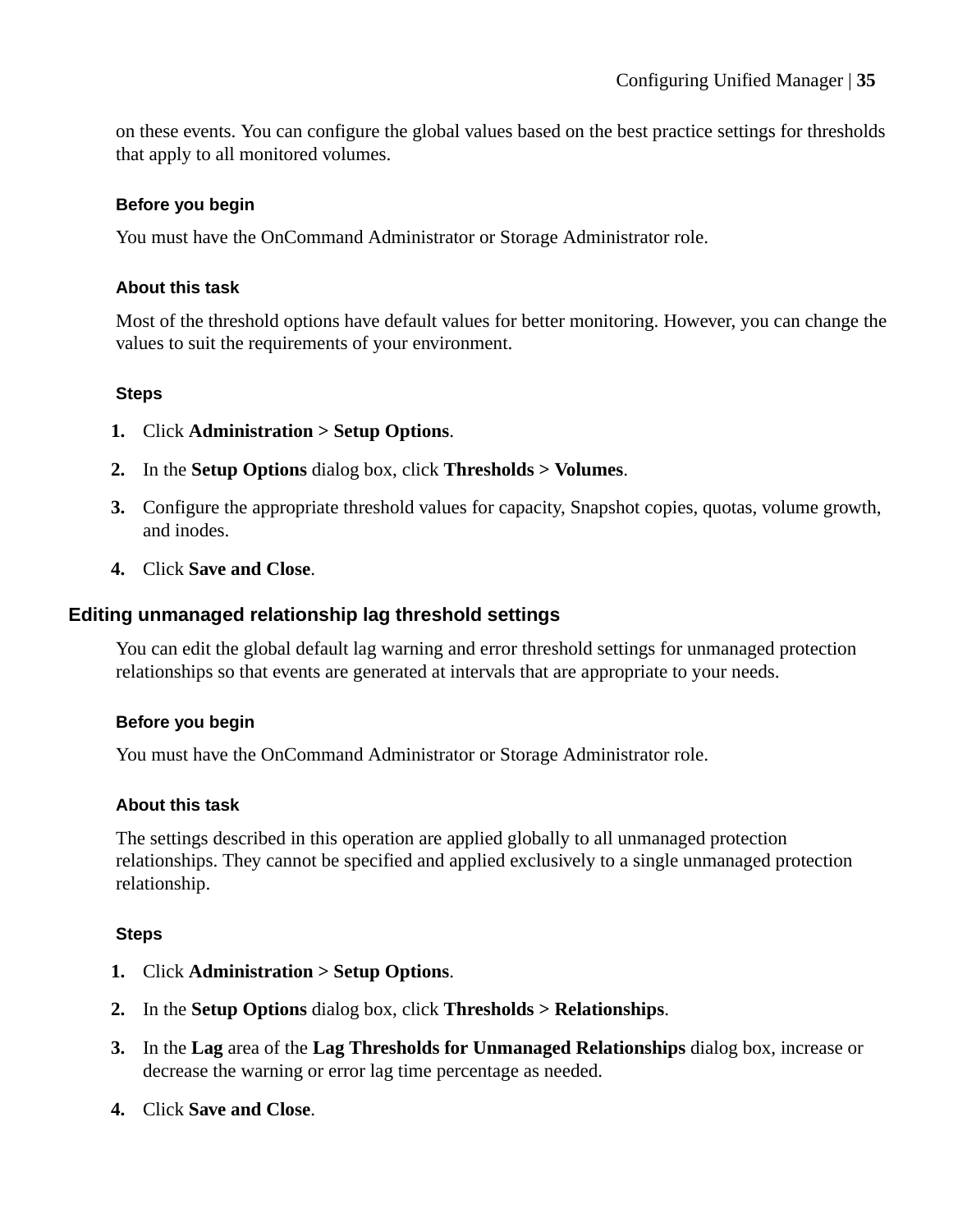#### <span id="page-35-0"></span>**Adding a user**

You can add local users or database users by using the Manage Users page. You can also add remote users or groups belonging to an authentication server. You can assign roles to these users and, based on the privileges of the roles, users can effectively manage the storage objects and data using Unified Manager or view data in a database.

#### **Before you begin**

- To add a remote user or group, you must have enabled remote authentication and configured your authentication server.
- You must have the OnCommand Administrator role.

#### **About this task**

If you add a group from Windows Active Directory, then all direct members and nested subgroups can authenticate to Unified Manager, unless nested subgroups are disabled. If you add a group from OpenLDAP or other authentication services, then only direct members of that group can authenticate to Unified Manager.

#### **Steps**

- **1.** Click **Administration > Manage Users**.
- **2.** In the **Manage Users** page, click **Add**.
- **3.** In the **Add User** dialog box, select the type of user that you want to add and enter the required information.

When entering the required user information, you must specify an email address unique to that user. Specifying email addresses shared by multiple users must be avoided.

**4.** Click **Add**.

#### **Adding an alert**

You can create alerts to notify you when a particular event is generated. You can create alerts for a single resource, for a group of resources, or for events of a particular severity type, and you can specify the frequency with which you want to be notified.

#### **Before you begin**

- You must have configured notification settings such as the email address, SMTP server, and SNMP trap host so that the Unified Manager server can use these settings to send notifications to users when an event is generated.
- You must know the resources and events for which you want to trigger the alert, and user names or email addresses of users you want to notify.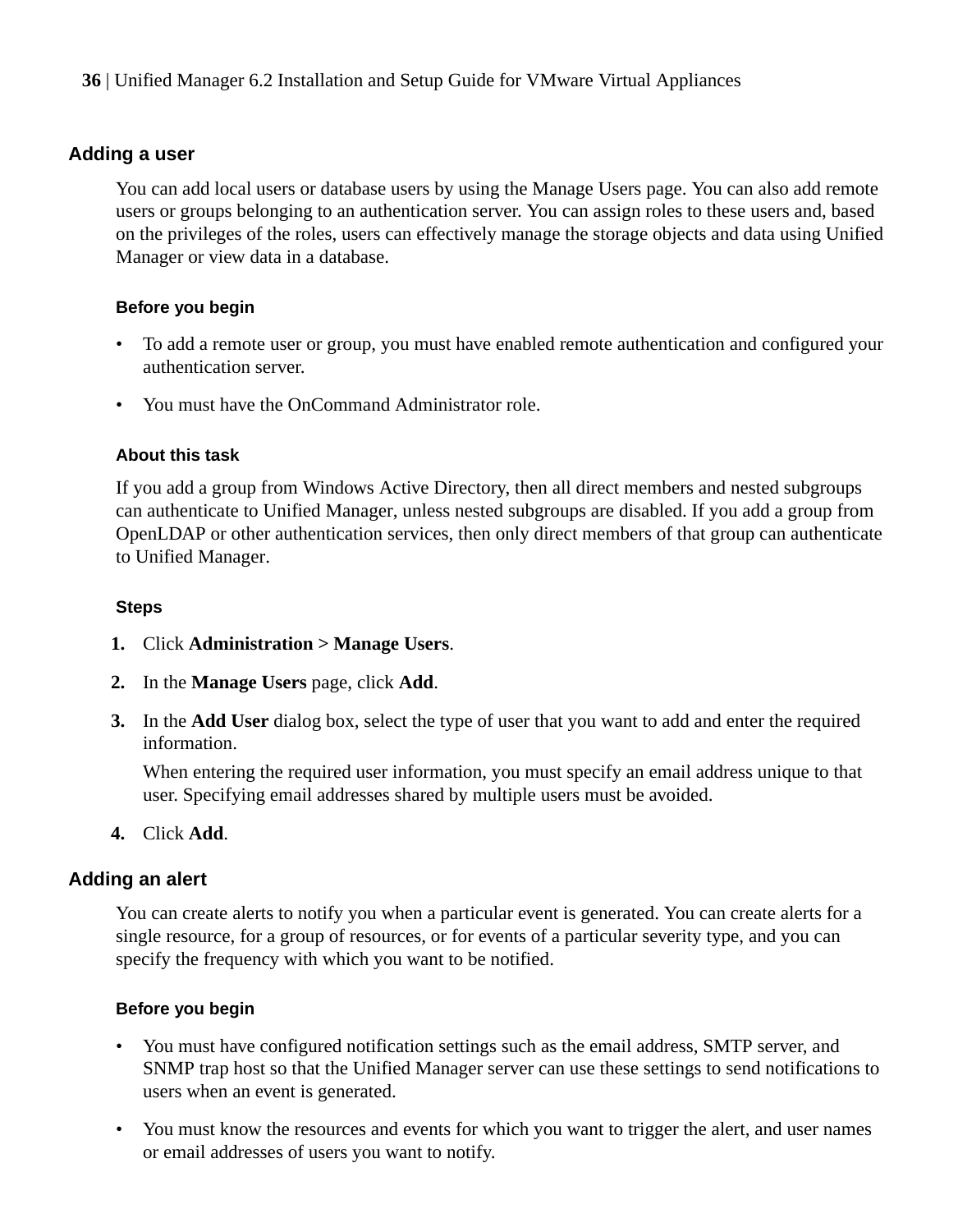• You must have the OnCommand Administrator role..

#### **About this task**

• You can create an alert based on resources or events or both.

#### **Steps**

- **1.** Click **Administration > Manage Alerts**.
- **2.** In the **Manage Alerts** page, click **Add**.
- **3.** In the **Add Alert** dialog box, perform the following steps:
	- a. Click **Name** and enter a name and description for the alert.
	- b. Click **Resources** and select the resources to be included or excluded from the alert.

You can set a filter by specifying a text string in the **Name contains** field to select a group of resources. Based on the text string you specify, the list of available resources displays only those resources that match the filter rule. The text string that you specify is case-sensitive.

If a resource conforms to both the include and exclude rules that you have specified, the exclude rule takes precedence over the include rule, and the alert is not generated for events related to the excluded resource.

- c. Click **Events** and select the events based on the event name or event severity type for which you want to trigger an alert.
- d. Click **Recipients** and select the users that you want to notify when the alert is generated and the notification frequency.

**Note:** If you modify the email address that is specified for the user and reopen the alert for editing, the **Name** field appears blank because the modified email address is no longer mapped to the user that was previously selected. Also, if you have modified the email address of the selected user from the Manage Users page, the modified email address is not updated for the selected user.

You can also choose to notify users through SNMP traps.

#### **4.** Click **Save**.

#### **Example of adding an alert**

This example shows how to create an alert that meets the following requirements:

- Alert name: Test
- Resources: includes all volumes whose name contains "abc" and excludes all the volumes whose name contains "xyz"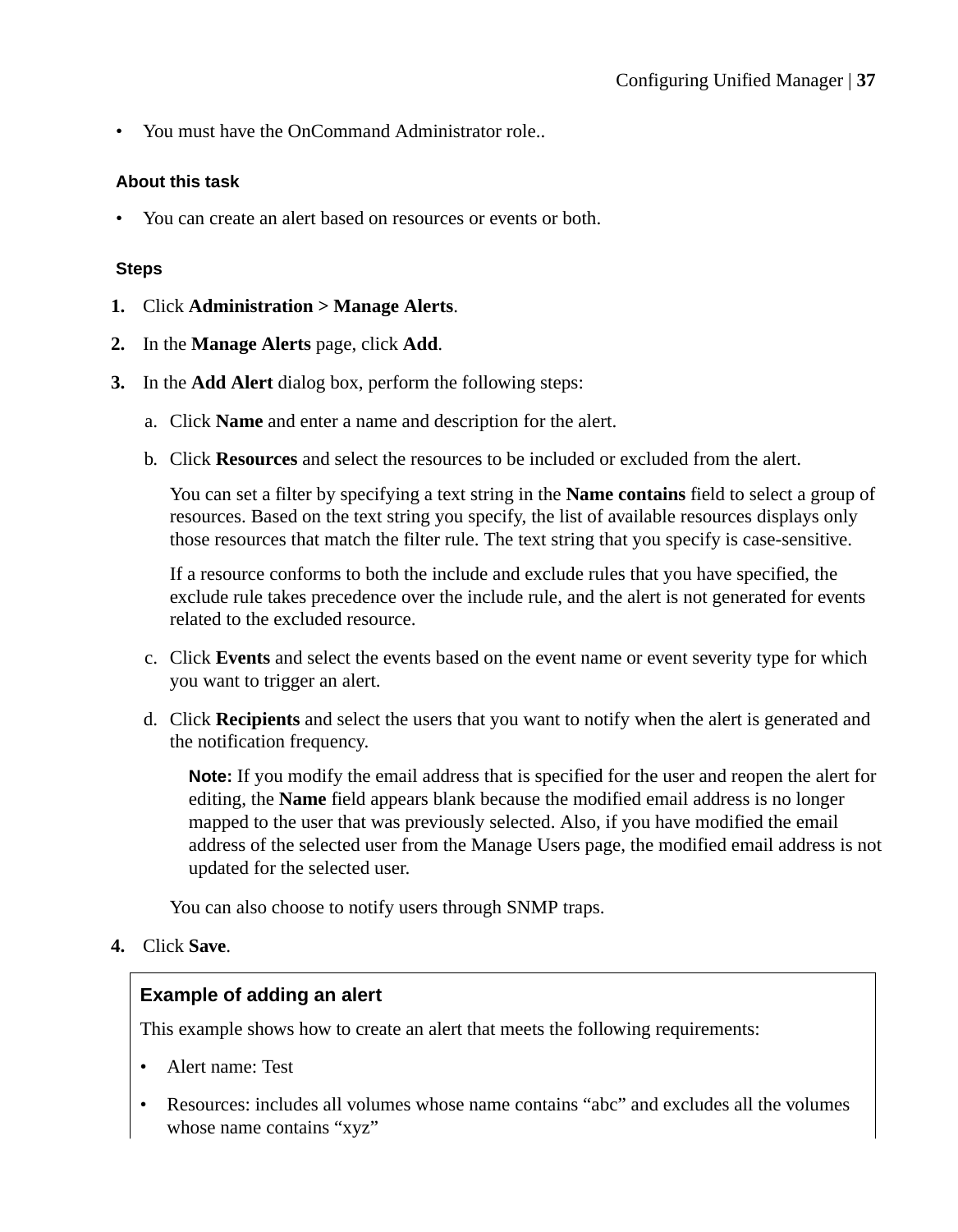- <span id="page-37-0"></span>Events: includes all critical events
- Recipients: includes "sample@domain.com" and the user has to be notified every 15 minutes

Perform the following steps in the Add Alert dialog box:

- **1.** Click **Name** and enter **Test** in the **Alert Name** field.
- **2.** Click **Resources** and in the Include tab, select Volumes from the drop-down list.
	- **a.** Enter **abc** in the **Name contains** field to display the volumes whose name contains abc.
	- **b.** Select **<<All Volumes whose name contains 'abc'>>** from the Available Resources area and move it to the Selected Resources area.
	- **c.** Click **Exclude** and enter **xyz** in the **Name contains** field and then click **Add**.
- **3.** Click **Events** and select Critical from the **Event Severity** field.
- **4.** Select **All Critical Events** from the Matching Events area and move it to the Selected Events area.
- **5.** Click **Recipients** and enter **sample@domain.com** in the **Alert these users** field.
- **6.** Select **Remind every 15 minutes** to set the frequency to notify the user every 15 minutes. You can configure an alert to repeatedly send notification to the recipients for a specified time. You should determine the time from which the event notification is active for the alert.
- **7.** Click **Save**.

## **Changing the local user password**

You can change your login password to prevent potential security risks.

#### **Before you begin**

You must be logged in as a local user.

#### **About this task**

The passwords for the maintenance user and for the remote user cannot be changed from the web UI. To change the maintenance user password, use the Unified Manager maintenance console. To change the remote user password, contact your password administrator.

#### **Steps**

**1.** Log in to Unified Manager.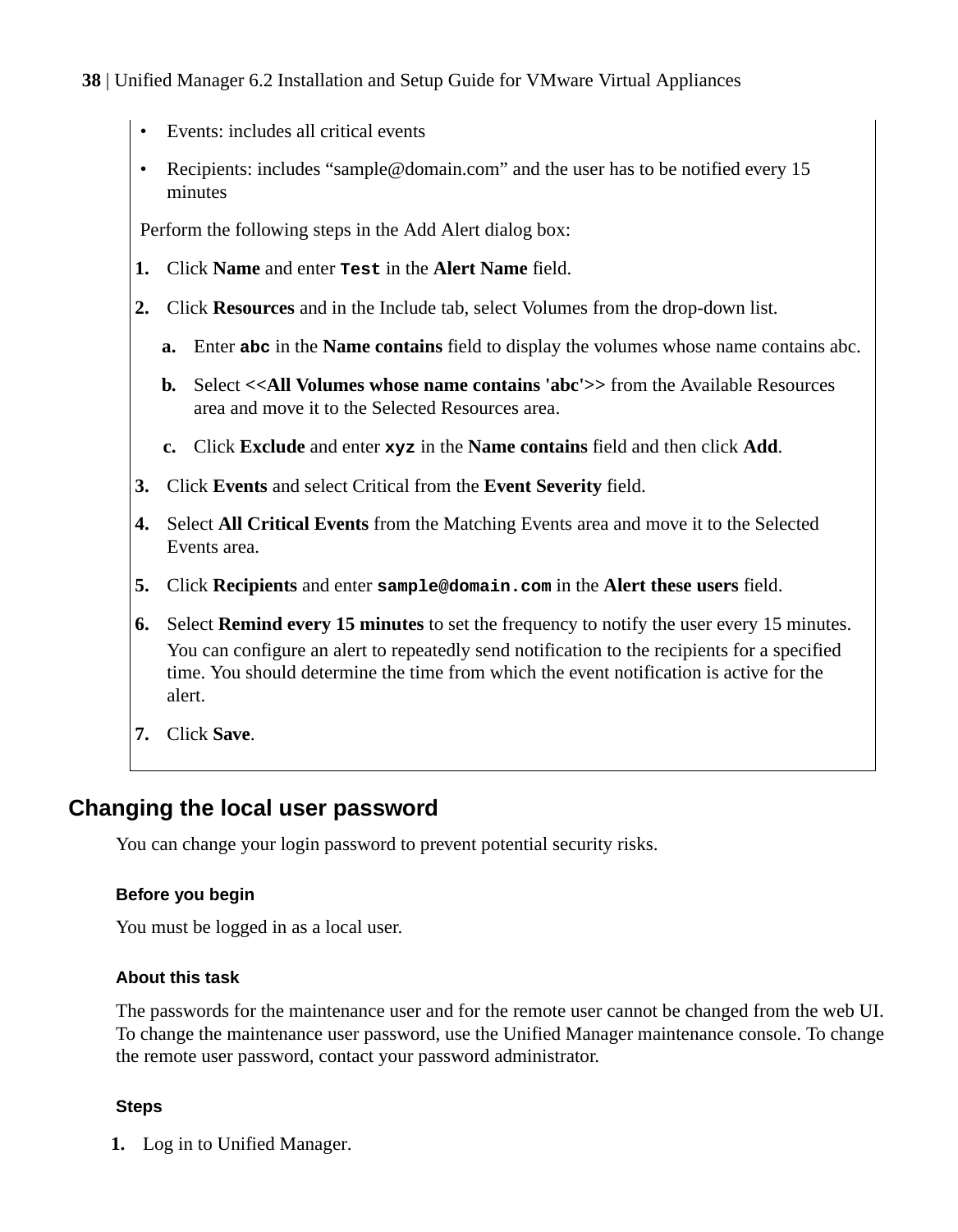**2.** Click **user\_name > Change Password**.

The **Change Password** option is not displayed if you are a remote user.

- **3.** In the **Change Password** dialog box, enter the details as required.
- **4.** Click **Save**.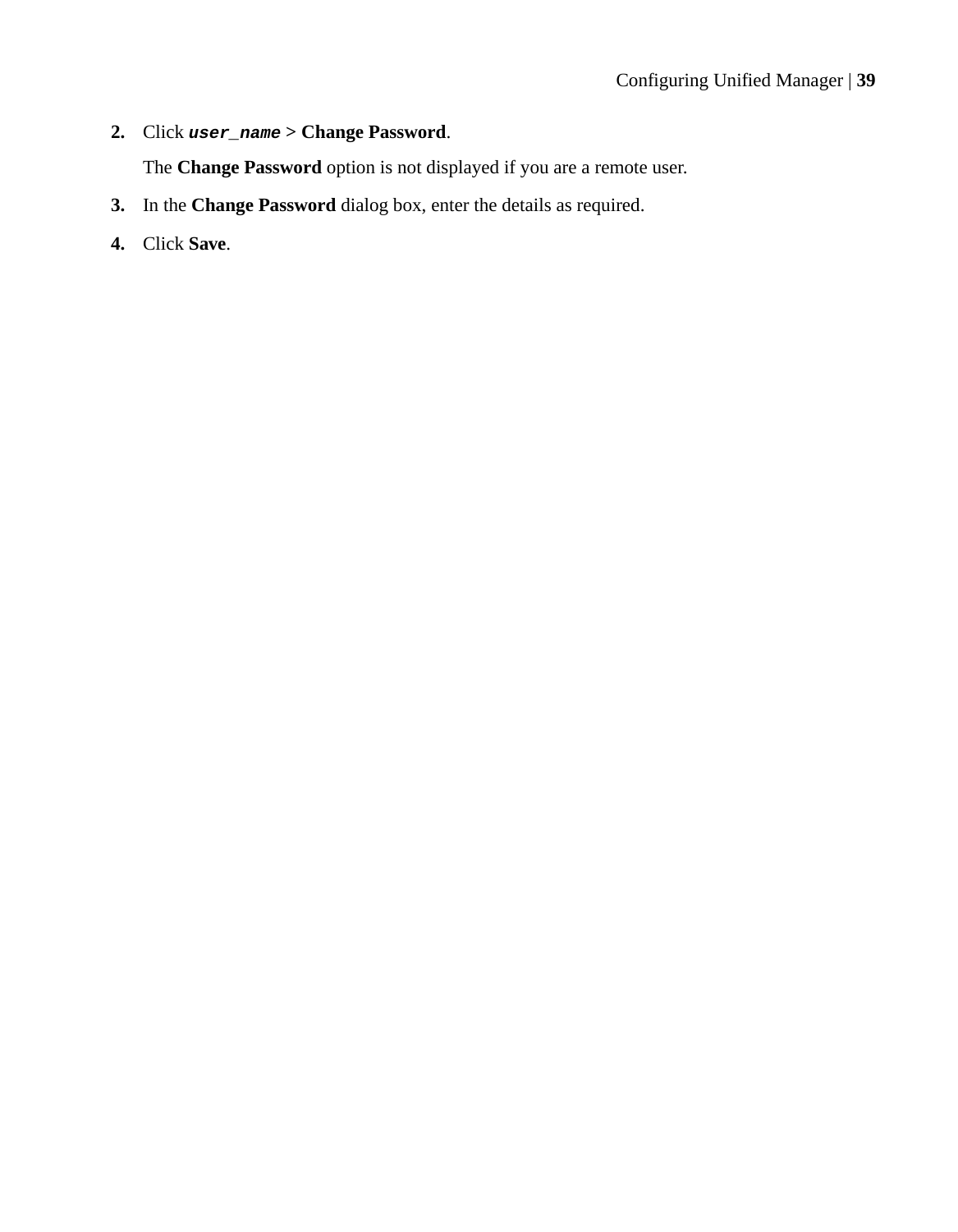# <span id="page-39-0"></span>**Setting up a connection between Performance Manager and Unified Manager**

This workflow shows you how to set up your connection between Performance Manager and Unified Manager. This enables you to monitor the performance issues that are detected by the Performance Manager server through the Unified Manager web UI.

#### **Before you begin**

- Unified Manager is installed.
- Performance Manager is installed.
- You must have the OnCommand Administrator role in Unified Manager.
- You must have maintenance user log in access to Performance Manager.

#### **About this task**

You can configure connections between one Unified Manager and multiple Performance Manager servers.

**Note:** A connection configured between a Performance Manager server and a Unified Manager server requires either that both servers be deployed and running as virtual machines on VMware virtual infrastructure or that both servers be installed and running on Red Hat Enterprise Linux. Connections across installation types are not supported.

#### **Steps**

**1.** [Create a user with the event publisher role](#page-40-0) on page 41

You must first create a user with the event publisher role to begin connecting the Unified Manager server to an OnCommand Performance Manager server.

- **2.** [Set up a connection between Performance Manager and Unified Manager](#page-40-0) on page 41 You can connect an OnCommand Performance Manager server with the Unified Manager server to display performance issues in the Unified Manager web UI.
- **3.** [Delete a connection between Performance Manager and Unified Manager](#page-42-0) on page 43 You can delete a connection between an OnCommand Performance Manager server and the Unified Manager server if you no longer want to display performance issues discovered by a specific Performance Manager server in the Unified Manager web UI.

#### **Related information**

[NetApp Documentation: OnCommand Performance Manager for Clustered Data ONTAP](http://mysupport.netapp.com/documentation/docweb/index.html?productID=61811)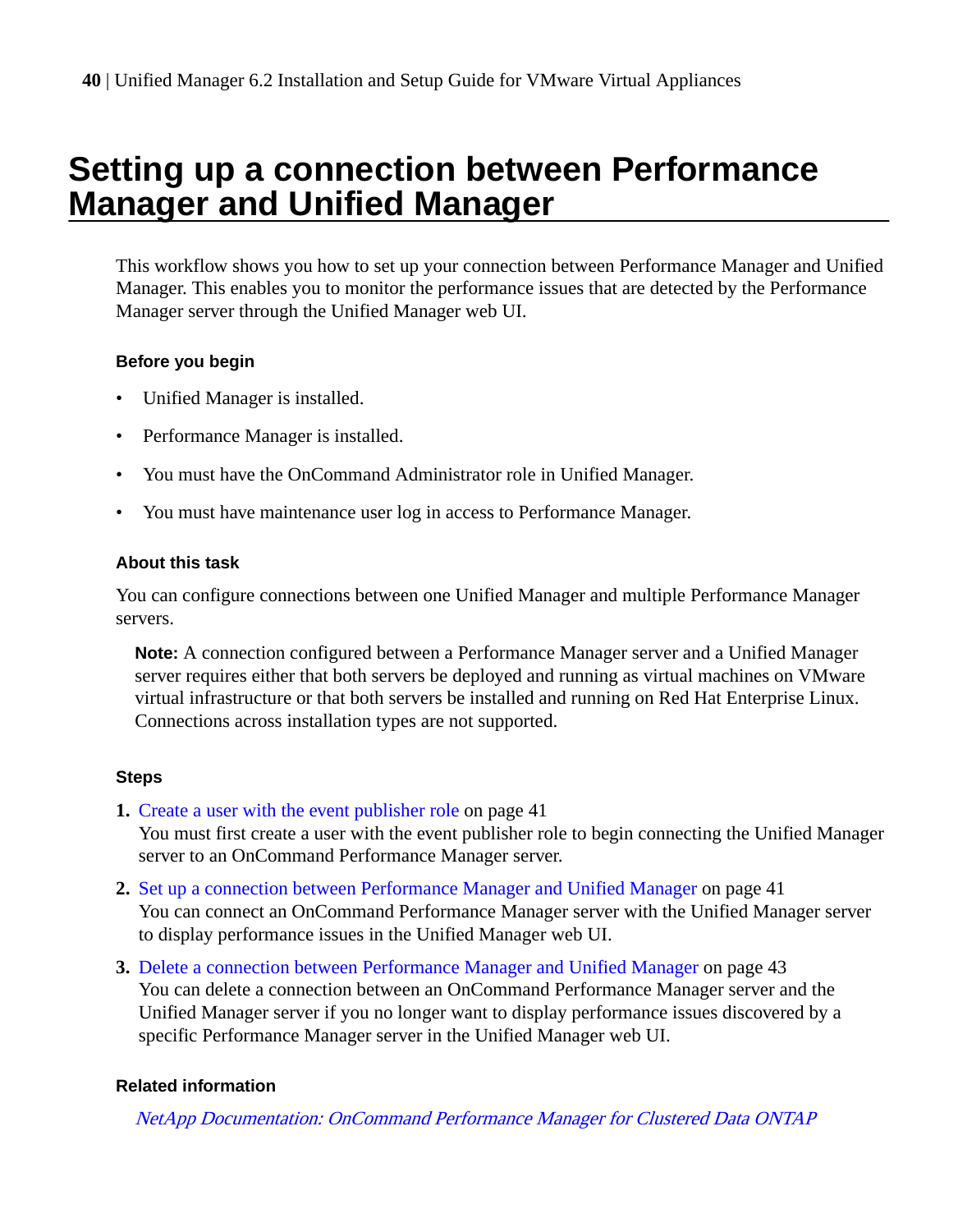# <span id="page-40-0"></span>**Creating a user with Event Publisher role privileges**

To support a connection between a Performance Manager server and Unified Manager and the display of Performance Manager performance information in the Unified Manager web UI, you must create a local user for Unified Manager and assign to it the Event Publisher role.

#### **Before you begin**

You must have the OnCommand Administrator role in Unified Manager.

#### **About this task**

When you configure a connection between a Performance Manager server and Unified Manager, the local user assigned the Event Publisher role is specified as the user under which performance incident notification is posted in the Unified Manager web UI.

#### **Steps**

- **1.** Click **Administration > Manage Users**.
- **2.** In the **Manage Users** page, click **Add**.
- **3.** In the **Add User** dialog box, select **Local User** for type and **Event Publisher** for role, and then enter the other required information.
- **4.** Click **Add**.

#### **After you finish**

You can now configure a connection between one or more Performance Manager servers and Unified Manager.

# **Configuring a connection between a Performance Manager server and Unified Manager**

To enable display in the Unified Manager web UI of performance issues discovered by a Performance Manager server, you must configure a connection between that server and Unified Manager in the Performance Manager maintenance console.

#### **Before you begin**

• You must have created a local user with Event Publisher privileges on the Unified Manager in the connection you want to create.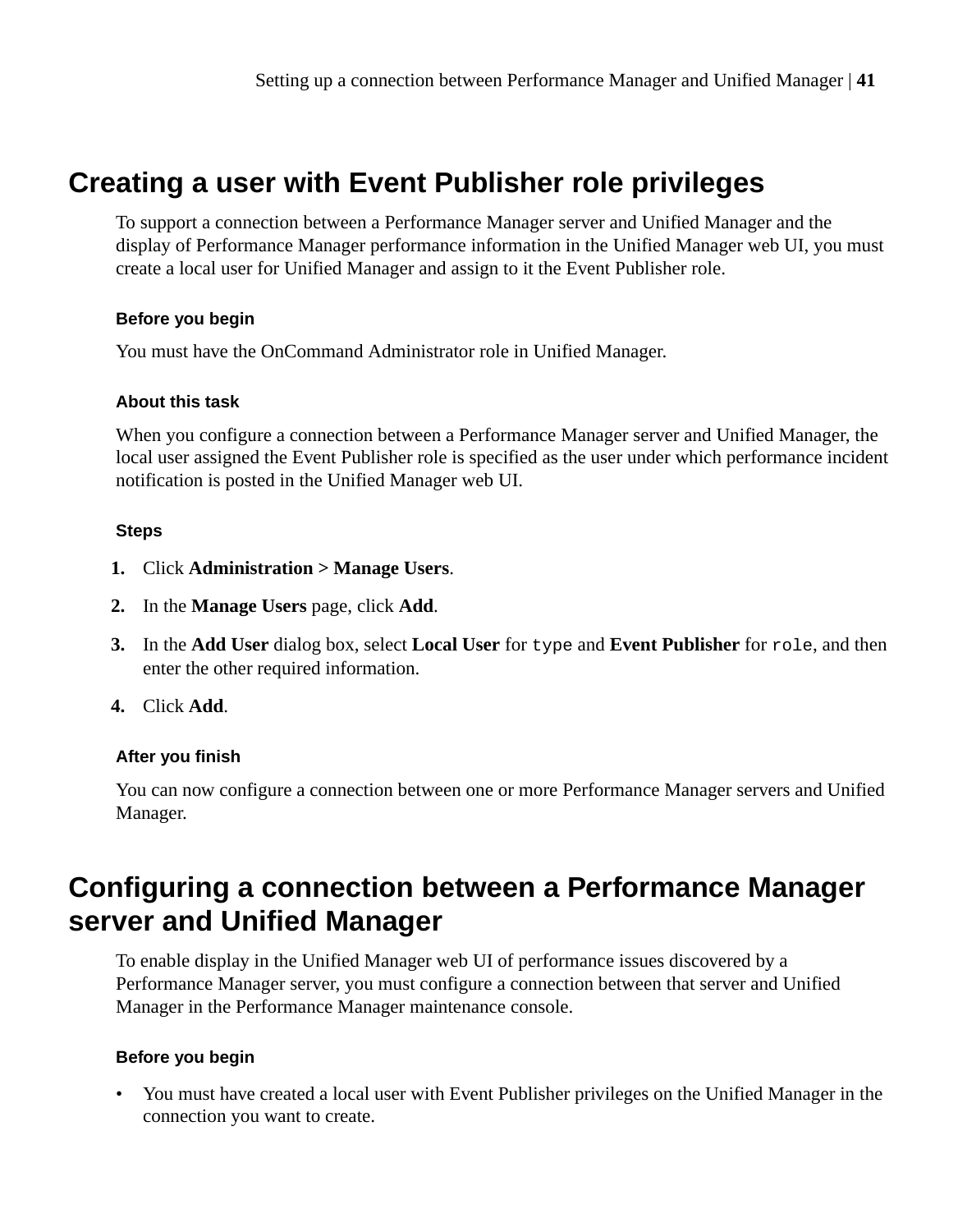- You must have an authorized login ID.
	- Performance Manager, if installed as a virtual appliance, requires you have a user ID and password authorized to log in to the maintenance console of the Performance Manager server for which you want to display performance data in the Unified Manager web UI.
- You must be prepared to specify the following information about Unified Manager:
	- Unified Manager server name or IP address
	- Unified Manager server port (must always be 443)
	- Event Publisher user name (the name of the local Unified Manager user assigned Event Publisher privileges)
	- Event Publisher password (the password of the local Unified Manager user assigned Event Publisher privileges)
- Your Unified Manager and Performance Manager installation platforms must match.
	- Unified Manager, if installed as a virtual appliance, can only connect with Performance Manager servers also installed as virtual appliances.
- The clusters that are to be managed by Performance Manager and Unified Manager must be added to both Performance Manager and Unified Manager.

#### **About this task**

You can configure connections between one Unified Manager and multiple Performance Manager servers.

#### **Steps**

- **1.** Log in via SSH as the maintenance user to the Performance Manager host to set up the Performance Manager and Unified Manager connection.
	- If Performance Manager is installed as a virtual appliance, log in as the maintenance user to the maintenance console of the Performance Manager server for which you want to create the Unified Manager connection.
- **2.** In the maintenance console, type the number of the menu option labeled "Unified Manager Connection" and then type the number of the menu option labeled "Add/Modify Unified Manager Server Connection."
- **3.** When prompted, supply the requested Unified Manager server name or IP address and Unified Manager server port information.

The maintenance console checks the validity of the specified Unified Manager server name or IP address and Unified Manager server port, and, if necessary, prompts you to accept the Unified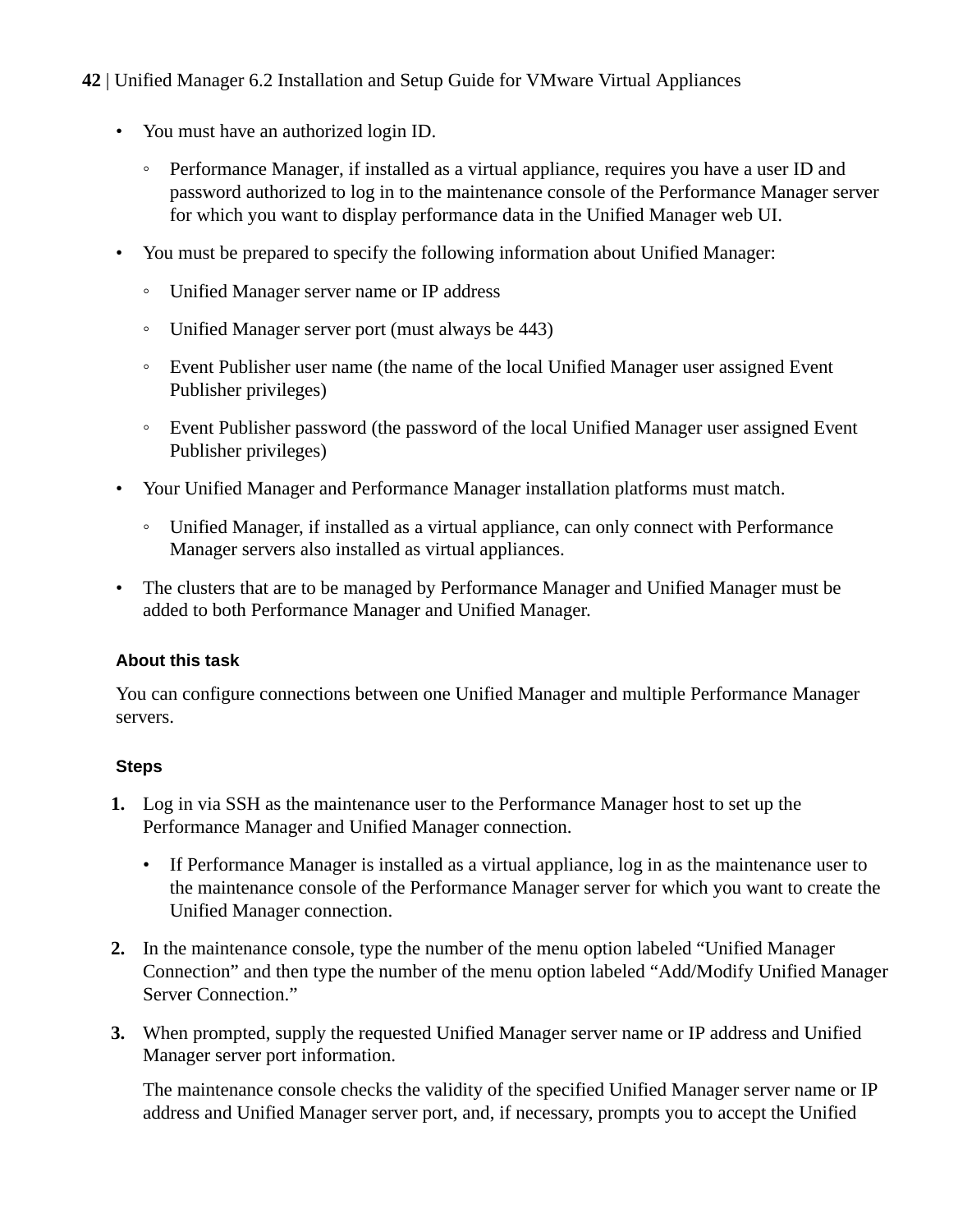<span id="page-42-0"></span>Manager server trust certificate to support the connection. The default Unified Manager server port 443 must be used.

- **4.** When prompted, supply the requested Event Publisher user name and Event Publisher password and then confirm that the settings are correct.
- **5.** If you want to configure an additional connection between the Unified Manager and another Performance Manager server, log in as the maintenance user to that Performance Manager server and repeat this sequence.

You can configure connections between a single Unified Manager server and up to five Performance Manager servers.

#### **Result**

After the connection is complete, all new performance incidents discovered by Performance Manager are reflected on the Unified Manager Dashboard and Events .

**Note:** Until an initial performance incident is discovered the Unified Manager Dashboard remains unchanged.

# **Deleting a connection between a Performance Manager server and Unified Manager**

If you no longer want to display performance issues discovered by a specific Performance Manager server in the Unified Manager web UI, you can delete the connection between that server and Unified Manager. Additionally, if you are planning to delete a Performance Manager virtual machine that has an existing connection to Unified Manager, you must delete the connection before deleting the VM.

#### **Before you begin**

You must have a user ID authorized to log in to the maintenance console of the Performance Manager server.

#### **Steps**

- **1.** Log in as the maintenance user to the maintenance console of the Performance Manager server.
- **2.** In the maintenance console, type the number of the menu option labeled "Unified Manager Connection".
- **3.** Type the number of the menu option labeled "Delete Unified Manager Server Connection".
- **4.** When prompted whether you want to delete the connection, type **y** to delete the connection or type **n** to cancel.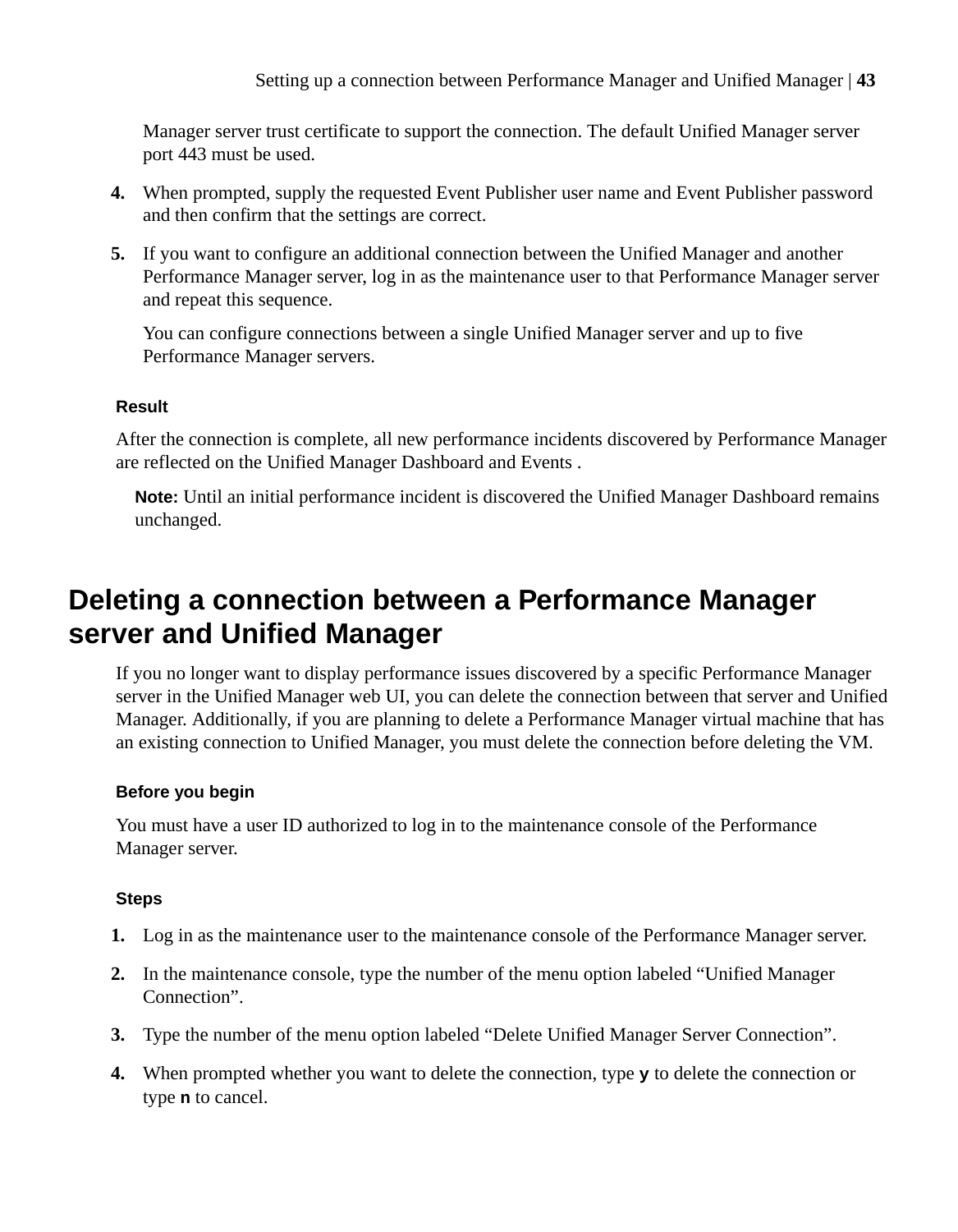#### **Result**

Performance incidents discovered by the specific Performance Manager server are no longer displayed in the Unified Manager web UI.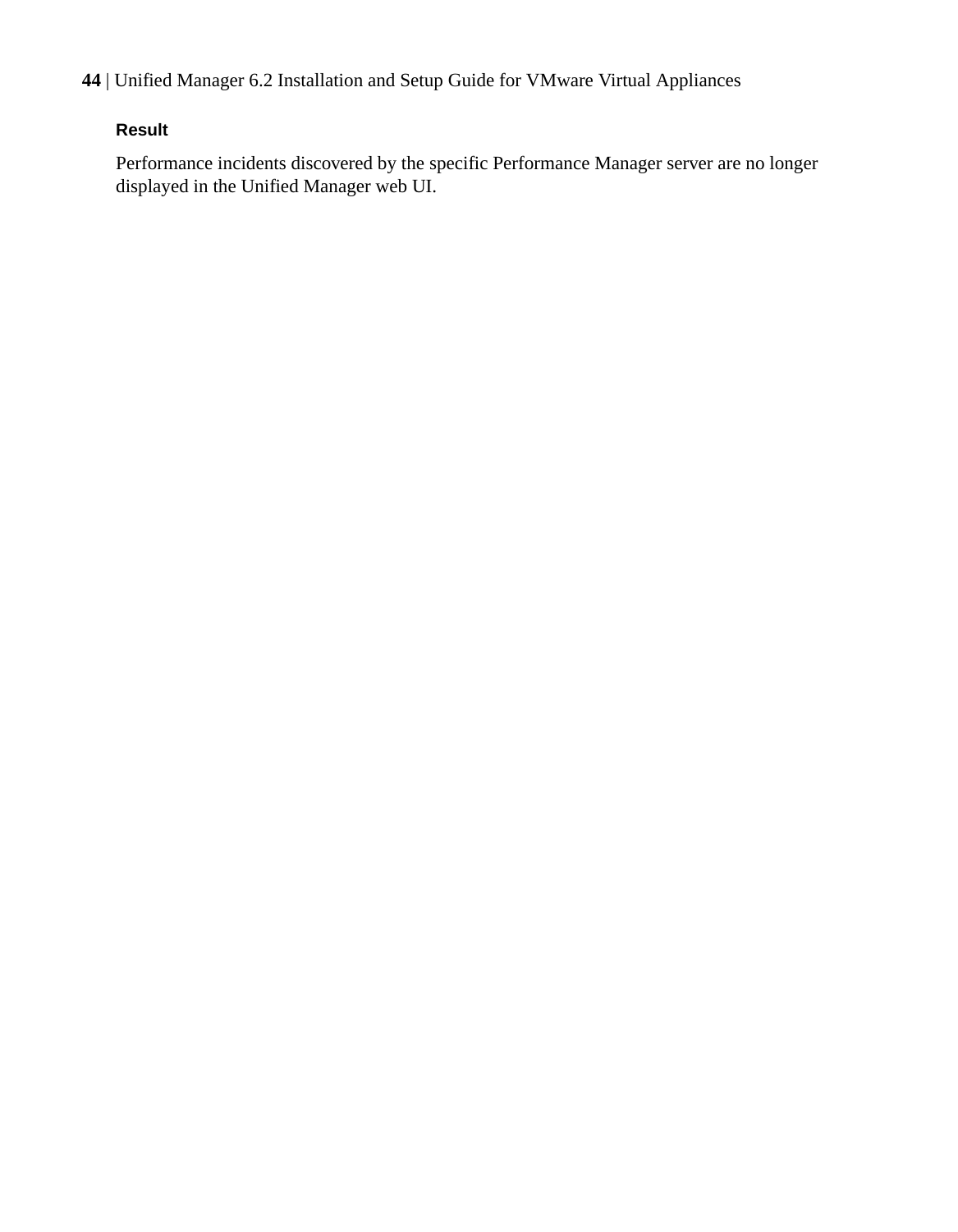# <span id="page-44-0"></span>**Setting up a connection between OnCommand Workflow Automation and Unified Manager**

This workflow shows you how to set up a secure connection between Workflow Automation and Unified Manager. Connecting to Workflow Automation enables you to use protection features like SnapMirror and SnapVault configuration workflows, as well as commands for managing SnapMirror relationships.

#### **Before you begin**

You must have installed Unified Manager.

You must have installed OnCommand Workflow Automation version 3.0 or later.

You must have the OnCommand Administrator or Storage Administrator role.

#### **Steps**

- **1.** Create a database user on page 45 You can create a database user to begin pairing Workflow Automation with Unified Manager.
- **2.** [Set up Workflow Automation in Unified Manager](#page-45-0) on page 46 You can pair Workflow Automation with Unified Manager to define workflows for your storage classes.

## **Creating a database user**

To support a connection between Workflow Automation and Unified Manager or to access reportspecific database views, you must first create a database user with the Integration Schema or Report Schema role in the Unified Manager web UI.

#### **Before you begin**

You must have the OnCommand Administrator role.

#### **About this task**

Database users provide integration with Workflow Automation and access to report-specific database views. Database users do not have access to the Unified Manager web UI.

#### **Steps**

- **1.** Click **Administration > Manage Users**.
- **2.** In the **Manage Users** page, click **Add**.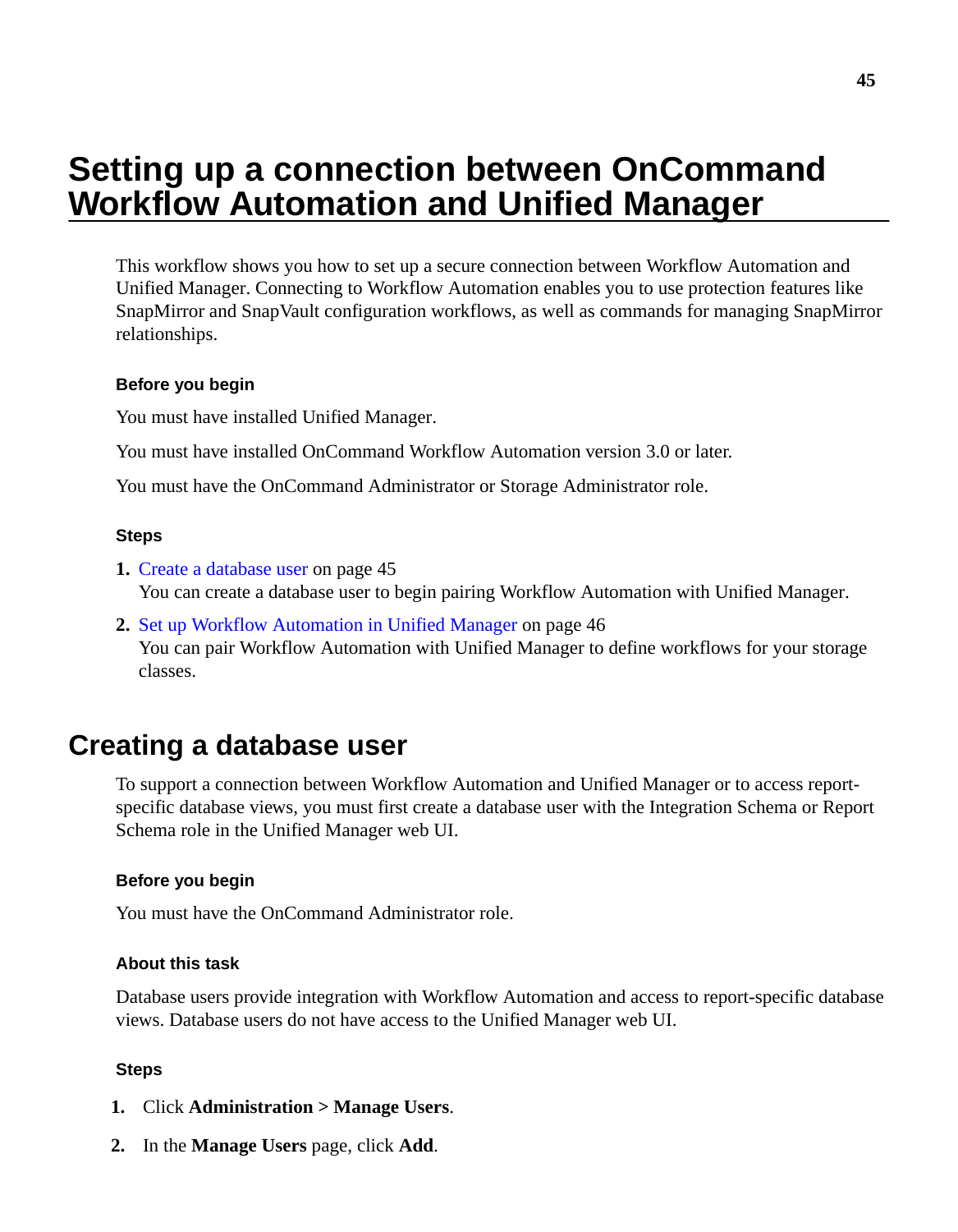- <span id="page-45-0"></span>**3.** In the **Add User** dialog box, select **Database User** in the **Type** drop-down list.
- **4.** Type a name and password for the database user.
- **5.** In the **Role** drop-down list, select the appropriate role.

| If you are                                                    | <b>Choose this role</b>   |
|---------------------------------------------------------------|---------------------------|
| <b>Connecting Unified Manager</b><br>with Workflow Automation | <b>Integration Schema</b> |
| Accessing report-specific<br>database views                   | Report Schema             |

**6.** Click **Add**.

# **Setting up a connection between OnCommand Workflow Automation and Unified Manager**

You can set up a secure connection between Workflow Automation and Unified Manager. Connecting to Workflow Automation enables you to use protection features like SnapMirror and SnapVault configuration workflows, as well as commands for managing SnapMirror relationships.

#### **Before you begin**

- You must have the name of a database user that you created in Unified Manager to support Workflow Automation and Unified Manager connections. This database user must have been assigned the Integration Schema user role.
- You must be assigned either the Administrator role or the Architect role in Workflow Automation.
- You must have the host address, port number 443, user name, and password for the OnCommand Workflow Automation setup.
- You must have the OnCommand Administrator or Storage Administrator role.

#### **Steps**

- **1.** Click **Administration > Setup Options**.
- **2.** In the **Setup Options** dialog box, click **Add-ons > Workflow Automation**.
- **3.** In the **Unified Manager Database User** area of the **Set Up OnCommand Workflow Automation** dialog box, select the name and enter the password for the database user that you created to support Unified Manager and OnCommand Workflow Automation connections.
- **4.** In the **Workflow Automation Credentials** area of **Set Up OnCommand Workflow Automation** dialog box, type the host name or IP address and user name and password for the OnCommand Workflow Automation setup.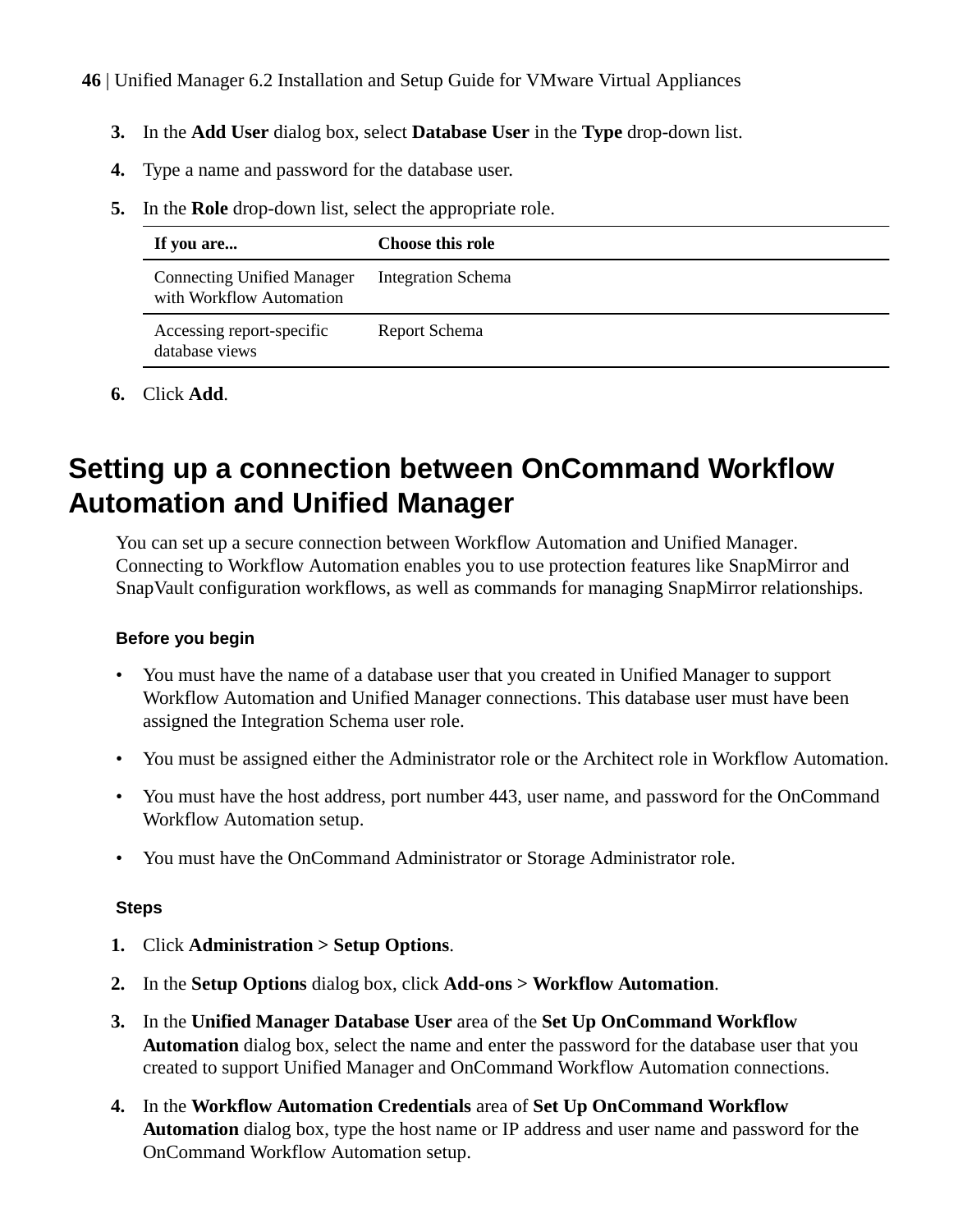Setting up a connection between OnCommand Workflow Automation and Unified Manager | **47**

You must use Unified Manager server port 443.

- **5.** Click **Save and Close**.
- **6.** If you use a self-signed certificate, click **Yes** to authorize the security certificate. The Workflow Automation Options Changed dialog box displays.
- **7.** Click **Yes** to reload the web UI and add the Workflow Automation features.

#### **Related information**

[NetApp Documentation: OnCommand Workflow Automation \(current releases\)](http://mysupport.netapp.com/documentation/productlibrary/index.html?productID=61550)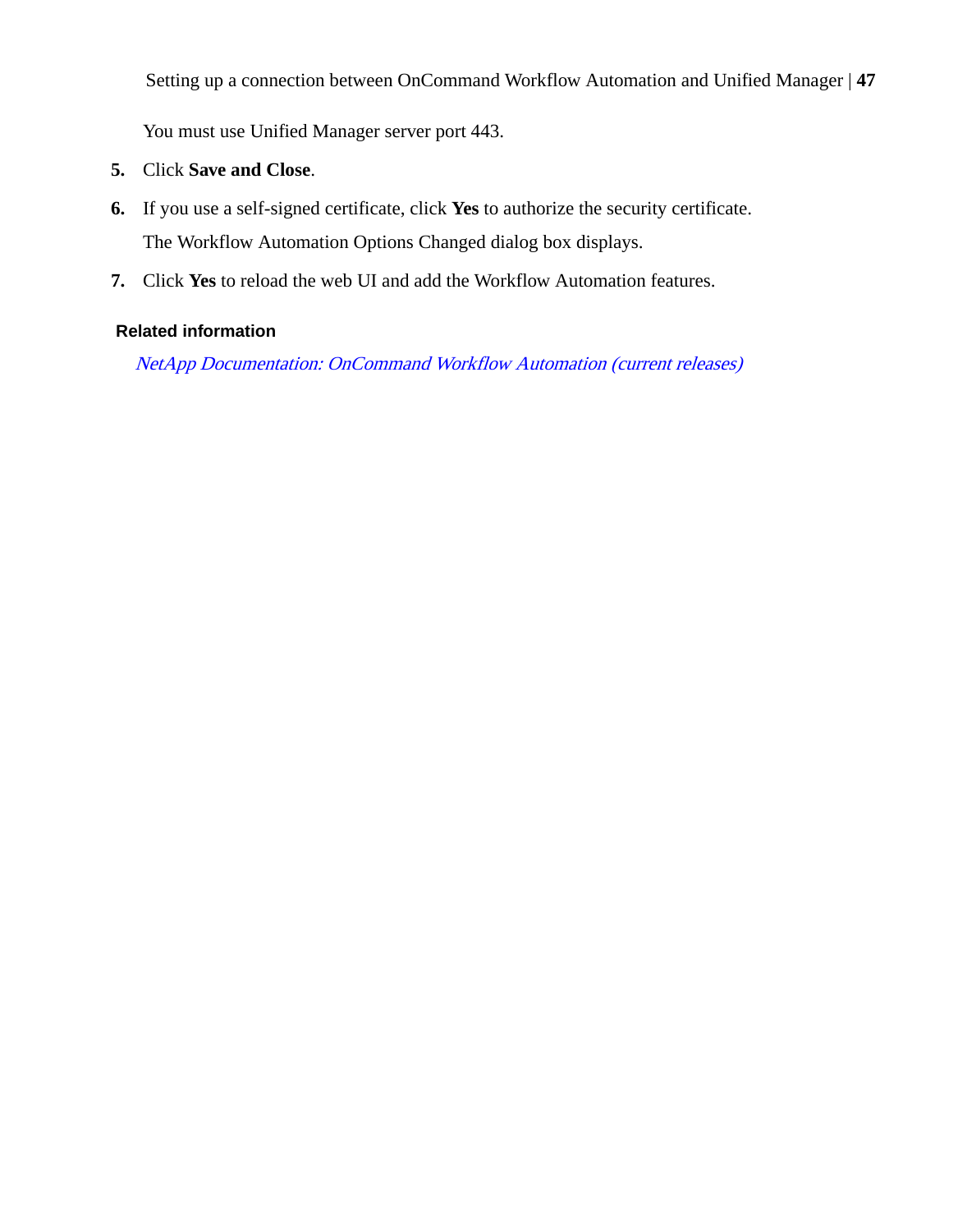# <span id="page-47-0"></span>**Unified Manager 6.2 upgrade overview**

You can deploy Unified Manager 6.2 as a virtual instance, but there is no upgrade path from Unified Manager 5.x. You can upgrade, however, from Unified Manager 6.0 to later versions.

Both Unified Manager 5.x and Unified Manager 6.x can monitor clustered Data ONTAP systems concurrently. However, if Unified Manager 5.x and Unified Manager 6.x are both polling the same clusters, the increased overhead might result in slower response times.

**Note:** Unified Manager 6.2 does not automatically discover alerts that you configured for Unified Manager 5.x. Therefore, when you upgrade Unified Manager 6.2, you must reconfigure all alerts.

If you must transition Data ONTAP FlexVol volumes and configurations operating in 7-Mode environments to hardware that is running clustered Data ONTAP 8.2.0 or 8.2.1, you must use the 7- Mode Transition Tool 2.0.

#### **Related tasks**

[Removing Unified Manager 6.2](#page-52-0) on page 53 [Deploying Unified Manager](#page-13-0) on page 14

#### **Related information**

[7-Mode Transition Tool 2.0 Data and Configuration Transition Guide](https://library.netapp.com/ecm/ecm_download_file/ECMP1659110)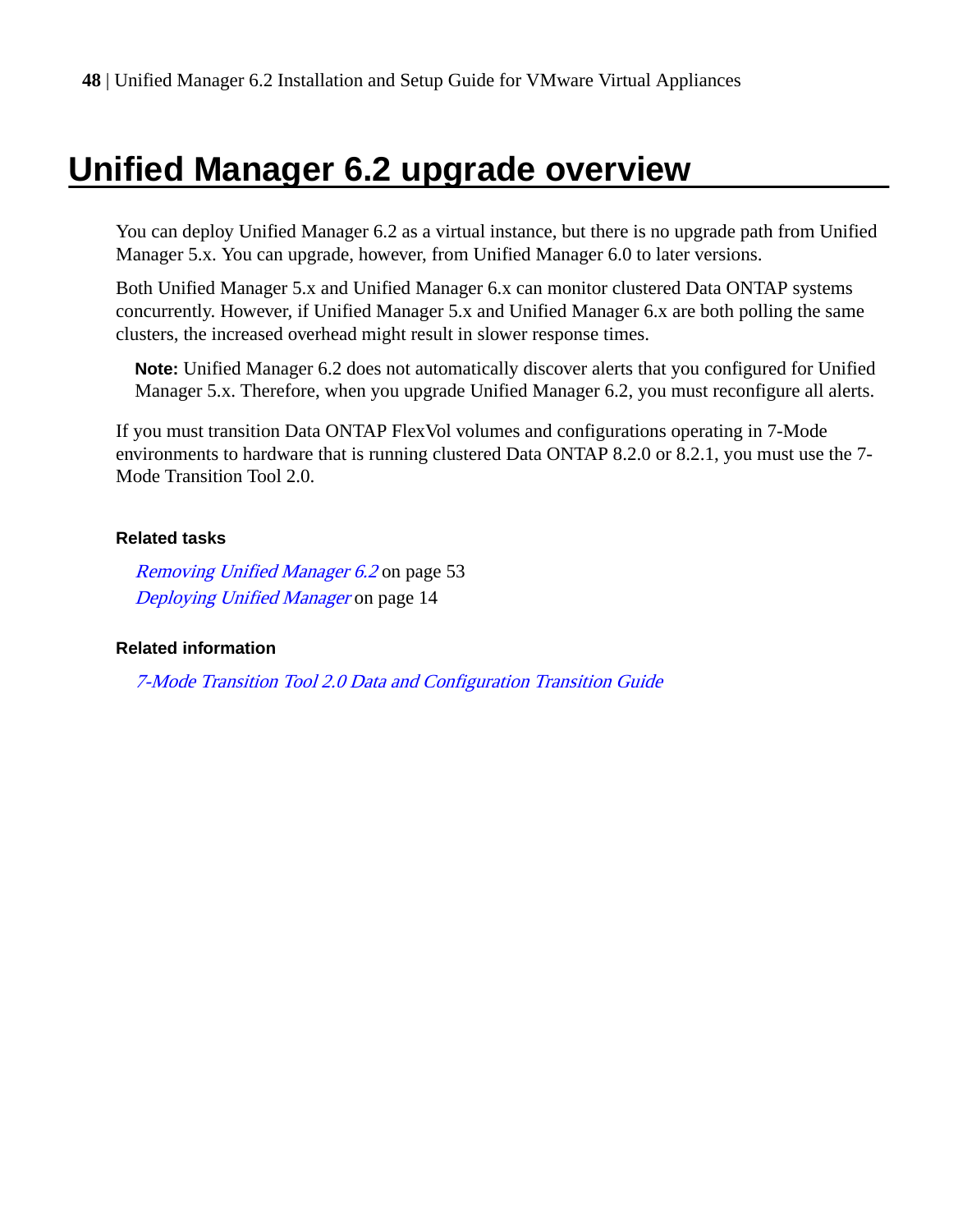# <span id="page-48-0"></span>**Upgrading to Unified Manager 6.2**

This workflow shows you how to upgrade from a previous version of Unified Manager 6.x to Unified Manager 6.2.

#### **Before you begin**

The virtual machine on which the virtual appliance resides is backed up by a VMware snapshot, to avoid data loss.

You must be logged in as the maintenance user.

You have the following information:

- Login credentials for the NetApp Support Site
- Credentials for accessing the VMware vCenter server and vSphere Client

#### **About this task**

During the upgrade process, Unified Manager is unavailable. You should complete any running operations before upgrading.

Because Unified Manager 6.2 is deployed as a virtual instance, there is no upgrade path from OnCommand Unified Manager 5.x.

#### **Steps**

- **1.** Download the Unified Manager 6.2 ISO image on page 49 Before upgrading to Unified Manager 6.2, you must first download the software.
- **2.** [Upgrade to Unified Manager 6.2](#page-49-0) on page 50 You can upgrade to Unified Manager 6.2 from 6.x.

## **Downloading the Unified Manager 6.2 ISO image**

Before upgrading to Unified Manager 6.2, you must download the Unified Manager 6.2 ISO image from the NetApp Support Site.

#### **Before you begin**

You must have login credentials for the NetApp Support Site.

#### **About this task**

The image file contains the software updates required for upgrading to Unified Manager 6.2.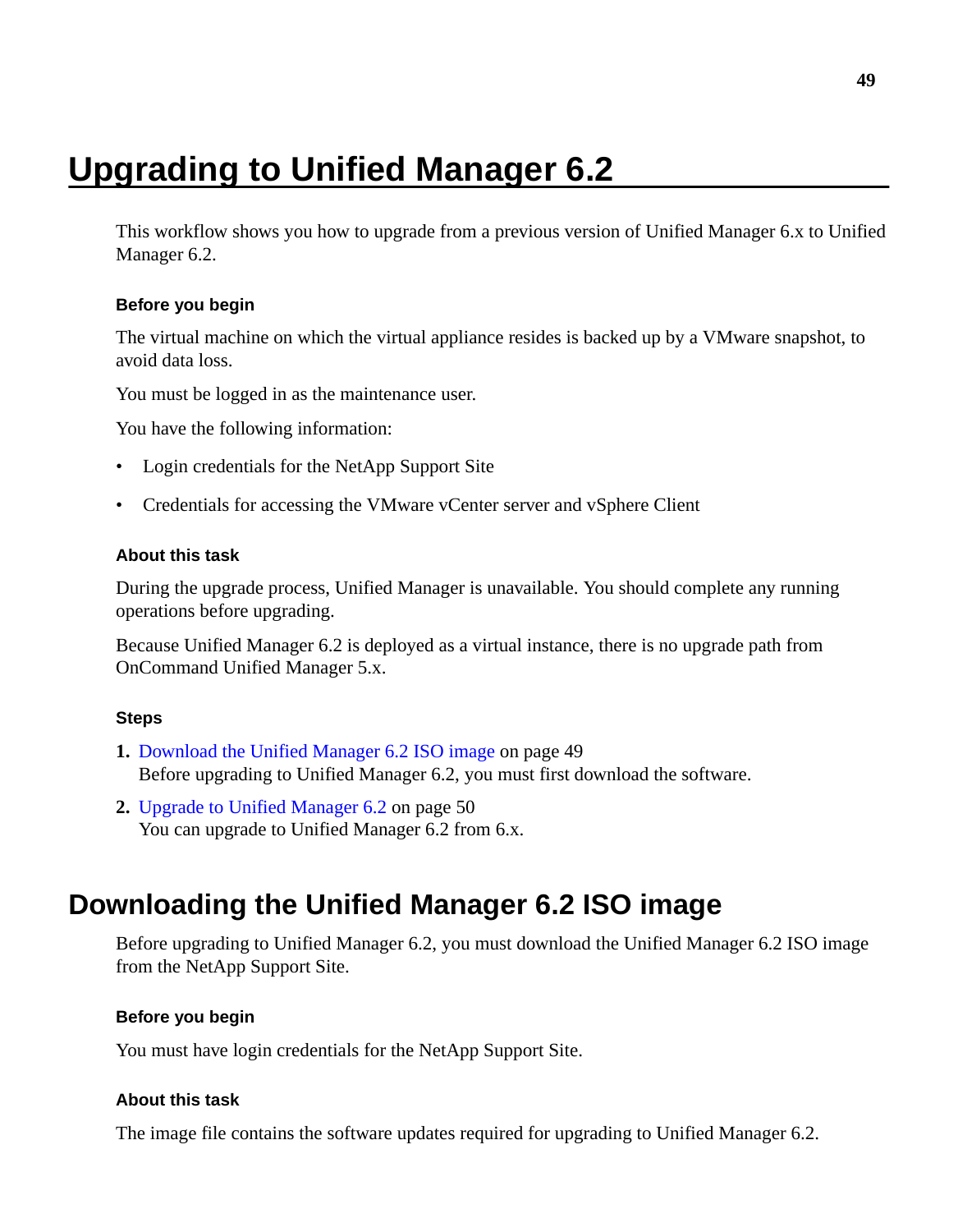#### <span id="page-49-0"></span>**Steps**

- **1.** Download the OnCommandUnifiedManager-6.2-virtual-update.iso file from the NetApp Support Site.
- **2.** Save the image file to a local or network directory that is accessible to your vSphere Client.
- **3.** Verify the checksum to ensure that the software downloaded correctly.

#### **Related information**

[NetApp Support](http://mysupport.netapp.com)

## **Upgrading to OnCommand Unified Manager 6.2**

To upgrade from a previous version of OnCommand Unified Manager 6.x to OnCommand Unified Manager 6.2, you must first download the OnCommandUnifiedManager-6.2-virtualupdate.iso file from the NetApp Support Site.

#### **Before you begin**

You must have the following information:

- Credentials for accessing the VMware vCenter Server and vSphere Client
- Credentials as the maintenance user

#### **About this task**

During the upgrade process, Unified Manager is unavailable. You should complete any running operations before upgrading.

Because OnCommand Unified Manager 6.x is deployed as a virtual instance, there is no upgrade path from OnCommand Unified Manager 5.x.

If you have paired Workflow Automation and Unified Manager, you must manually update the host name in Workflow Automation.

#### **Steps**

- **1.** In the vSphere Client, select the VM on which the virtual appliance for OnCommand Unified Manager 6.0 or 6.1 is installed.
- **2.** Shut down Unified Manager.
- **3.** Create a backup copy, such as a snapshot or clone of the Unified Manager VM, to create an application-consistent backup.
- **4.** Power on the Unified Manager VM.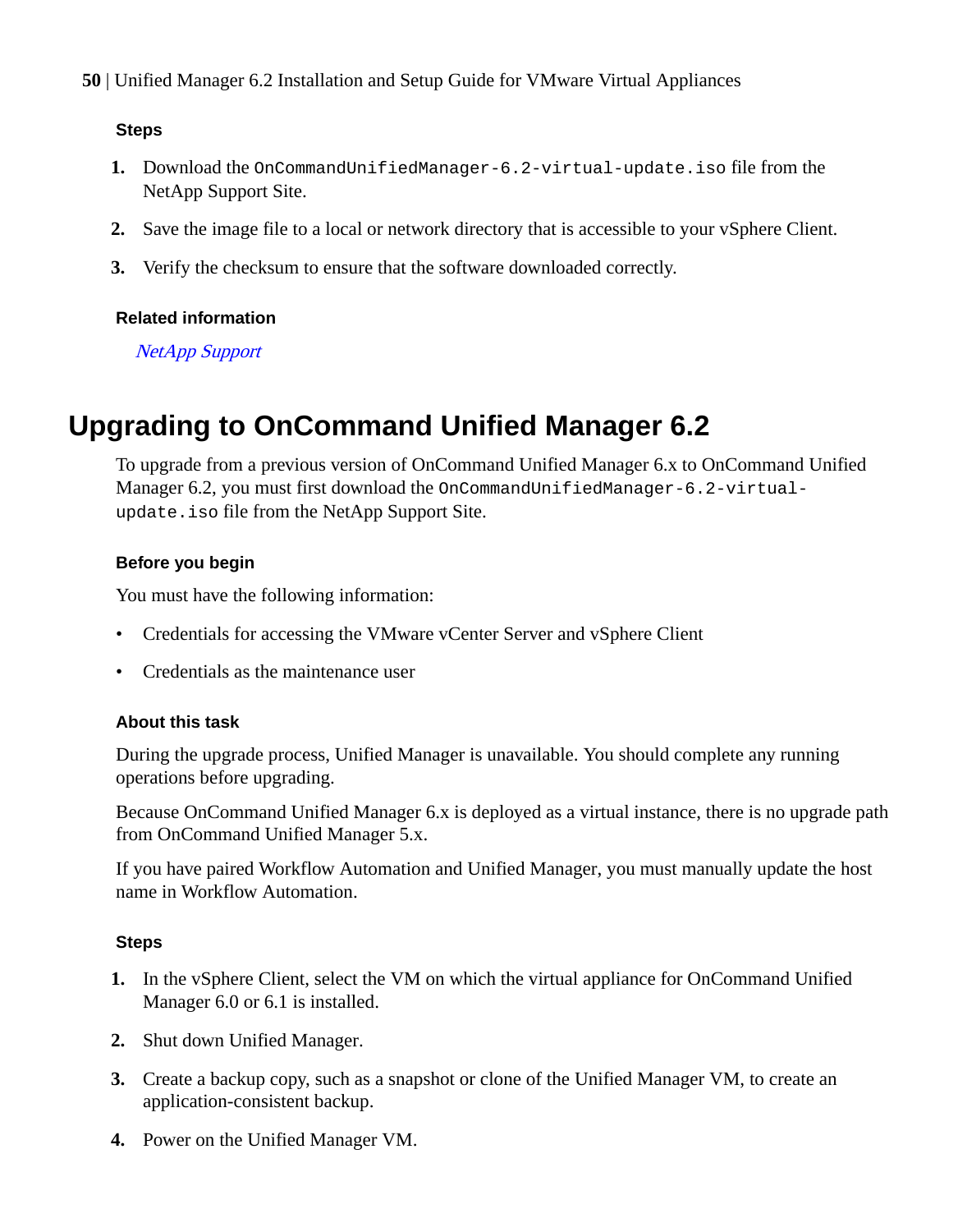- <span id="page-50-0"></span>**5.** Click the **CD/DVD Drive** icon and select **Connect to ISO image on local disk**.
- **6.** Select the OnCommandUnifiedManager-6.2-virtual-update.iso file and click **Open**.
- **7.** Click the **Console** tab.
- **8.** Log in to the maintenance console.
- **9.** In the **Main Menu**, select **Upgrade**.

A message displays that Unified Manager will be unavailable during the upgrade process and will resume after completion.

**10.** Type **y** to continue.

A warning appears that reminds you to back up the virtual machine on which the virtual appliance resides.

**11.** Type **y** to continue.

The upgrade process and the restart of Unified Manager services can take several minutes to complete.

**12.** Press any key to continue.

You are automatically logged out of the maintenance console.

**13.** (Optional) Log in to the maintenance console and verify the version number.

#### **Result**

You can log in to the web UI to use the upgraded version of Unified Manager.

After the upgrade, you must wait for the discovery process to finish before performing any task in the UI.

## **Cannot log in to the web UI after upgrading to OnCommand Unified Manager 6.2**

#### **Issue**

You cannot log in to the UI because of a Java exception in ocumserver-debug. log.

#### **Cause**

When you use Unified Manager 6.2 and open a browser connection to the Unified Manager server, cookies are created. If you then upgrade from an earlier version of Unified Manager 6.x to Unified Manager 6.2, the server services are restarted and this results in the client session timing out.

#### **Corrective action**

**1.** Delete the browser cookies and browser cache for the existing server connection created after the start of the browser session.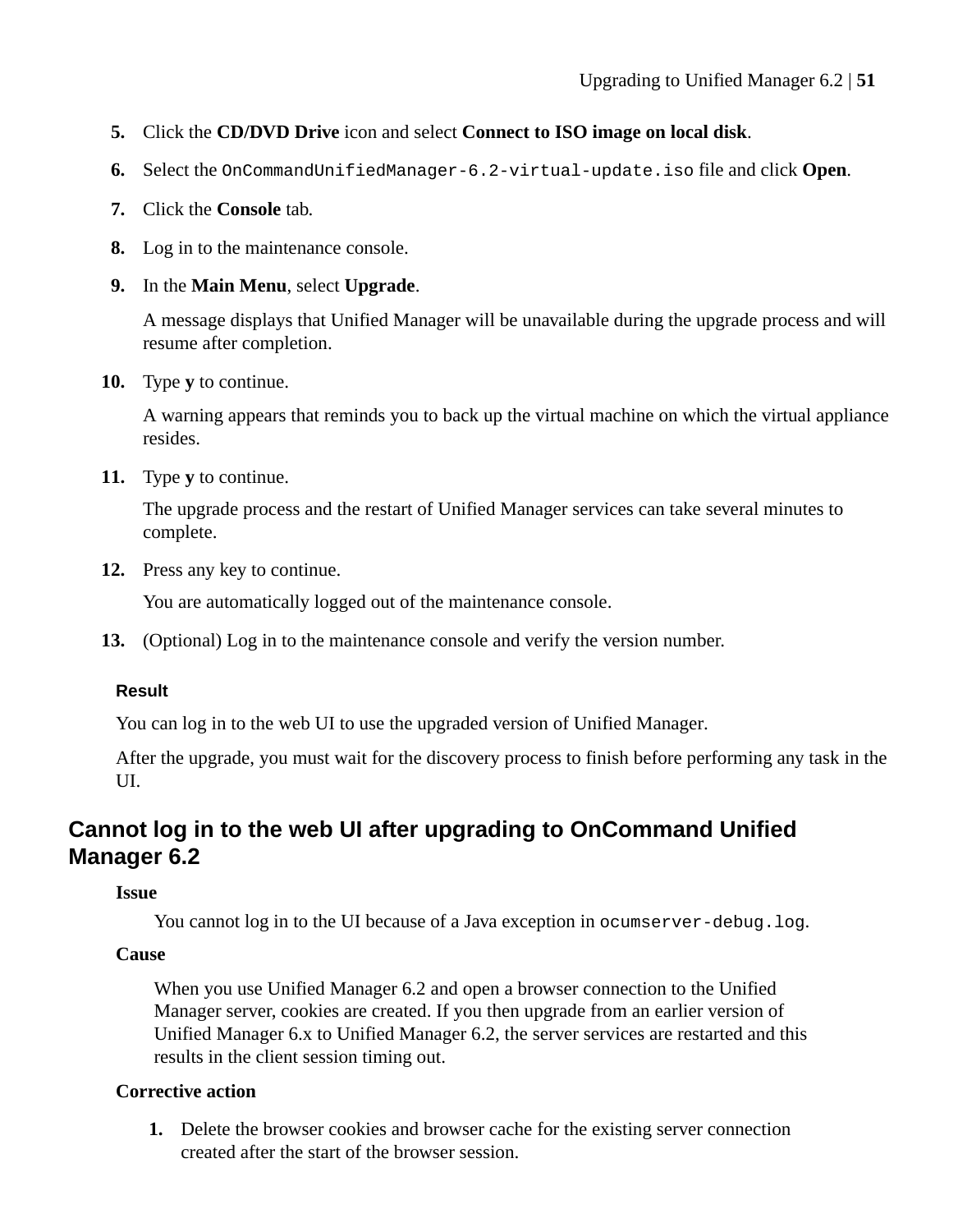**2.** Log in to the Unified Manager 6.2 web UI using the same credentials.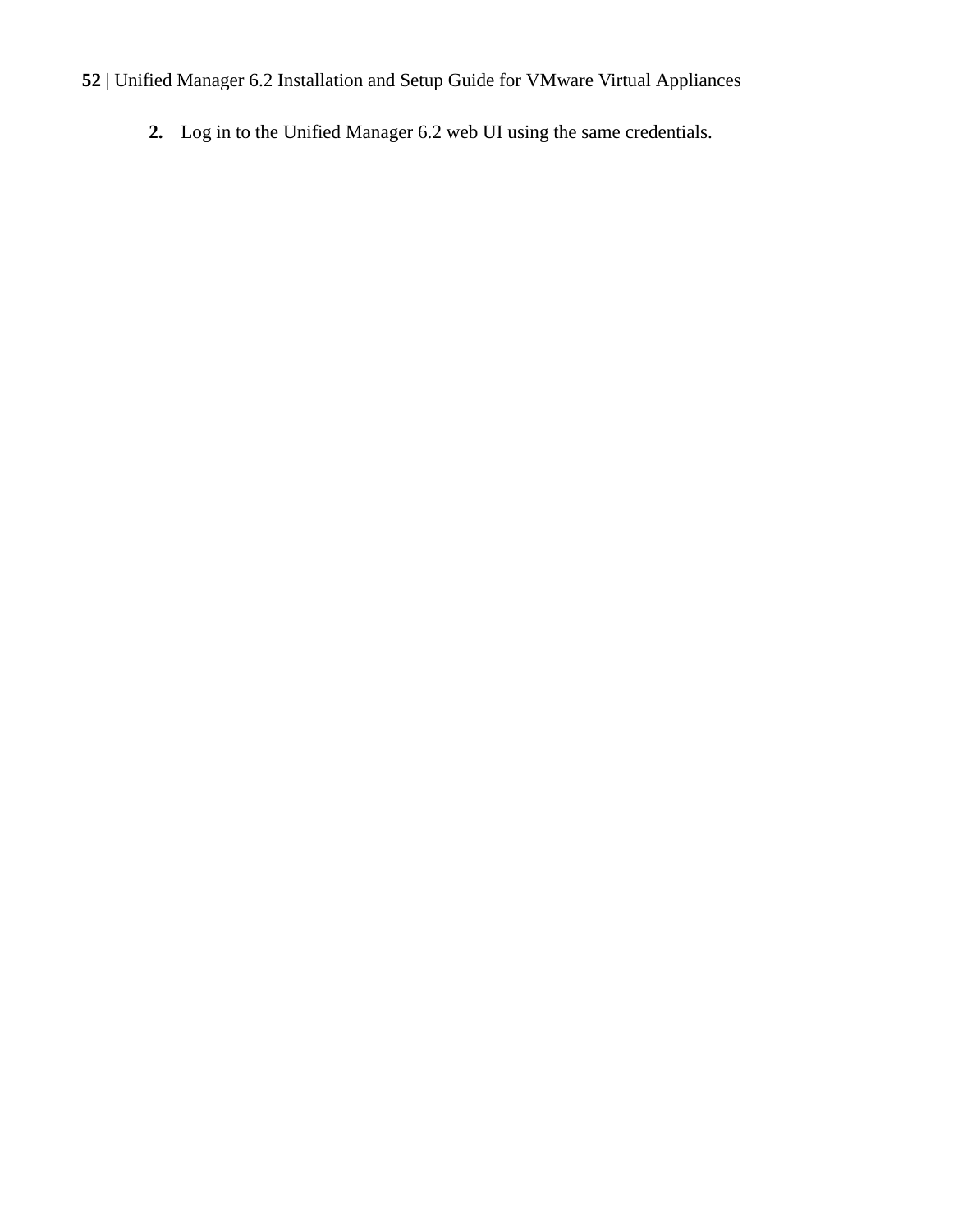# <span id="page-52-0"></span>**Removing Unified Manager 6.2**

You can uninstall Unified Manager 6.2 by destroying the virtual appliance on which the Unified Manager software is installed.

#### **Before you begin**

- You must have downloaded and deployed the virtual appliance.
- You must have credentials for accessing VMware vCenter Server and vSphere Client.

#### **Steps**

- **1.** In vSphere Client, click **Home > Inventory > VMs and Templates**.
- **2.** Select the VM that you want to destroy.
- **3.** Click the **Summary** tab.
- **4.** If the VM is running, click **Commands > Shut Down Guest**.
- **5.** Right-click the VM that you want to destroy and click **Delete from Disk**.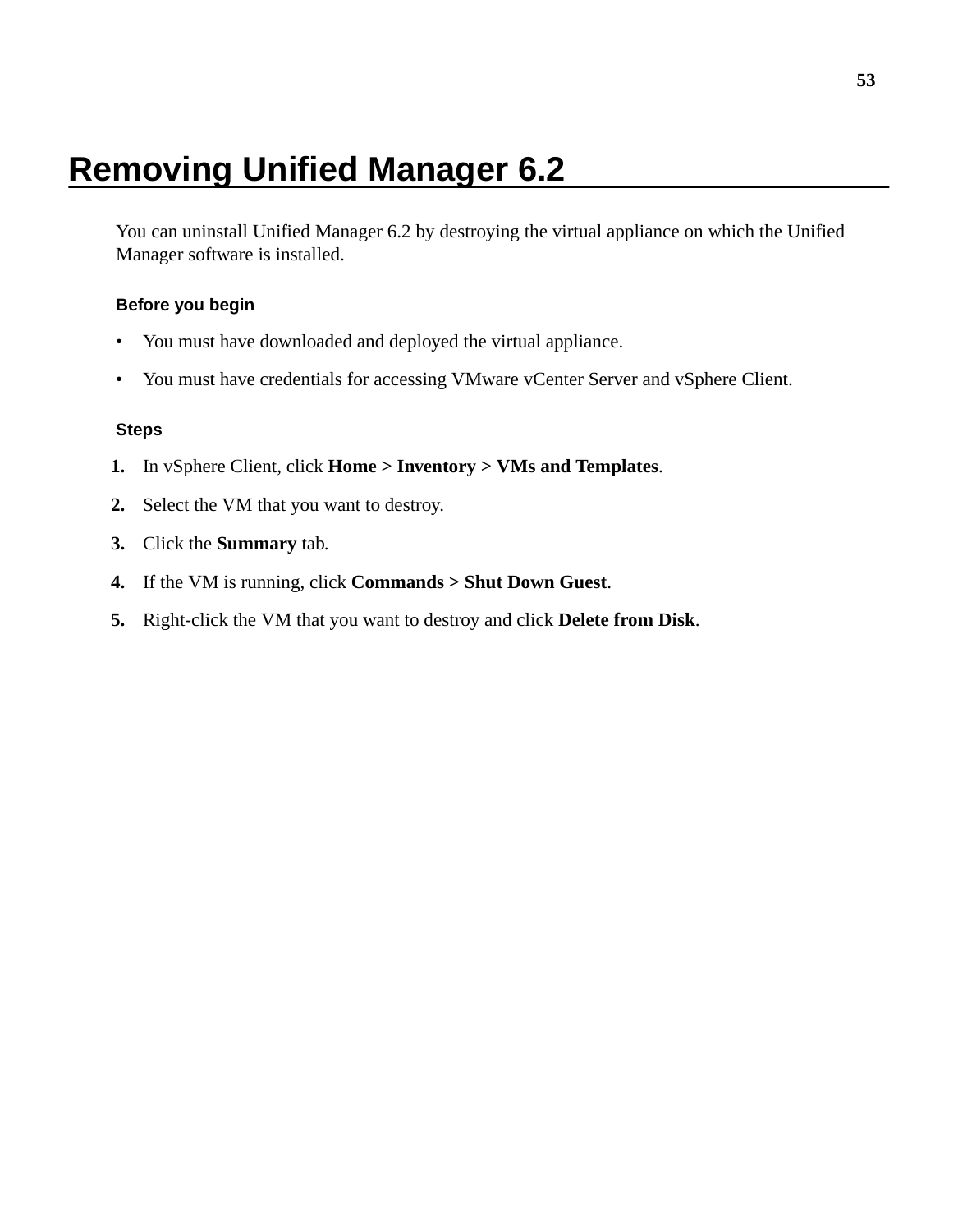# <span id="page-53-0"></span>**Troubleshooting Unified Manager installation on VMware virtual appliance**

During or shortly after installation of Unified Manager on a VMware virtual appliance, you might encounter some issues that require further attention.

# **Error message displayed when maintenance user is not created during the virtual appliance deployment**

If a maintenance user is not created during the VMware virtual appliance deployment, then Unified Manager displays an error message, indicating that at least one user is required to log in to Unified Manager.

#### **Actions**

Follow these steps to resolve the issue:

- **1.** Open the VMware virtual appliance console.
- **2.** Follow the prompts to create a maintenance user.
- **3.** Close the VMware virtual appliance console.
- **4.** Close the Unified Manager user interface dialog box.
- **5.** Log in to Unified Manager.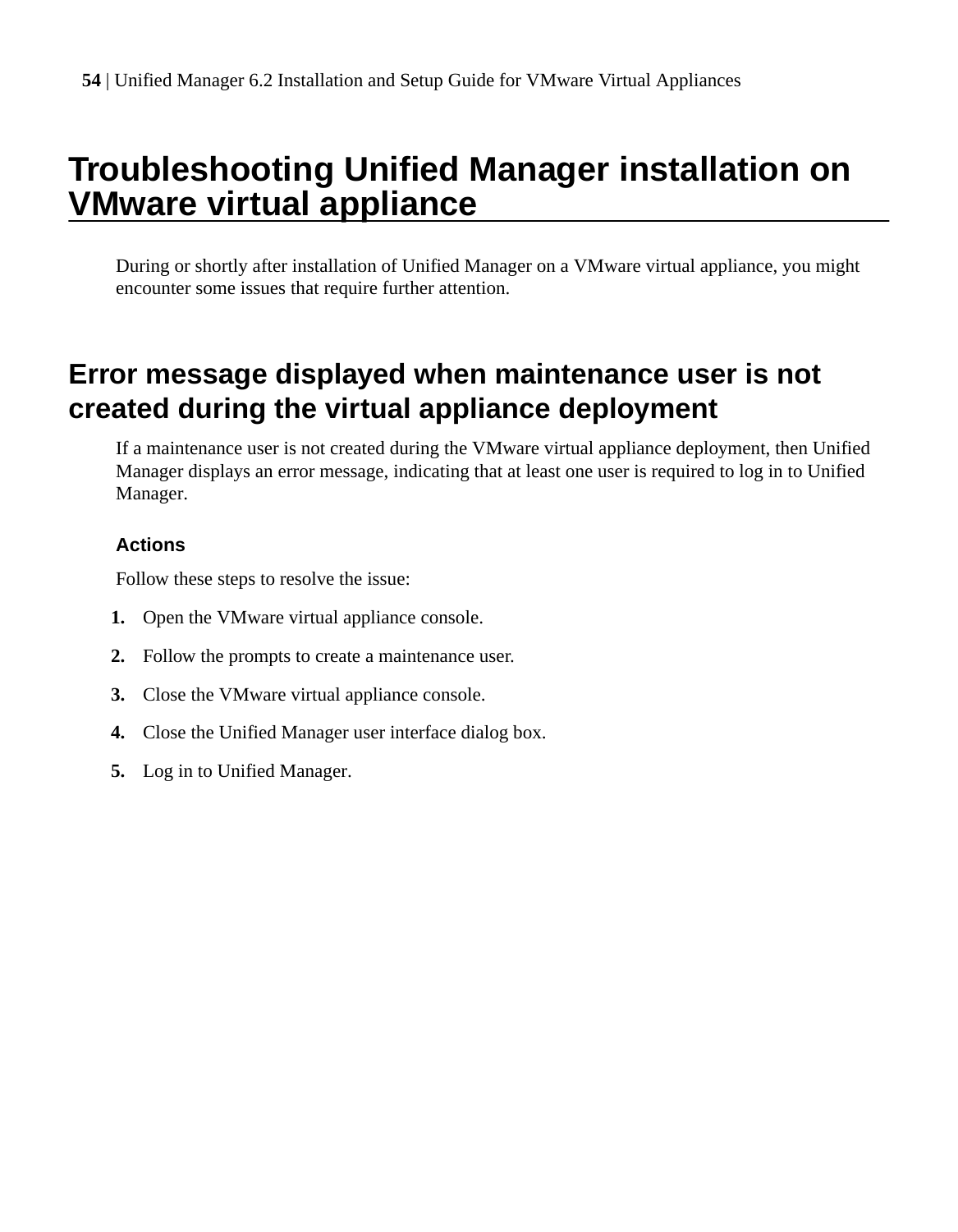# <span id="page-54-0"></span>**Copyright information**

Copyright © 1994–2015 NetApp, Inc. All rights reserved. Printed in the U.S.

No part of this document covered by copyright may be reproduced in any form or by any means graphic, electronic, or mechanical, including photocopying, recording, taping, or storage in an electronic retrieval system—without prior written permission of the copyright owner.

Software derived from copyrighted NetApp material is subject to the following license and disclaimer:

THIS SOFTWARE IS PROVIDED BY NETAPP "AS IS" AND WITHOUT ANY EXPRESS OR IMPLIED WARRANTIES, INCLUDING, BUT NOT LIMITED TO, THE IMPLIED WARRANTIES OF MERCHANTABILITY AND FITNESS FOR A PARTICULAR PURPOSE, WHICH ARE HEREBY DISCLAIMED. IN NO EVENT SHALL NETAPP BE LIABLE FOR ANY DIRECT, INDIRECT, INCIDENTAL, SPECIAL, EXEMPLARY, OR CONSEQUENTIAL DAMAGES (INCLUDING, BUT NOT LIMITED TO, PROCUREMENT OF SUBSTITUTE GOODS OR SERVICES; LOSS OF USE, DATA, OR PROFITS; OR BUSINESS INTERRUPTION) HOWEVER CAUSED AND ON ANY THEORY OF LIABILITY, WHETHER IN CONTRACT, STRICT LIABILITY, OR TORT (INCLUDING NEGLIGENCE OR OTHERWISE) ARISING IN ANY WAY OUT OF THE USE OF THIS SOFTWARE, EVEN IF ADVISED OF THE POSSIBILITY OF SUCH DAMAGE.

NetApp reserves the right to change any products described herein at any time, and without notice. NetApp assumes no responsibility or liability arising from the use of products described herein, except as expressly agreed to in writing by NetApp. The use or purchase of this product does not convey a license under any patent rights, trademark rights, or any other intellectual property rights of NetApp.

The product described in this manual may be protected by one or more U.S. patents, foreign patents, or pending applications.

RESTRICTED RIGHTS LEGEND: Use, duplication, or disclosure by the government is subject to restrictions as set forth in subparagraph  $(c)(1)(ii)$  of the Rights in Technical Data and Computer Software clause at DFARS 252.277-7103 (October 1988) and FAR 52-227-19 (June 1987).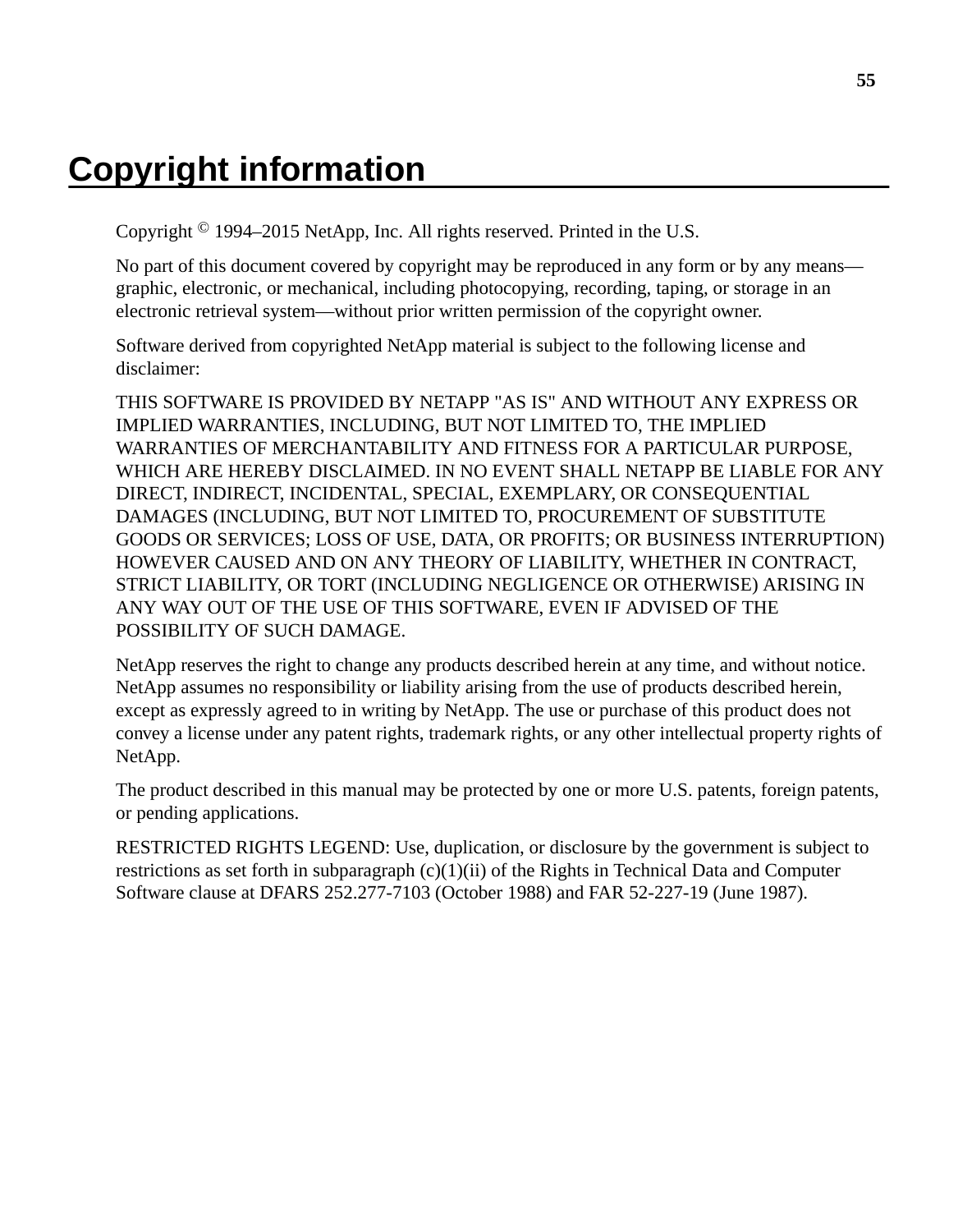# <span id="page-55-0"></span>**Trademark information**

NetApp, the NetApp logo, Go Further, Faster, ASUP, AutoSupport, Campaign Express, Cloud ONTAP, clustered Data ONTAP, Customer Fitness, Data ONTAP, DataMotion, Fitness, Flash Accel, Flash Cache, Flash Pool, FlashRay, FlexArray, FlexCache, FlexClone, FlexPod, FlexScale, FlexShare, FlexVol, FPolicy, GetSuccessful, LockVault, Manage ONTAP, Mars, MetroCluster, MultiStore, NetApp Insight, OnCommand, ONTAP, ONTAPI, RAID DP, SANtricity, SecureShare, Simplicity, Simulate ONTAP, Snap Creator, SnapCopy, SnapDrive, SnapIntegrator, SnapLock, SnapManager, SnapMirror, SnapMover, SnapProtect, SnapRestore, Snapshot, SnapValidator, SnapVault, StorageGRID, Tech OnTap, Unbound Cloud, and WAFL are trademarks or registered trademarks of NetApp, Inc., in the United States, and/or other countries. A current list of NetApp trademarks is available on the web at <http://www.netapp.com/us/legal/netapptmlist.aspx>.

Cisco and the Cisco logo are trademarks of Cisco in the U.S. and other countries. All other brands or products are trademarks or registered trademarks of their respective holders and should be treated as such.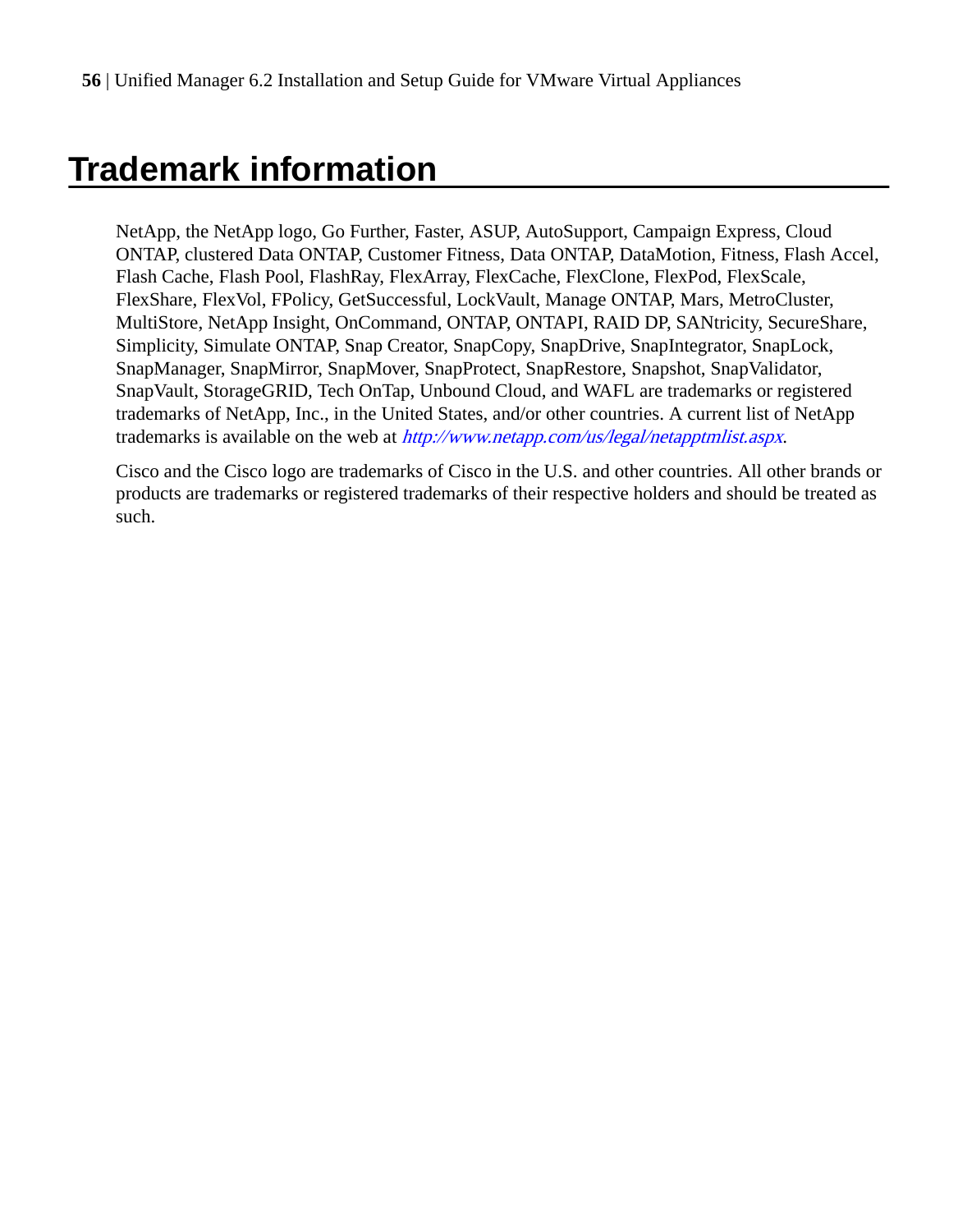# <span id="page-56-0"></span>**How to send comments about documentation and receive update notification**

You can help us to improve the quality of our documentation by sending us your feedback. You can receive automatic notification when production-level (GA/FCS) documentation is initially released or important changes are made to existing production-level documents.

If you have suggestions for improving this document, send us your comments by email to [doccomments@netapp.com](mailto:doccomments@netapp.com). To help us direct your comments to the correct division, include in the subject line the product name, version, and operating system.

If you want to be notified automatically when production-level documentation is released or important changes are made to existing production-level documents, follow Twitter account @NetAppDoc.

You can also contact us in the following ways:

- NetApp, Inc., 495 East Java Drive, Sunnyvale, CA 94089 U.S.
- Telephone:  $+1$  (408) 822-6000
- Fax:  $+1$  (408) 822-4501
- Support telephone:  $+1$  (888) 463-8277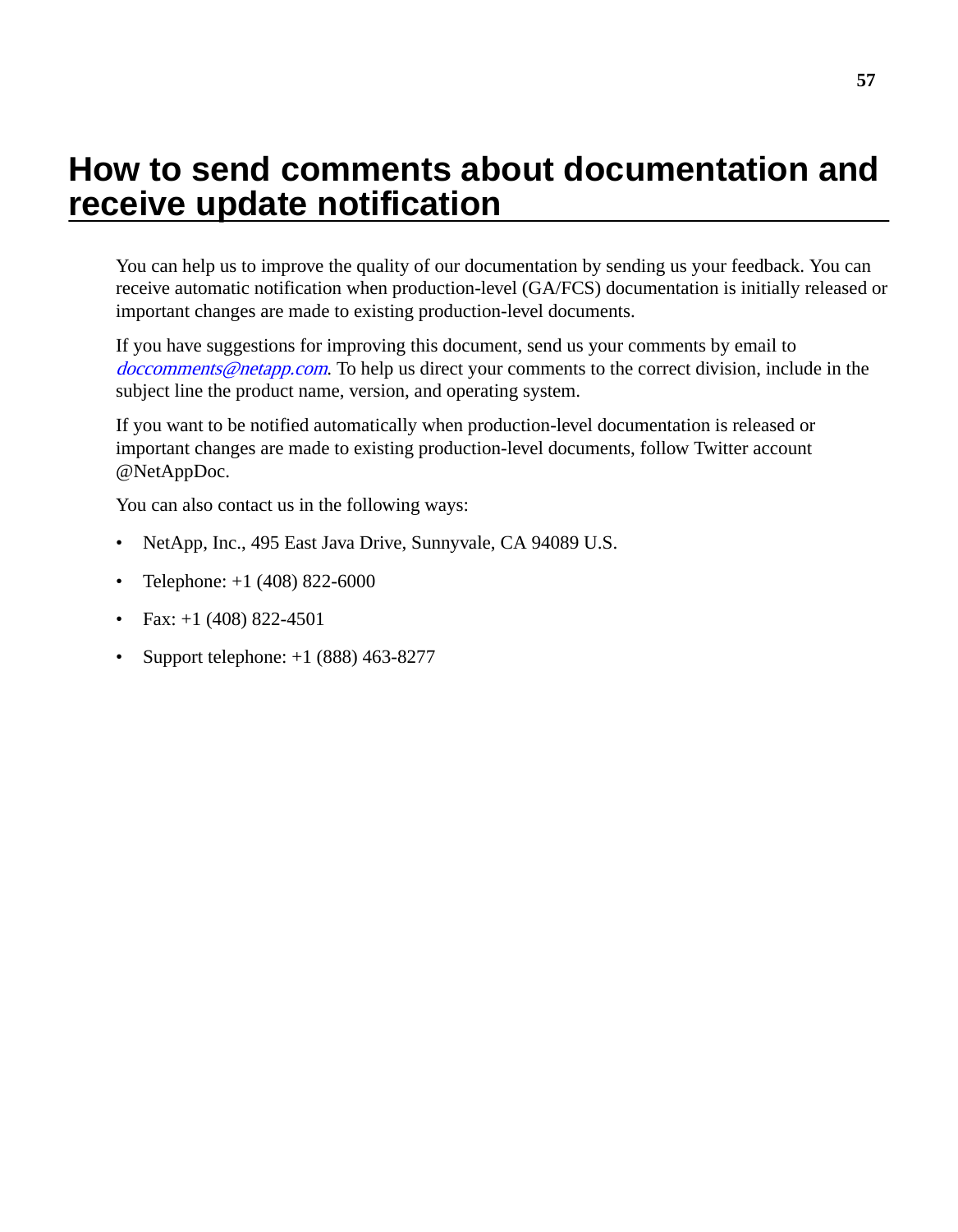# <span id="page-57-0"></span>**Index**

.ova file deploying [15](#page-14-0) downloading [15](#page-14-0)

6.2 release of Unified Manager introduction to [5](#page-4-0)

#### **A**

accessing Unified Manager web UI [20](#page-19-0) Active Directory using to enable remote authentication  $31$ adding alerts [36](#page-35-0) authentication servers [32](#page-31-0) clusters [28](#page-27-0) aggregates configuring global threshold values for [34](#page-33-0) alerts adding [36](#page-35-0) configuring your environment for [29](#page-28-0) creating [36](#page-35-0) alternate configuration monitoring capacities [18](#page-17-0) authentication adding servers [32](#page-31-0) authentication, remote disabling nested groups  $32$ enabling [31](#page-30-0) AutoSupport what it does  $6$ 

#### **B**

browsers supported [10](#page-9-0)

### **C**

cannot log in to the web UI after upgrade troubleshooting [51](#page-50-0) certificates generating HTTPS security certificates [26](#page-25-0)

viewing HTTPS security [26](#page-25-0) Chrome browser requirements [10](#page-9-0) client software supported versions  $10$ clustered Data ONTAP systems See clusters clusters adding [28](#page-27-0) viewing discovery status [28](#page-27-0) comments how to send feedback about documentation [57](#page-56-0) configurations modifying virtual appliance default [19](#page-18-0) monitoring capacities [18](#page-17-0) configuring aggregate global threshold values [34](#page-33-0) DNS [25](#page-24-0) network settings [25](#page-24-0) notification settings [30](#page-29-0) thresholds [33](#page-32-0) Unified Manager [22](#page-21-0) volume global threshold values [34](#page-33-0) your environment [23](#page-22-0) connection setting up between Performance Manager and Unified Manager [40](#page-39-0) connection setup between Unified Manager and Workflow Automation [45](#page-44-0) CPU requirements table of [7](#page-6-0) creating alerts [36](#page-35-0)

### **D**

Data ONTAP supported versions [9](#page-8-0) database user roles Integration Schema, Report Schema [45](#page-44-0) database users creating [36](#page-35-0), [45](#page-44-0) default configuration monitoring capacity [18](#page-17-0) default configurations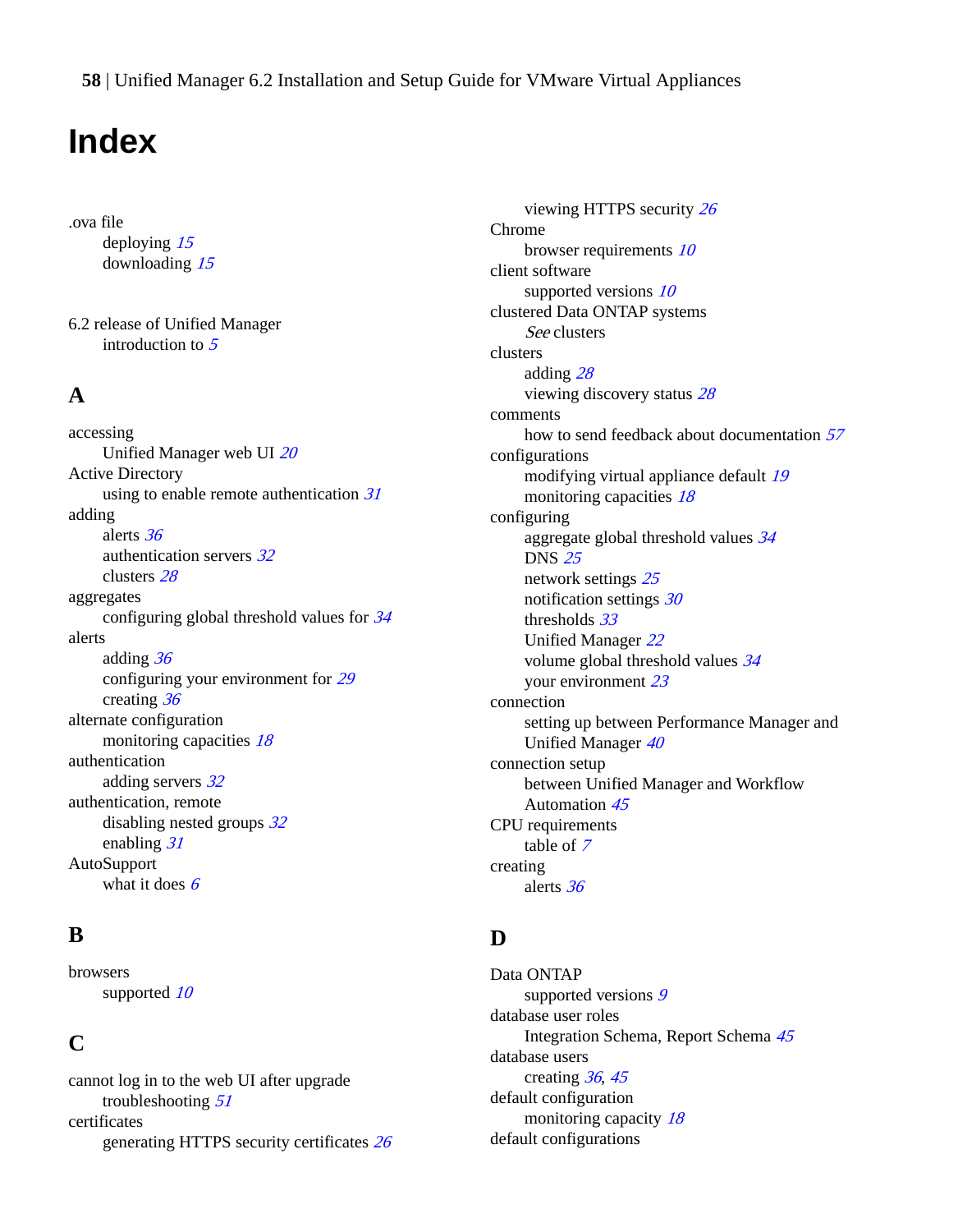modifying virtual appliance [19](#page-18-0) deleting connection between Performance Manager and Unified Manager [43](#page-42-0) deploying Unified Manager [14](#page-13-0) Unified Manager virtual appliance [15](#page-14-0) deployment Unified Manager [12](#page-11-0) deployment issues maintenance user not created [54](#page-53-0) DHCP enabling [25](#page-24-0) discovery viewing the status of clusters [28](#page-27-0) DNS configuring [25](#page-24-0) documentation how to receive automatic notification of changes to [57](#page-56-0) how to send feedback about [57](#page-56-0)

## **E**

editing network settings [25](#page-24-0) unmanaged relationship lag threshold settings [35](#page-34-0) enabling DHCP [25](#page-24-0) environment setup [23](#page-22-0) ESX requirements virtual appliance [9](#page-8-0) ESXi requirements virtual appliance [9](#page-8-0)

## **F**

feedback how to send comments about documentation [57](#page-56-0) Firefox browser requirements [10](#page-9-0)

## **G**

groups, nested disabling remote authentication of  $32$ 

### **H**

hardware requirements [7](#page-6-0) host names changing [24](#page-23-0) **HTTPS** viewing the security certificate [26](#page-25-0) HTTPS certificates generating new security certificates [26](#page-25-0)

## **I**

information how to send feedback about improving documentation [57](#page-56-0) infrastructure requirements table of [7](#page-6-0) installation configuring initial setup [20](#page-19-0) deploying the virtual appliance [15](#page-14-0) downloading [15](#page-14-0) Unified Manager [12](#page-11-0) installing accessing the GUI [20](#page-19-0) Unified Manager [14](#page-13-0) Internet Explorer browser requirements [10](#page-9-0) ISO image downloading before performing upgrade [49](#page-48-0) issue resolution what AutoSupport does [6](#page-5-0)

## **L**

lag threshold settings editing for unmanaged relationships [35](#page-34-0) license requirements VMware vSphere [7](#page-6-0) Linux supported versions  $10$ local users changing password for [38](#page-37-0) creating [36](#page-35-0)

## **M**

machines, virtual restarting from the maintenance console [27](#page-26-0) Macintosh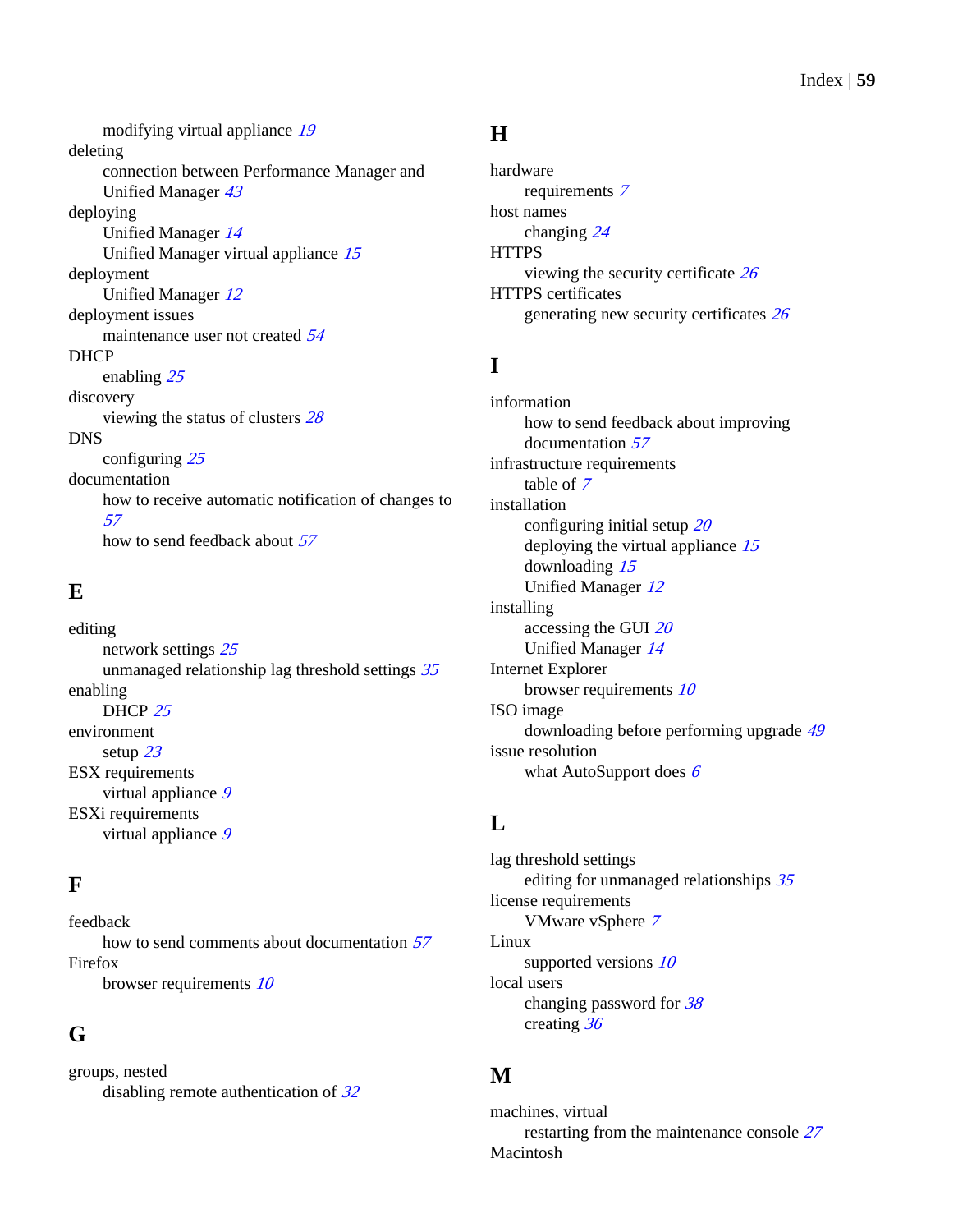supported versions [10](#page-9-0) maintenance console console, maintenance restarting the virtual machine from [27](#page-26-0) restarting the virtual machine from [27](#page-26-0) role of maintenance user [5](#page-4-0) maintenance user not created during deployment [54](#page-53-0) purpose [5](#page-4-0) memory requirements table of [7](#page-6-0) messages, AutoSupport how used for troubleshooting  $6$ migrating to clustered Data ONTAP where to go for more information  $48$ modifying unmanaged relationship lag threshold settings [35](#page-34-0)

### **N**

nested groups disabling remote authentication of  $32$ network settings configuring [25](#page-24-0) customizing the host name [24](#page-23-0) editing [25](#page-24-0) notification adding alerts [36](#page-35-0) configuring settings [30](#page-29-0)

### **O**

OnCommand Workflow Automation setting up a connection with Unified Manager  $45$ setting up connection with Unified Manager [46](#page-45-0) Open LDAP using to enable remote authentication [31](#page-30-0)

### **P**

passwords changing local user [38](#page-37-0) Performance Manager configuring a connection to a Unified Manager server [41](#page-40-0) deleting a connection to a Unified Manager server [43](#page-42-0) setting up a connection to Unified Manager  $40$ performance monitoring configuring connections between Performance Manager and Unified Manager [41](#page-40-0)

deleting connections between Performance Manager and Unified Manager [43](#page-42-0) disabling [43](#page-42-0) enabling [41](#page-40-0) physical storage adding clusters [28](#page-27-0) platforms supported [10](#page-9-0) ports requirements [10](#page-9-0) privileges creating a user with the Event Publisher role [41](#page-40-0)

### **R**

relationships, unmanaged editing lag thresholds settings for [35](#page-34-0) releases of Unified Manager introduction to 6.2 [5](#page-4-0) remote authentication disabling nested groups [32](#page-31-0) enabling [31](#page-30-0) remote groups adding [36](#page-35-0) remote users adding [36](#page-35-0) removing Unified Manager [53](#page-52-0) reports creating a database user with the Report Schema role [45](#page-44-0) requirements Data ONTAP, supported versions [9](#page-8-0) deploying [7](#page-6-0) hardware [7](#page-6-0) software [9](#page-8-0) virtual appliance [9](#page-8-0) virtual infrastructure [7](#page-6-0) VMware vSphere license [7](#page-6-0) role, Event Publisher creating a user having [41](#page-40-0) roles

assigning to users [36](#page-35-0)

### **S**

security certificates generating, HTTPS [26](#page-25-0) viewing HTTPS [26](#page-25-0) servers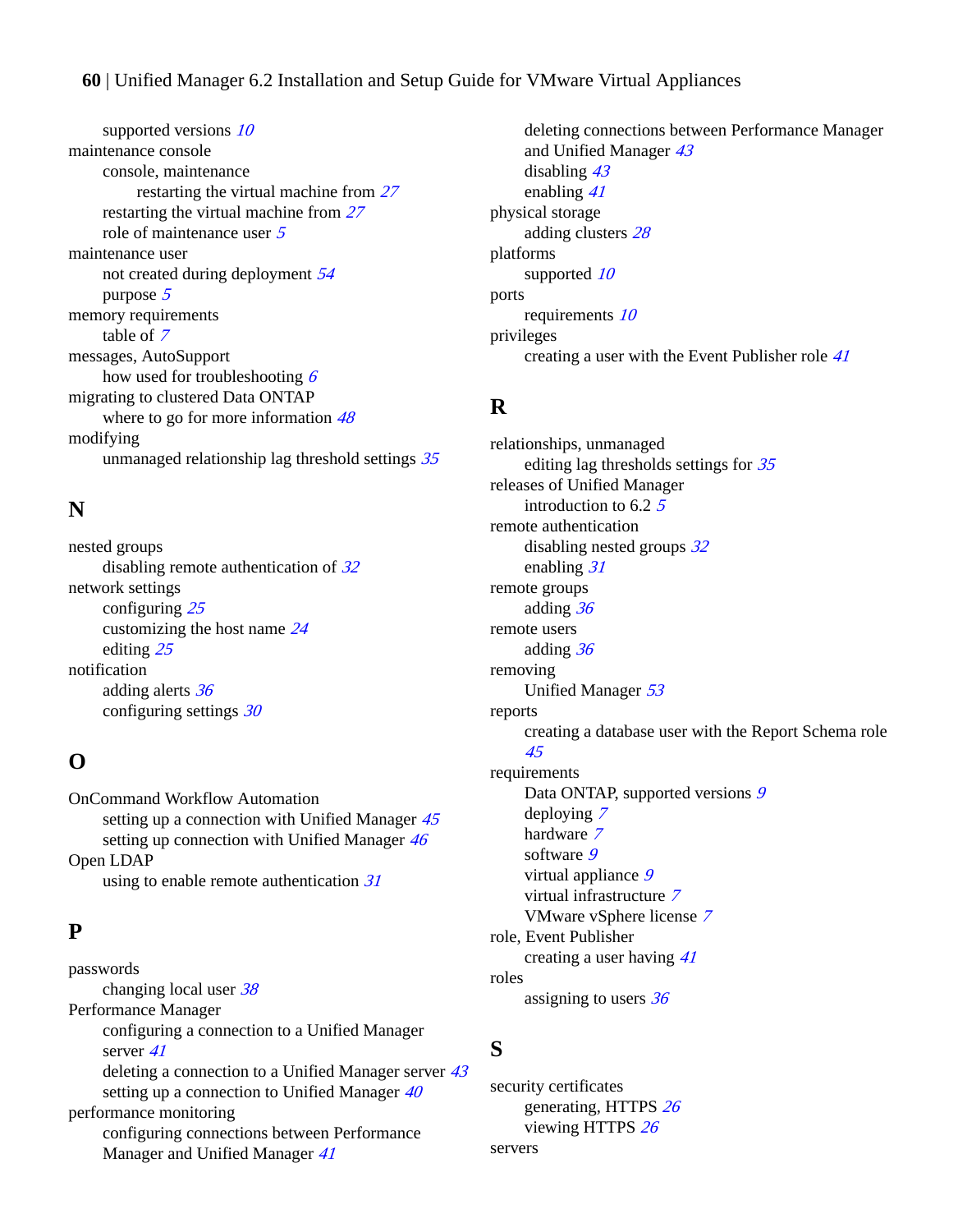required ports [10](#page-9-0) setting up aggregate global threshold values [34](#page-33-0) notification settings [30](#page-29-0) SMTP server [30](#page-29-0) SNMP [30](#page-29-0) thresholds [33](#page-32-0) volume global threshold values [34](#page-33-0) setting up a connection between Performance Manager and Unified Manager [40](#page-39-0) settings, lag threshold editing for unmanaged relationships [35](#page-34-0) setup post-deployment [23](#page-22-0) setup, connection between Performance Manager and Unified Manager [40](#page-39-0) software requirements compliance with [9](#page-8-0) suggestions how to send feedback about documentation [57](#page-56-0) supported browser and platform [10](#page-9-0)

## **T**

threshold settings, lag editing for unmanaged relationships [35](#page-34-0) thresholds configuring [33](#page-32-0) global values for aggregates [34](#page-33-0) global values for volumes [34](#page-33-0) troubleshooting maintenance user is not created [54](#page-53-0) virtual appliance installation issues [54](#page-53-0) web UI login issue after upgrade [51](#page-50-0) what AutoSupport does [6](#page-5-0) twitter how to receive automatic notification of documentation changes [57](#page-56-0)

## **U**

UI

accessing [20](#page-19-0) Unified Manager accessing the web UI  $20$ configuring [22](#page-21-0) configuring the virtual appliance [20](#page-19-0)

deploying [12](#page-11-0), [14](#page-13-0) downloading [15](#page-14-0) downloading the ISO image before upgrading [49](#page-48-0) installing [12](#page-11-0), [14](#page-13-0) introduction to 6.2 [5](#page-4-0) running 6.x concurrently with 5.x  $48$ uninstalling  $6.2$   $53$ upgrading to 6.2 [49](#page-48-0) upgrading to 6.2 from 6.x  $50$ uninstalling Unified Manager [53](#page-52-0) unmanaged relationships editing lag thresholds settings for [35](#page-34-0) upgrade issues cannot log in to web UI after, troubleshooting  $51$ upgrade process Unified Manager 6.2 [49](#page-48-0) Unified Manager 6.x to 6.2 [50](#page-49-0) upgrading downloading the ISO image before [49](#page-48-0) upgrading to 6.2 overview [48](#page-47-0) user roles assigning [36](#page-35-0) users adding [36](#page-35-0) changing password for local [38](#page-37-0) creating [36](#page-35-0) creating having the Event Publisher role [41](#page-40-0) maintenance [5](#page-4-0) users, database creating [45](#page-44-0)

## **V**

vApp system requirements for deploying [7](#page-6-0) See also virtual appliance viewing discovery status of clusters [28](#page-27-0) virtual appliance configuring initial setup [20](#page-19-0) deploying [15](#page-14-0) requirements [9](#page-8-0) system requirements for deploying [7](#page-6-0) what it does  $5$ virtual appliance (vApp) destroying [53](#page-52-0) virtual appliance default configurations modifying [19](#page-18-0)